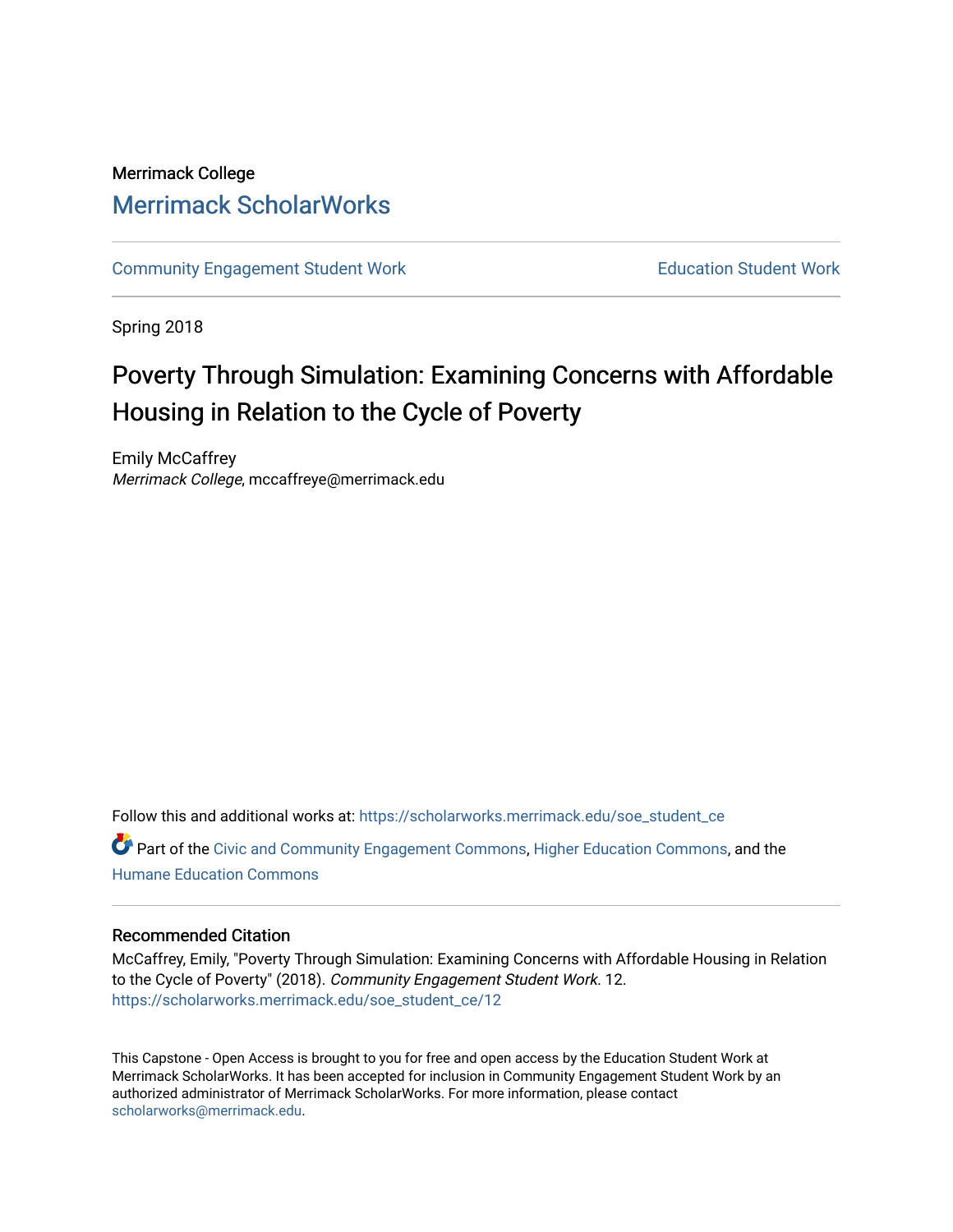Running head: POVERTY THROUGH SIMULATION

Poverty Through Simulation: Examining Concerns with Affordable Housing in Relation to the

Cycle of Poverty

Emily McCaffrey

Merrimack College

2018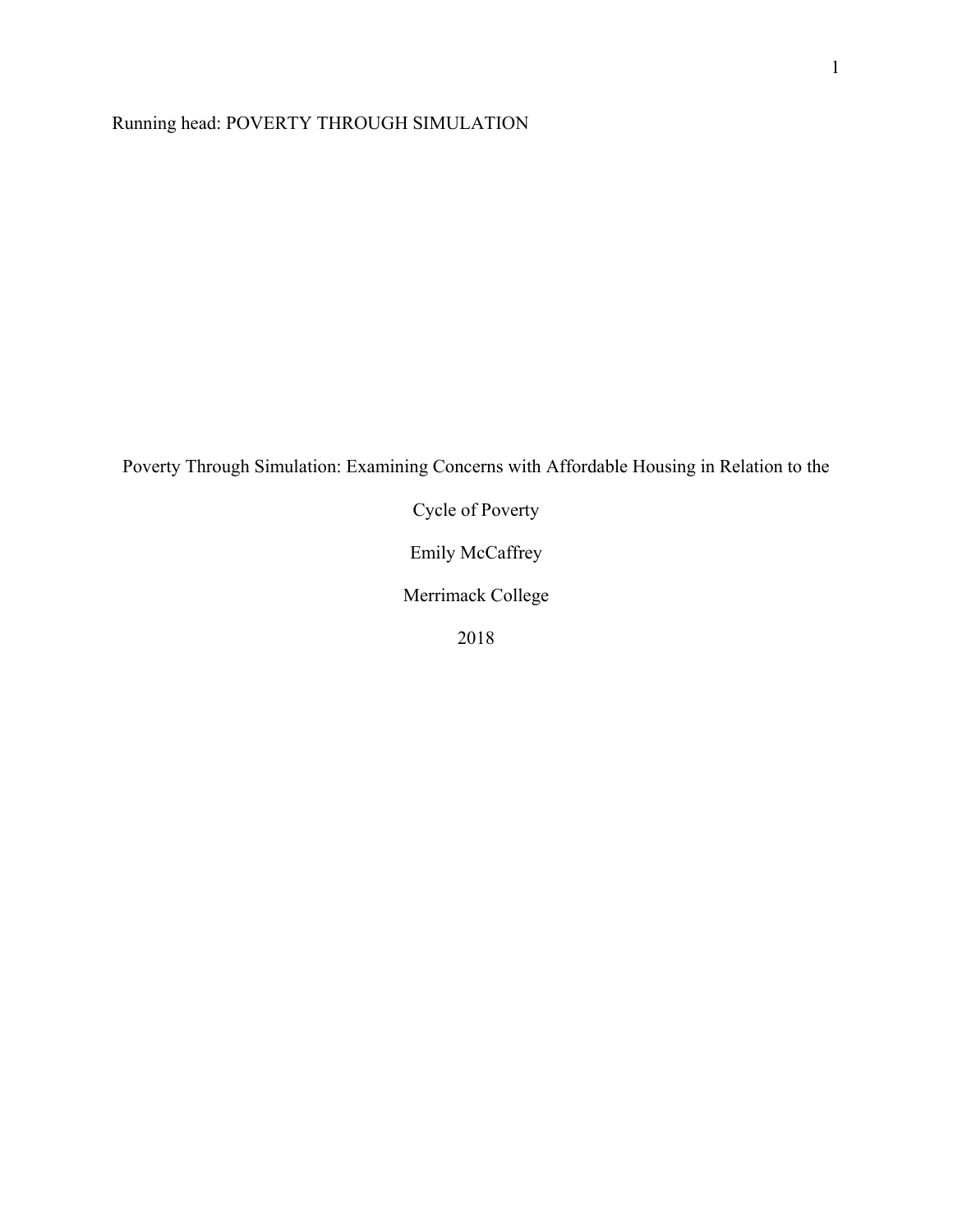#### MERRIMACK COLLEGE

# CAPSTONE PAPER SIGNATURE PAGE

# CAPSTONE SUBMITTED IN PARTIAL FULFILLMENT OF THE REQUIREMENTS FOR THE DEGREE

#### **MASTER OF EDUCATION**

 $I\!N$ 

# **COMMUNITY ENGAGEMENT**

CAPSTONE TITLE: Poverty Through Simulation: Examining Concerns with Affordable Housing in Relation to the Cycle of Poverty

Emily McCaffrey **AUTHOR:** 

THE CAPSTONE PAPER HAS BEEN ACCEPTED BY THE COMMUNITY ENGAGEMENT PROGRAM IN PARTIAL FULFILLMENT OF THE REQUIREMENTS FOR THE DEGREE OF MASTER OF EDUCATION IN COMMUNITY ENGAGEMENT.

Audrey Falk, Ed.D. DIRECTOR, COMMUNITY **ENGAGEMENT** 

Audrey Falk<br>SIGNATURE<br>Um. D. ALA, Nemon

May 11, 2018 **DATE** 

Melissa Nemon, Ph.D. INSTRUCTOR, CAPSTONE **COURSE** 

**SIGNATURE** 

May 11, 2018 **DATE**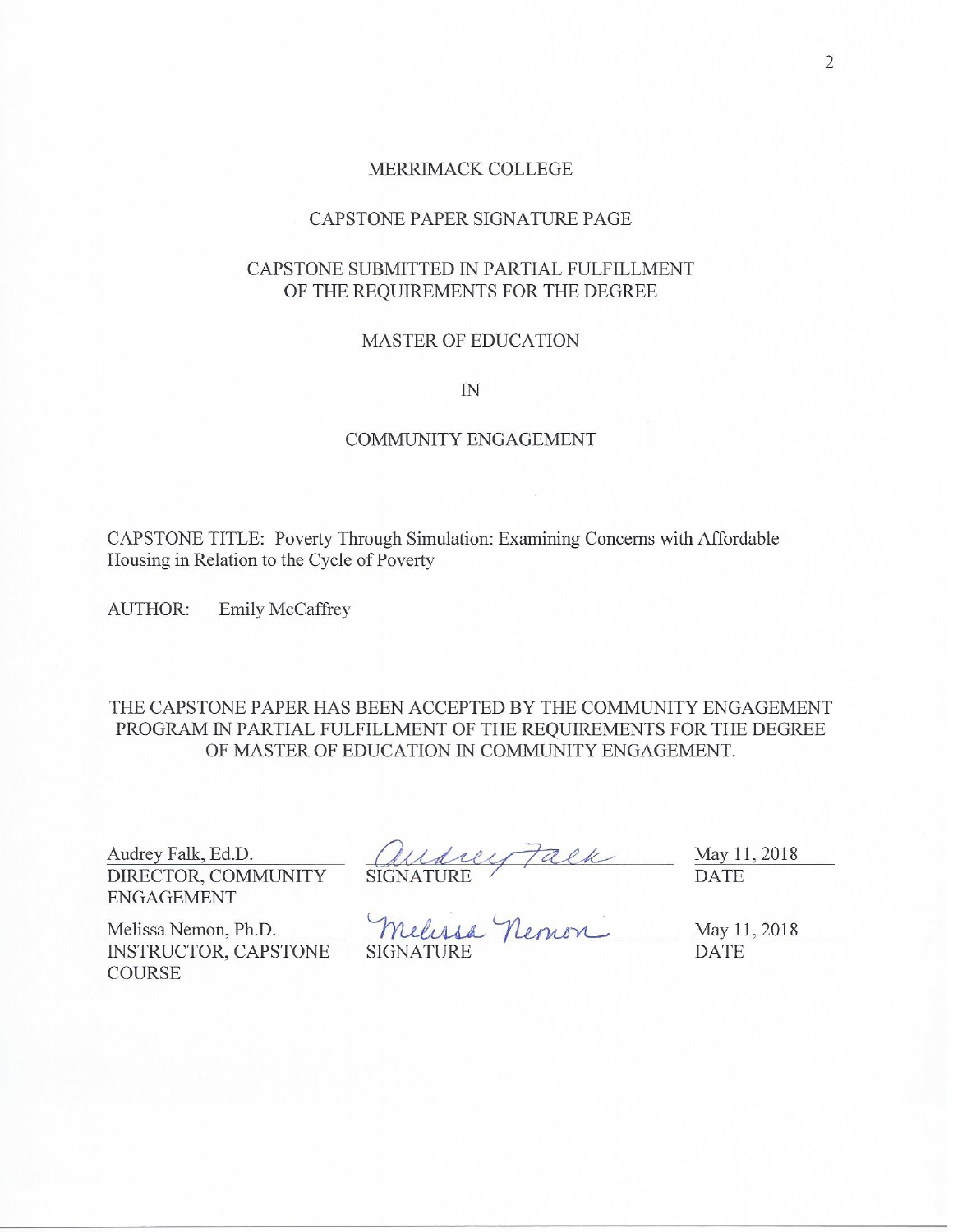#### **Acknowledgements**

 First and foremost, I would like to take the time to thank my close friends and family. Through many years they have continued to support me socially, mentally, and physically. In particular, I would like to take the time to thank my mom. Mom, you have constantly been the one to bring me up when I felt my lowest. At the drop of the hat you would do anything for your children. You pushed me the hardest to succeed in everything that I wanted to do and even if it was not perfect you made sure I tried my best. None of this ever would have happened without you.

 One of the biggest thanks I have to give goes to Professor Nemon. You spent countless hours listening to everything we had to throw your way. Your passion and drive for us to make it to the finish line fueled the fire in us. Any time we had a minor crisis you were the first person to help us fix it. Never once did you give up on us. Everyone deserves a Wonder Woman professor like you in their own life. We all cannot thank you enough for the countless hours you put into helping us cross this finish line.

 Lastly, I would like to take a moment to thank my cohort. Every single one of you deserves this degree. Each of you played a vital role in helping me through this program. Every late-night text, group project, and time spent wondering how we would ever finish paid off in the end.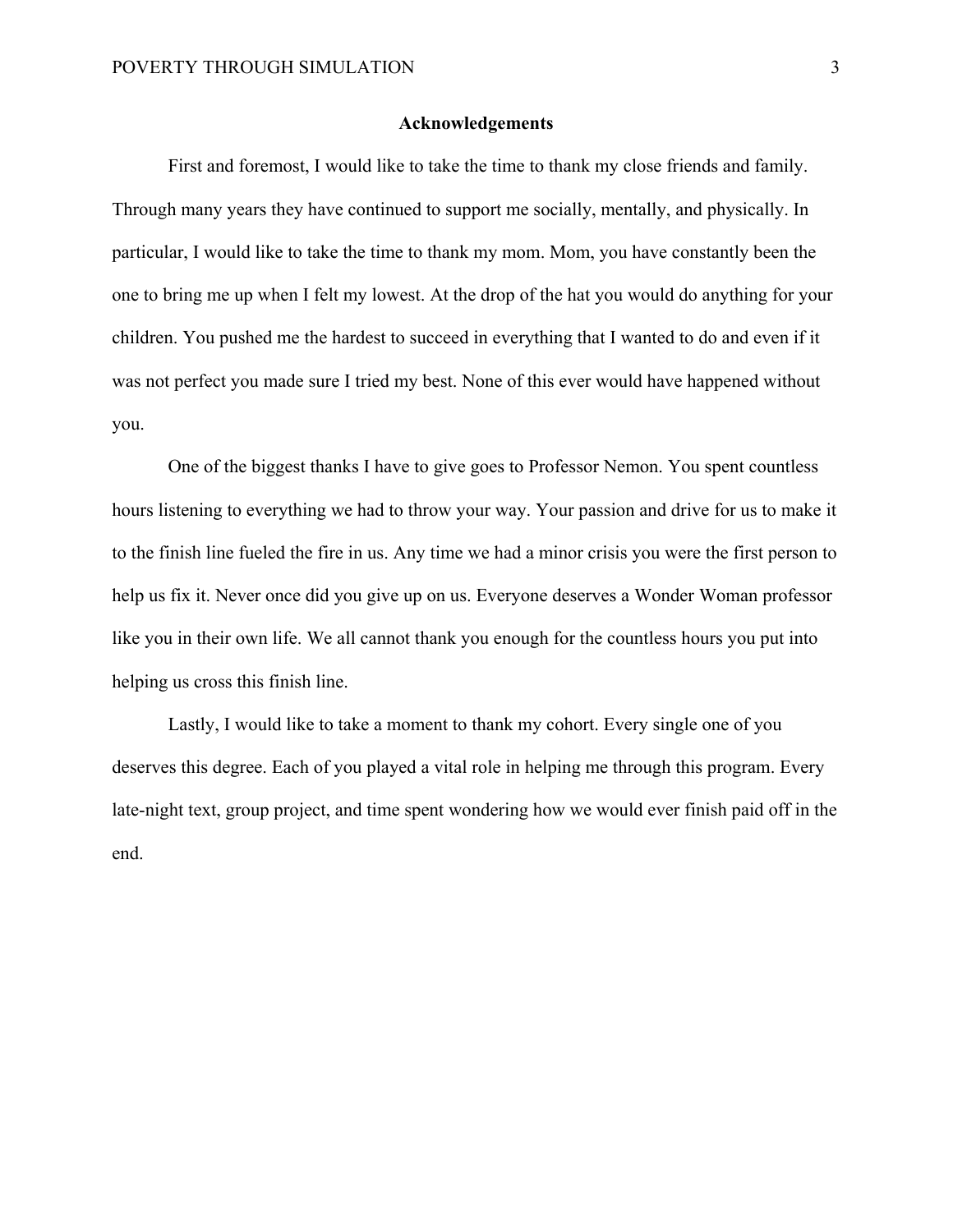## **Abstract**

This social justice-based project used evaluated the level of understanding that students of Endicott College had regarding poverty within the United States. This project provided a space for students to communicate with each other using discussion questions about poverty to guide the conversations. All students were given the chance to participate in an online simulation during class that provided them with an opportunity to live in someone else's shoes for thirty days, after losing their housing. This project was conducted with one traditional class setting while the other was conducted completely online using an online platform provided by Endicott. The evaluation data obtained through this work found that students had a basic understanding of poverty. Data collected through post-event surveys showed students struggled with certain topics that were discussed and battled stereotypes they may have had regarding others living in poverty.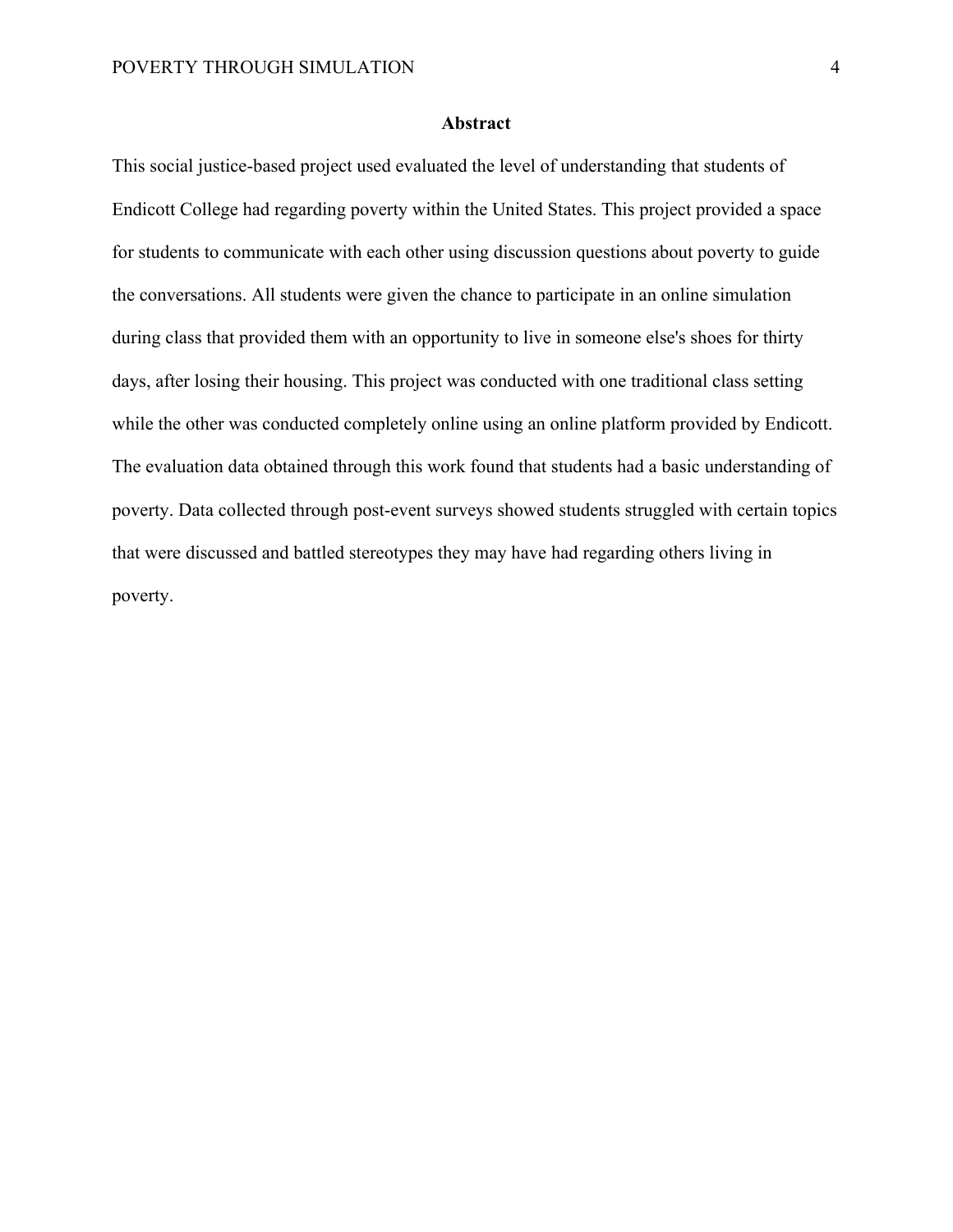## **Executive Summary**

 The social justice-based project allows students to view poverty through a situational framework. This project gives opportunity for students to discuss prominent issues that people and families living in poverty currently face. This works gives students a basis to not only learn but be able to express what they have learned. The project will allow students to share perspectives that other students may not have been open to before. Knowledge that is shared may push others to seek institutional change.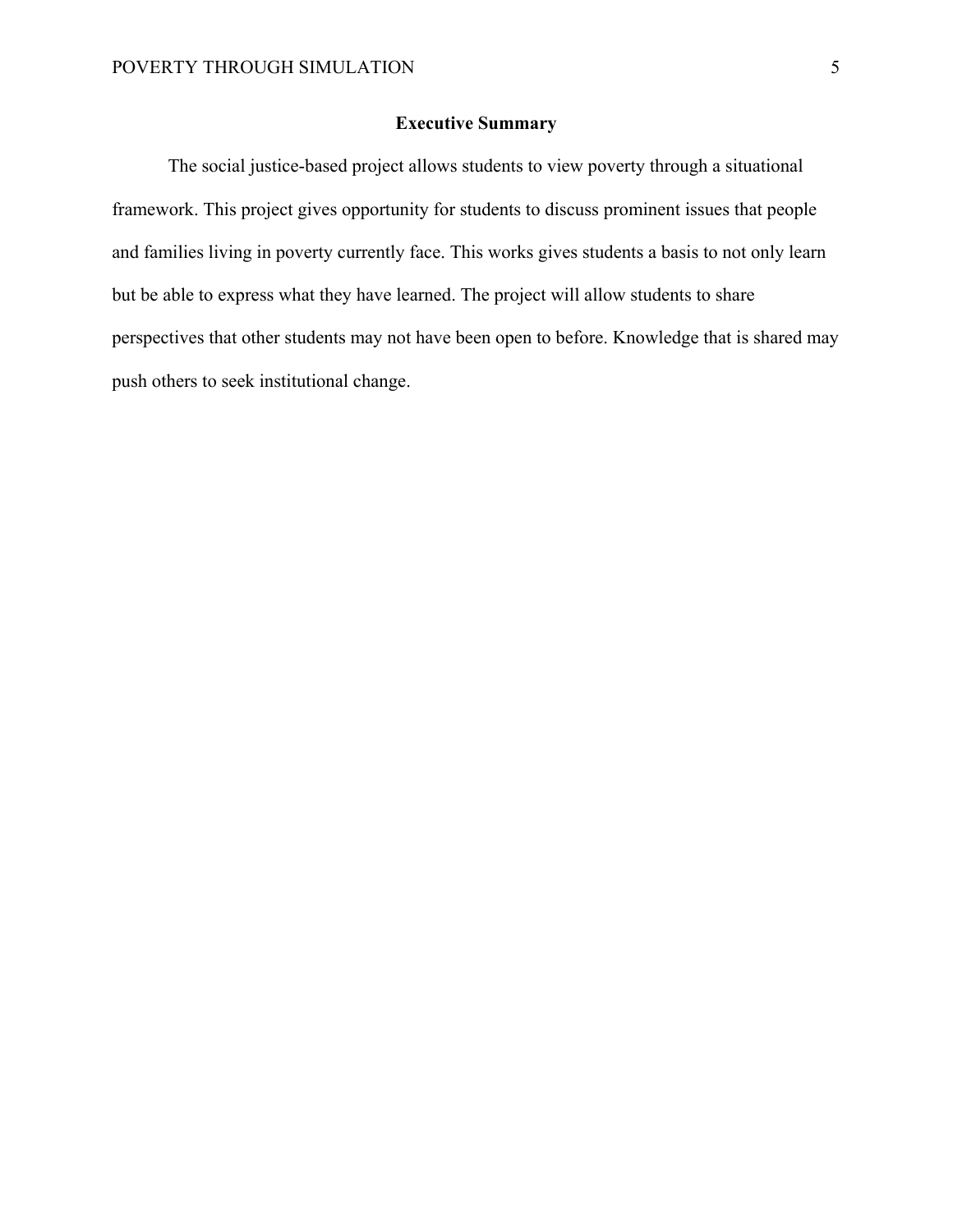# **Table of Contents**

| Results.<br>36 |
|----------------|
|                |
|                |
|                |
|                |
|                |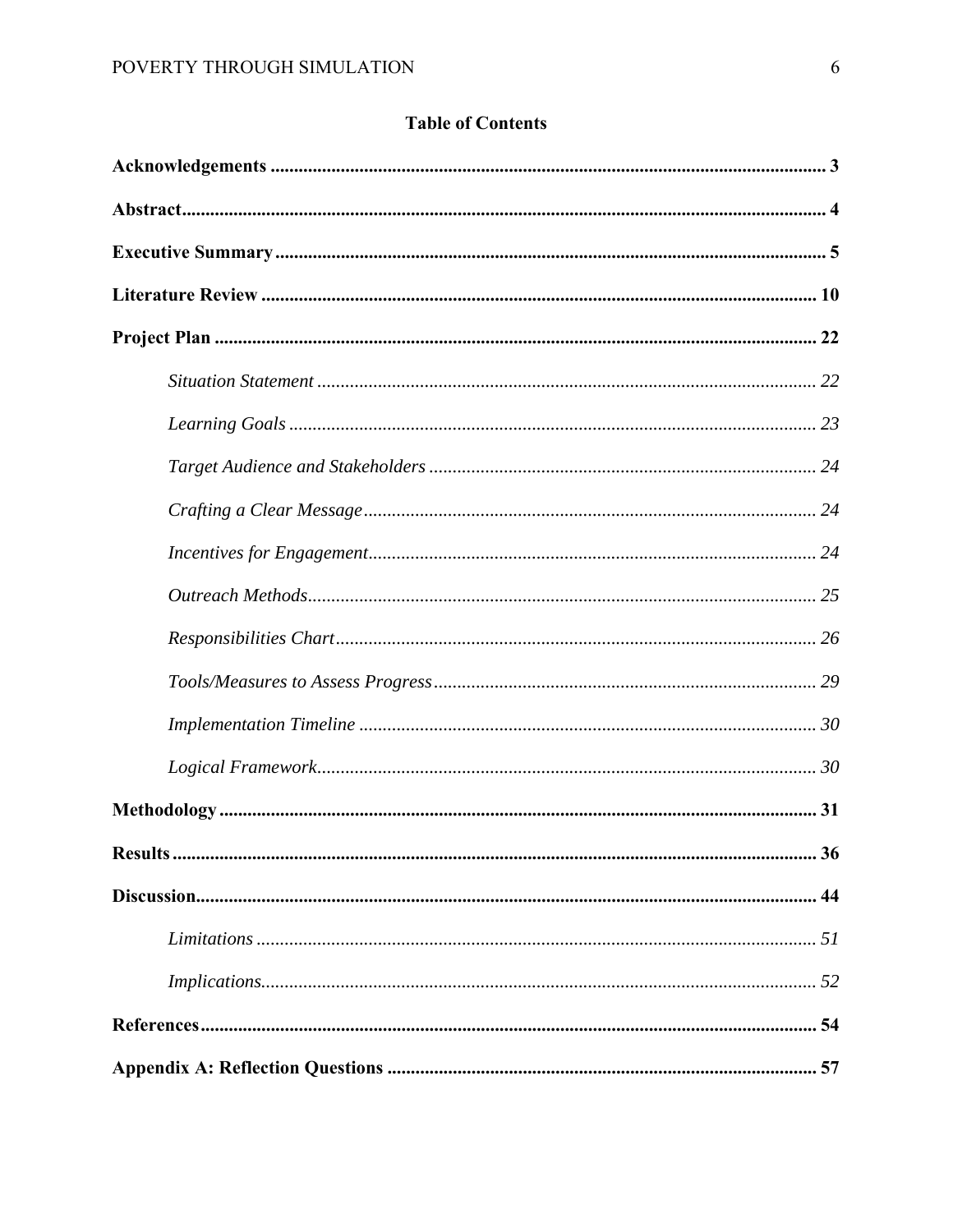Poverty Through Simulation: Examining Concerns with Affordable Housing in Relation to the Cycle of Poverty

As of 2016, the poverty rate in the United States was listed at 12.7% (Center for American Progress, 2018); this statistic translates into 40.6 million Americans living under the poverty line. For a family of four, that poverty line translates into an income of less than \$24,340 (Center for American Progress, 2018). Throughout 2017 things have only gotten worse with the poverty rate rising to 13.5%. Not only is this a higher number of people living below the poverty line, but studies show that families headed by women are more likely to fall into poverty. Families headed by single women have a 14.8% overall poverty rate (Dean, 2017).

The effects of poverty among families are absolutely crippling. Poverty in the United States determines your living situation, your highest level of education, where and what you are eating, and can take effect on your entire life. Moreover, affordable housing is currently at a standstill across the country. As another article by Kyle Jaeger states, "For every 100 families who fall into the 'extreme low income' category, only 31 affordable units are available on average, a new report from the National Low Income Housing Coalition found" (Jaeger, 2016). In Worcester County, Massachusetts the median area income is \$66,700 (Massachusetts Mortgage Limits. 2016) and to attain affordable housing one cannot earn more than 80% of the median area income (Commonwealth of Massachusetts, 2018). The median area income as defined by the U.S. Census Bureau is as follows,

"*Median income is the amount which divides the income distribution into two equal groups, half having income above that amount, and half having income below that amount. Mean income (average) is the amount obtained by dividing the total aggregate*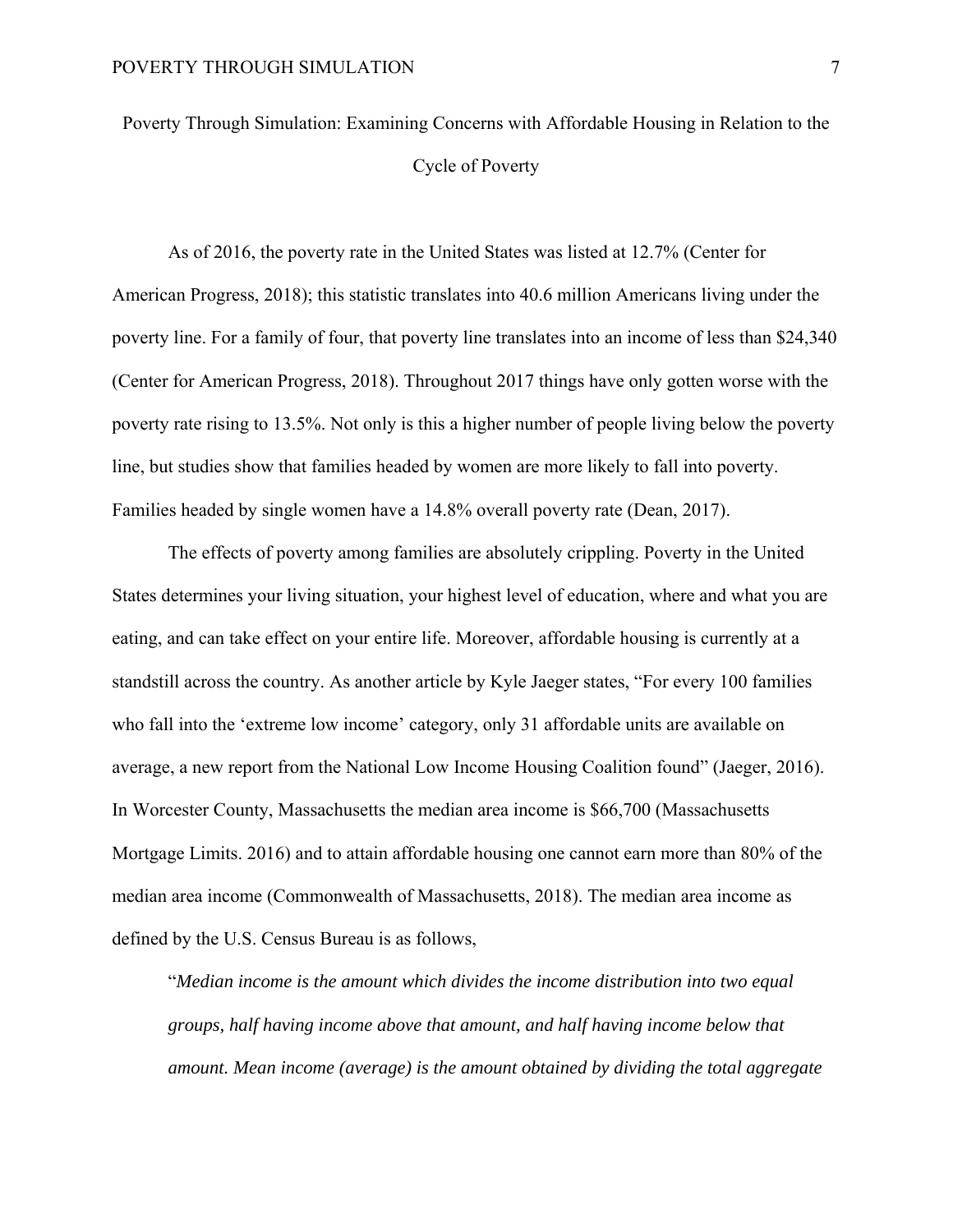*income of a group by the number of units in that group. The means and medians for households and families are based on all households and families. Means and medians for people are based on people 15 years old and over with income*" (Massachusetts Mortgage Limits. 2016).

Median income is calculated based on a four-person family. This does not take into account the amount of money a family makes post-tax. Median income is generally calculated based on a family of four; however, this is not inclusive of families that do not fit that general basis. This means for a single person unit that individual cannot make more than \$46,000, for a two-family unit no more than \$52,000, and for three it is no more than \$59,150 (Massachusetts Mortgage, 2016). For example, a single mom with two kids would not be allowed to make more than about \$60,000 a year in order to qualify for affordable housing. This amount seems like a lot until you start to take into account taxes, as well as food, clothing, heat, electrical, water, school supplies, and all other basic necessities.

As a whole, the United States is failing to offer affordable housing to low-income families. Jaeger's article continues to inform us that 20 states fall below the national average for affordable housing while California, Alaska, and Arizona offer 21 affordable units per 100 families (Jaeger, 2016). Affordable housing is the safety net that stops low-income families from becoming completely homeless. Families living in poverty lack the resources to be able to pull themselves out of poverty, due to basic expenses that come with surviving such as trying to keep a roof over their own heads. Housing has the ability to completely alter someone's life: it allows them safety from the elements, improves mental health, has physical health benefits, and gives structure and stability to their daily lives. This single amenity is capable of opening opportunities that would not exist otherwise.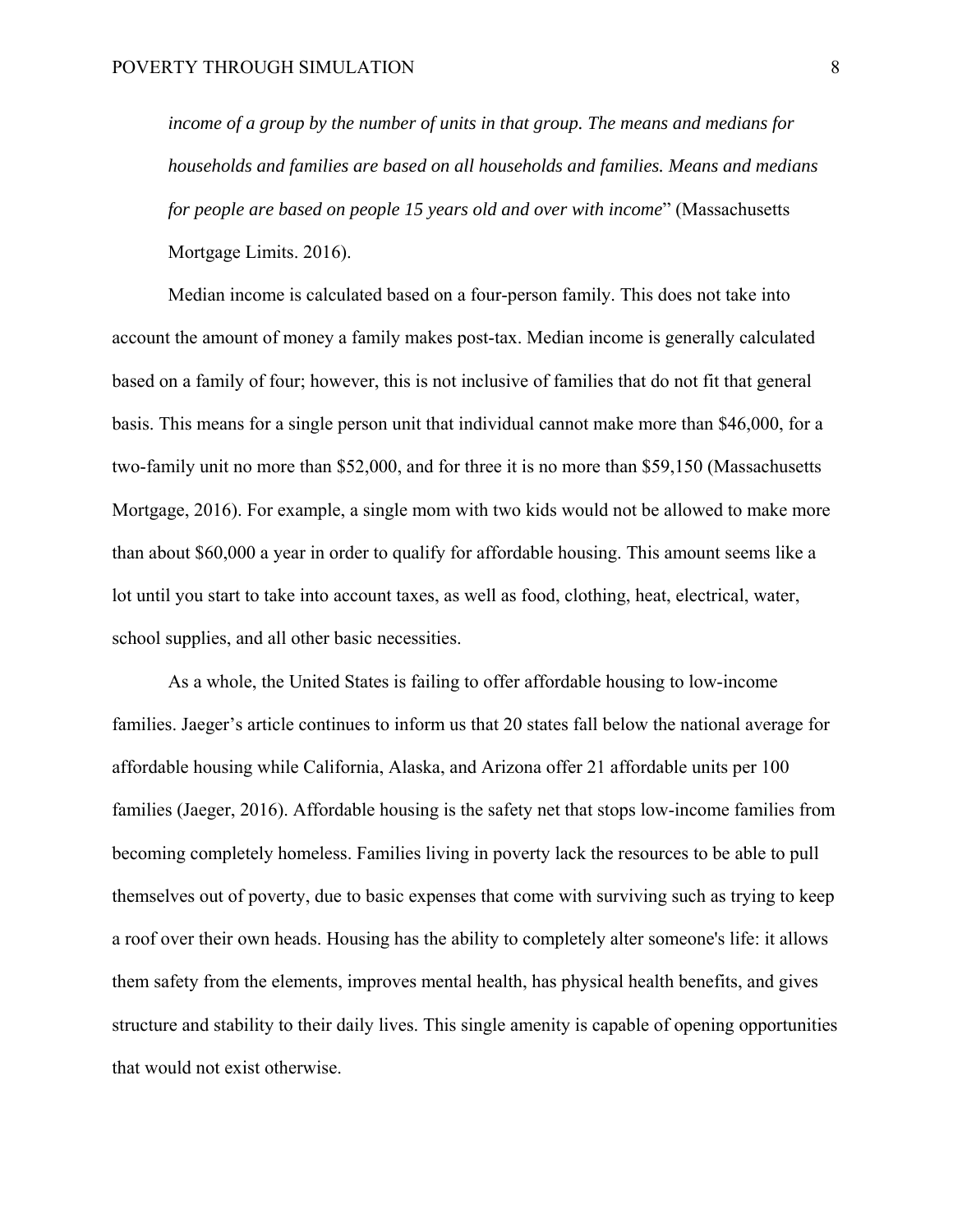This social justice-based project will have a focus on educating students of Endicott what it looks and feels like to live in poverty. For this voluntary project I will be using to groups of students. The first group of students will be freshman and sophomore students, and the class will be conducted in person. The second group of students I will be using will be junior to seniors and this group will be completely conducted online. Students will be given the chance to have open discussions amongst each other about topics pertaining to low income families, as well as stereotypes about those living in poverty. Discussion questions will include topics such as, "What does poverty look like? Who does poverty affect the most? What is governmental assistance?". Students that are in the second group will be answering all discussions questions via an online homework system provided by Endicott college. All of their answers will be made available to myself and the instructor of the course. After students have been given the chance to discuss these topics, they will move on to participating in an online simulation. The simulation activity is known as "SPENT" and can be found on a website known as "Games for Change". Students in the first group will be given the opportunity to complete the simulation independently or in pairs. Each student will only have up to two attempts at the simulation. The Spent simulation takes the students through the life of someone that has recently lost their housing and living for one month on their last \$1,000. The goal of using this activity is to give students the opportunity to be exposed to a situation that they have not been exposed to before. The entire simulation takes the students through the daily life of an individual living in poverty. The Spent simulation requires tough decision to be made such as: choosing what minimum wage job they will be working, how far away from work they will live, what activities they can afford to allow their kids to participate in and which bills they are able to afford. Every choice that is made in the game effects their financial situation as well as how they will be able to react to their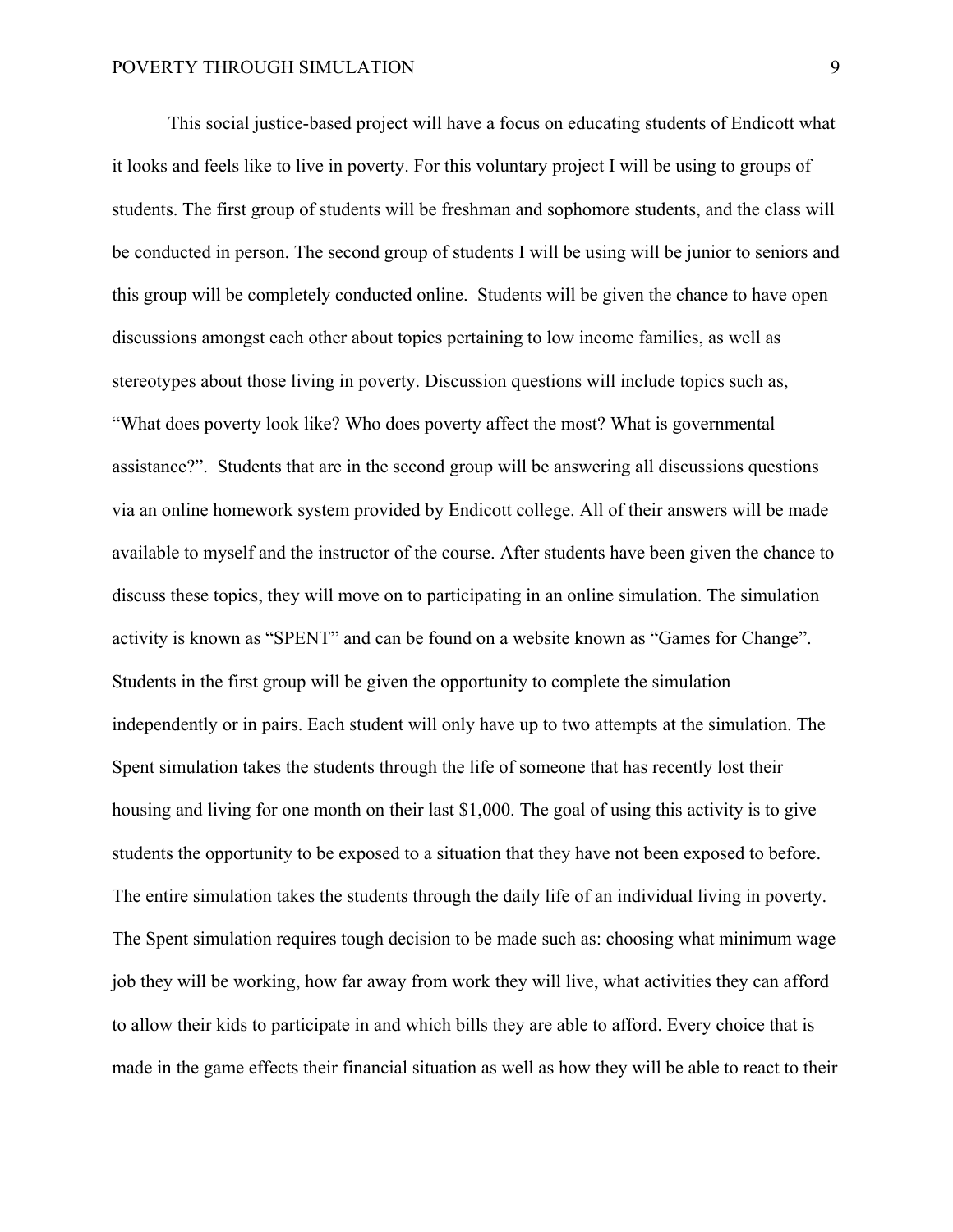next question. The hope of this event is that students walk away recognizing that poverty is not always the fault of the individual.

#### **Literature Review**

Poverty in the United States is unlike what most people would think. Simply put poverty does not look the same for everyone and each individual's personal experience shapes their story of poverty. As an article from Forbes Magazine explains, there is a huge difference in measurement of poverty even amongst states. New Mexico currently holds the highest poverty rate at 21.8%, while New Hampshire holds the lowest at 6.6% (DeVore, 2017). That alone is a major difference between two states, but, to make the issue even more complex, the article goes on to say that those statistics only come from the "official definition" of poverty in America. The article continues with, "But a newer, more comprehensive measure of poverty by the U.S. Census Bureau tells a different story, with California having the highest poverty rate among the states at 20.6 percent" (DeVore, 2017). There is no universal measurement being used in order to define poverty across the United States.

Currently the United States is still basing their idea of poverty off of the U.S. Department of Agriculture Food Consumption survey, which was conducted over fifty years ago. This survey assumes that one third of "the poor's" total income is used on food. However, it does not take into account the comparative inflation that happens. For example, it is much more expensive to live in California than it is to live in a place like Georgia. The article offers this example as well,

"*The average annual wage for food preparers and servers was \$27,380 in California, \$3,130 above the poverty line. But the cost of living in California is about 13 percent higher than the national average, according to the U.S. Bureau of Economic Analysis.*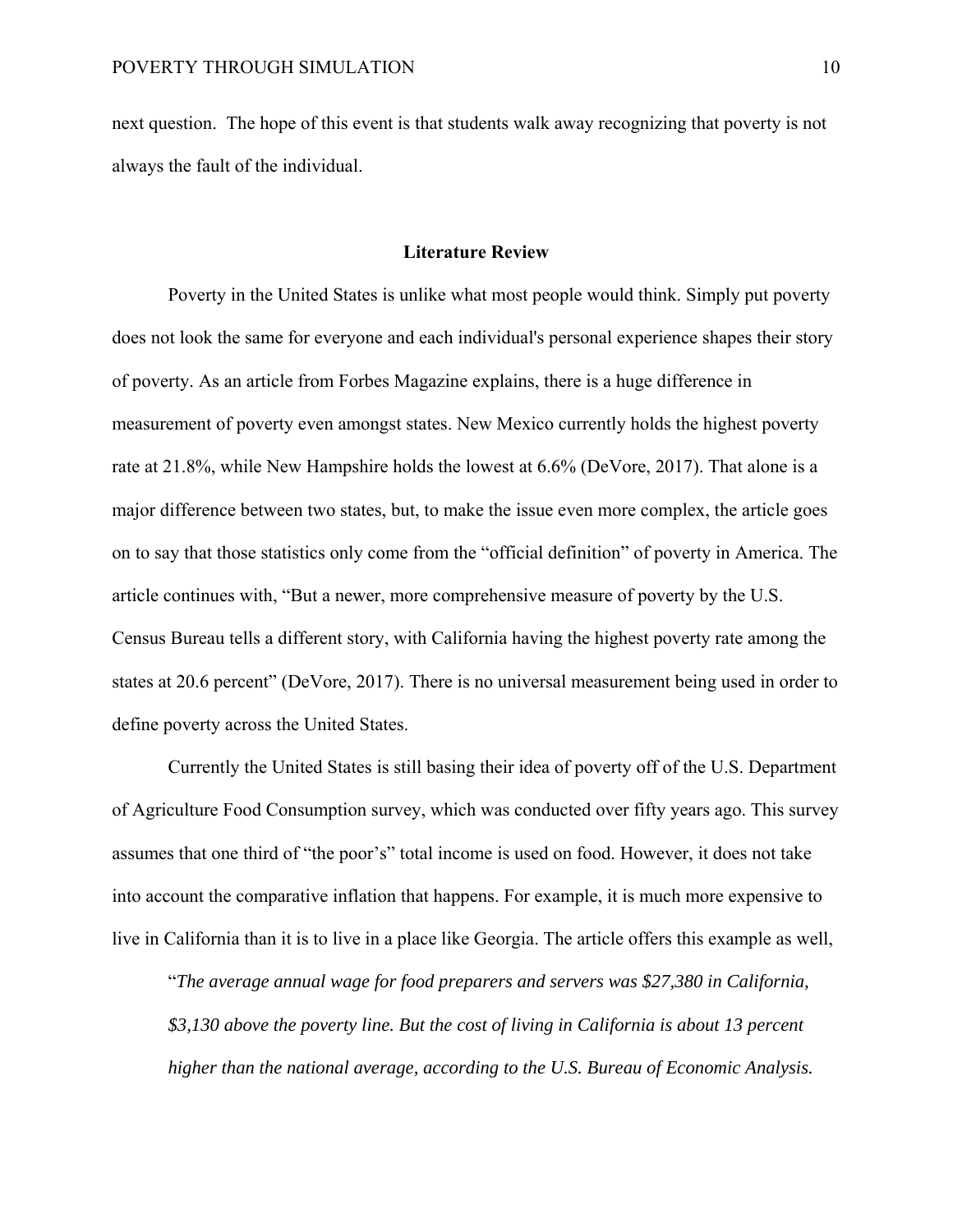*This means that the average food service worker makes an effective annual wage of \$24,145 in California—below the poverty line for a family of four*." (DeVore, 2017).

This is not enough to be able to sustain a family of four. California is a high price area to live. It is possible that family might live in a two or three-bedroom apartment, without enough space for everyone. This creates an incredible amount of stress on individuals as well as families.

## **Supplemental Poverty Measure**

Congress has been aware of the need to change the methodology of the Official Poverty Measure since 1974 (DeVore, 2017). However, it was not until 1995 that recommendations to change this methodology were made and it still took until 2010 for the Supplemental Poverty Measure (SPM) to be created (Devore, 2017). The differences between the Official Poverty Measure and SPM include: SPM accounting for the cost of living, SPM including the value of non-cash assistance to the poor (i.e. Section 8 Housing vouchers, SNAP, and Food Stamps), SPM calculating expenses for those working (i.e. transportation, childcare and out-of-pocket medical costs). SPM is a relative measure of poverty, based on the 33rd percentile of national expenditures on necessity items vs. an absolute measure of poverty (DeVore, 2017). The new methodology is not perfect, but clearly has a more defined measure of what specific characteristics are measured. The highlight of this new focus is that it actually does take into account outside factors and other expenses that families face.

#### **Poverty and Intersectionality of Gender, Race, and Ethnicity**

Throughout the academic article Rags to Rags: Poverty and Mobility in the United States Corcoran discusses the work of Blau and Duncan. Using their framework Corcoran revisits the research that a child's adult status is dependent on the parents (Corcoran, 1995). Within this research Corcoran touches on a survey conducted in 1962 titled Occupational Changes in a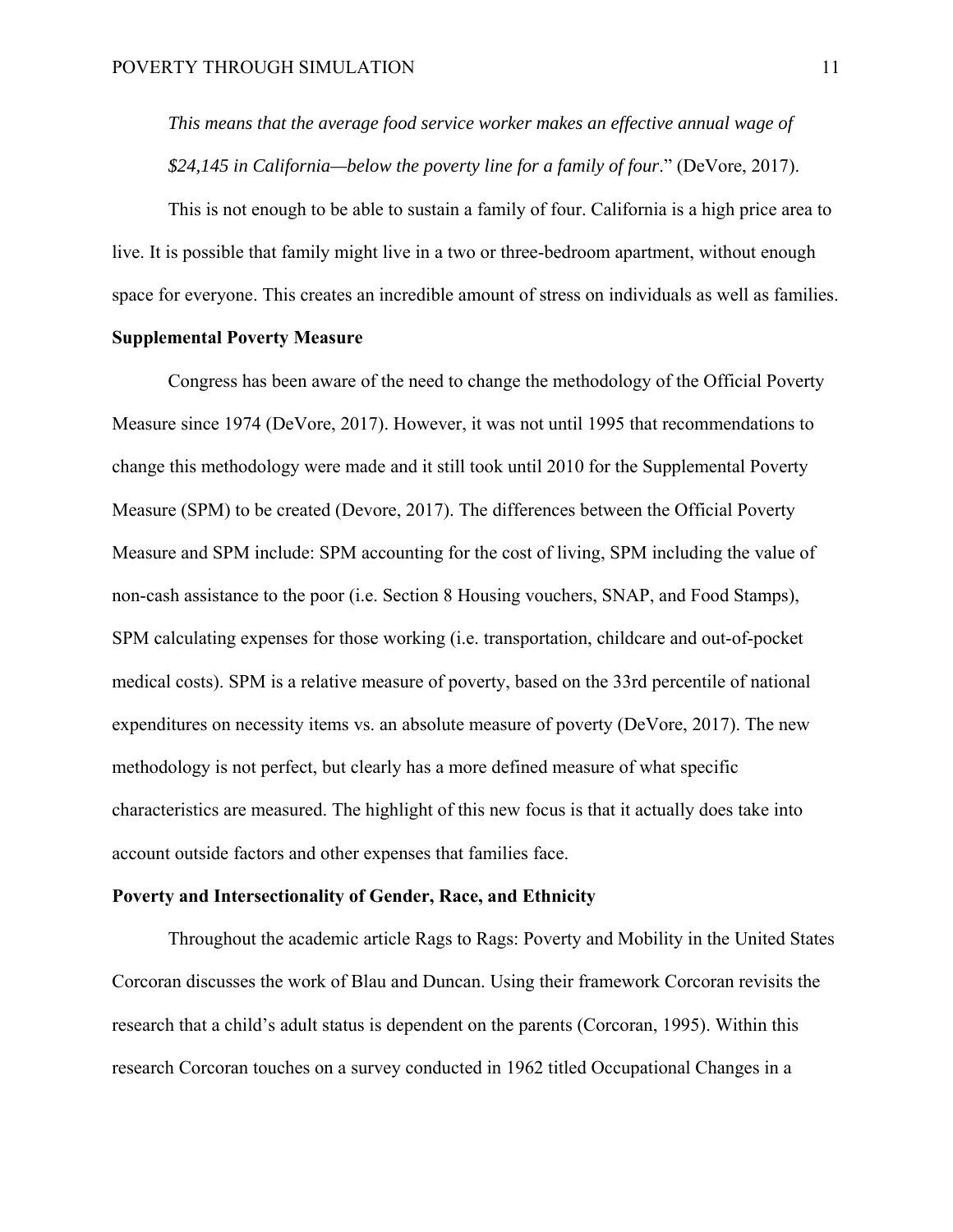#### POVERTY THROUGH SIMULATION 12

Generation Survey. However, this survey only included prime age men. The results yielded that there was only moderate relation to occupation status among sons (Corcoran, 1995). This excluded females and people of color. By excluding females and people of color they are creating data that is not inclusive of many individuals and family. The data concluded by the research is unable to relate to particular families and should not be counted as whole representation of society.

This same study continued to be non-inclusive by solely looking at parents schooling and occupations. This manifested into parents without a higher education degree being excluded from this study, this includes their family and children, creating unrepresented population. Excluding parents without a higher education perpetuates the idea that with a higher education parents would be in a higher occupation, which would boost their salary as well. Further research was later conducted by Sewell and Hauser adding more variables to the study. To which their study was able to highlight something that Blau and Duncan had not looked at. Sewell and Hauser focused on parental income and were able to find that, "…higher levels of parental income (a four-year measure from tax records) was associated with higher earnings of young adults, in a sample of male high school graduates, even after controlling for schooling and test scores" (Corcoran, 1995). However, this study continued to exclude women and people of color.

In 1968 Duncan continued studies with a focus on people of color. Through his research Duncan was able to reveal that there was in fact less prestige on occupational status of nonwhites than among whites. Race-based status continued to be persistent even with the control of background and schooling (Corcoran, 1995). Through all of the studies conducted and mentioned throughout this research, there was a lack of diversity among the data collected. Each study was focused on primarily white middle-aged men. The data is not depictive of females, the jobless,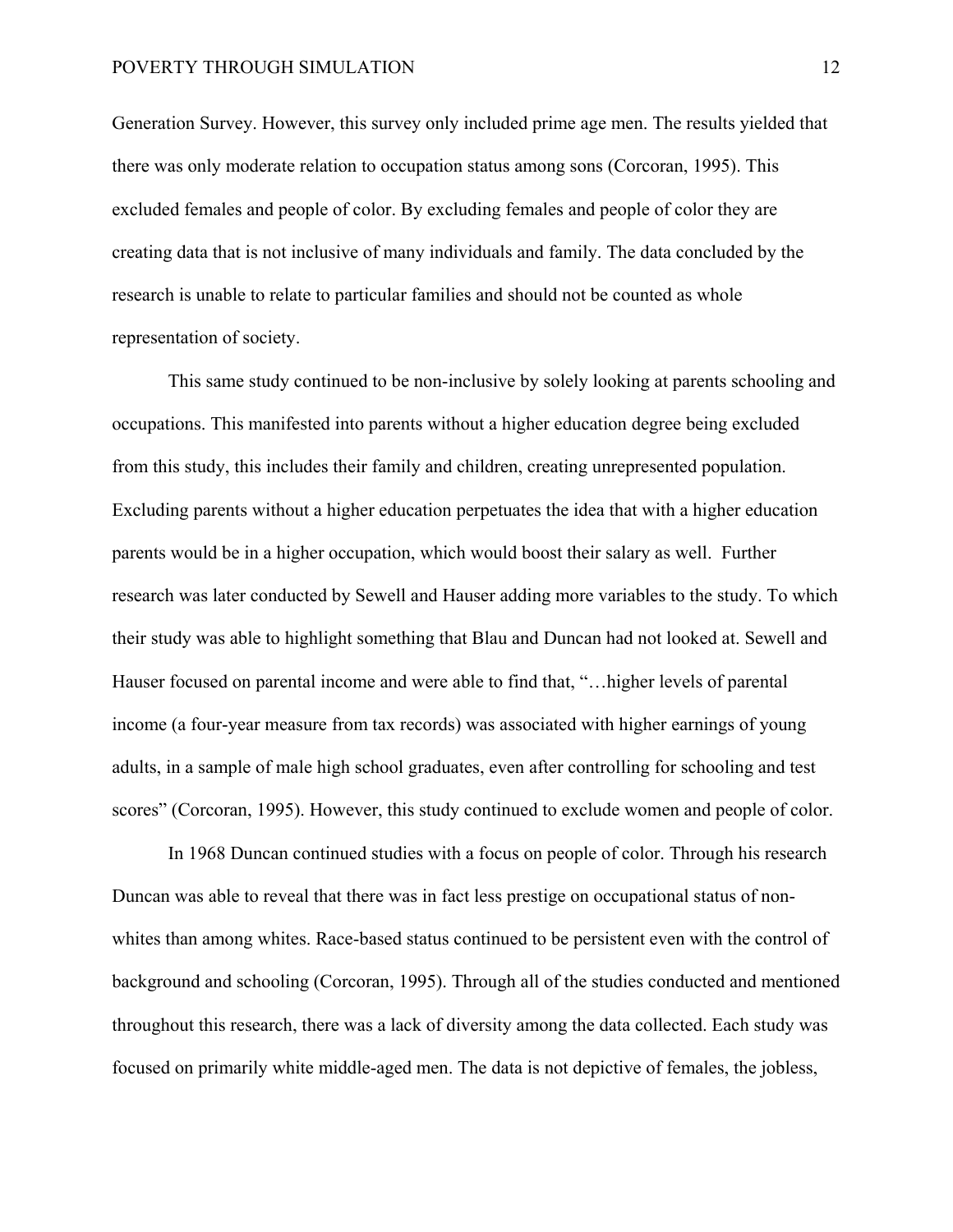people of color, and other differential factors (Corcoran, 1995). Most all of this research was based on mobility as a whole, through society. Although it can be seen in the data that for some families there is intergenerational poverty, that is consistent throughout the years (Corcoran, 1995). Poverty is continually described as cyclical, which makes intergenerational poverty something that is very real for families. Based on this research, a child's income once they become an adult is reflective of how much their parents made. This does not take into consideration inflation, the lack of increased minimum wage, and the continued increase of over all living expenses. It should be noted that the outcomes for families of color and for women will also be different based on problems they face within society. This could include the wage gap for women, as well as for people of color.

#### **Residential Mobility**

Residential mobility focuses on the amount of time that families move. It does not refer to their socioeconomic class and upward mobility through the economic system. It solely focuses on where and why families are electing to pick up and move. Research shows that changes in marital status, work and housing are three main factors in influencing a family to move residentially (Kull, 2016). A census survey conducted in 1998 revealed that "housing conditions accounted for 46% of families' motivation to move, while only 17% of moves were motivated by job" (Kull, 2016). Residents are more likely to up and leave depending on their housing situation.

Other studies have been conducted that reveal differences in mobility based on family size and dynamics. The study shows that younger families are more apt to move than older families (Kull, 2016). Although the study continued and found that single or divorced mothers moved more frequently than married mothers (Kull, 2016). Families that had fewer children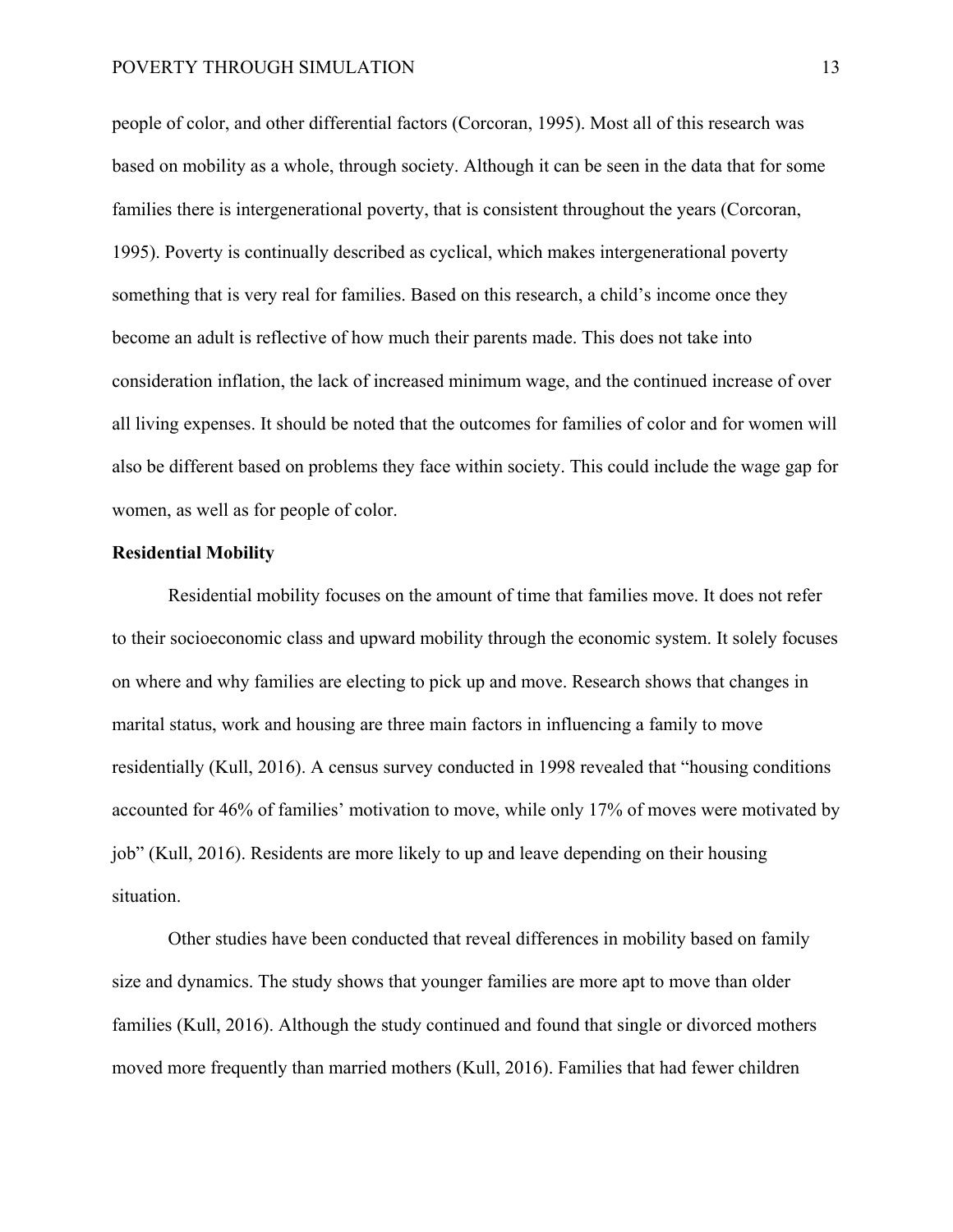were much more likely to move than families that had more children (Kull, 2016). Included within this study research showed that human capital characteristics were able to be linked to disadvantaged families (Cutts et al., 2011; Phinney et al., 2007; Schacter, 2001; Simpson & Fowler, 1994). This was true as well for families of different ethnicities and racial backgrounds (Kull, 2016). Ethnicity, race, education, and economic standing all play a role on families and mobility. Each of these factors can contribute to the amount that families are moving. More importantly we need to take a look at where families are moving too. Although mobility sounds like a good thing, that is not always the case. This is especially true when we discuss families that are low income and living in poverty. Conditions that families are forced to move into may be less than ideal for human habitation. This can include living situations that are unsanitary or unhealthy for human habitation, as well as spaces that are two small and cause overcrowding.

#### **Intergenerational Poverty**

Corcoran (1995) continued to discuss the dependency on welfare dependency and intergenerational transmission of income status. These studies continued in the same way as the previous one taking focus on structure, culture, community, and economic structure. However, three focus driven points were included in the following studies. Corcoran goes on to explain that the new studies have: a better focus on which parental and neighborhood disadvantages restrict children's opportunities, discuss changes in labor market demand conditions, and how industrial reconstructing affects low-skill workers, and explains how cultural arguments view government social policies as deviating from cultural values (Corcoran, 1995).

Theory one depicts poverty as being individual. Poverty is caused by individuals choice or misfortune and it is no fault but their own. The individual argument is focused on material items as well as the capital of children within a family; this research is based on Becker. Parents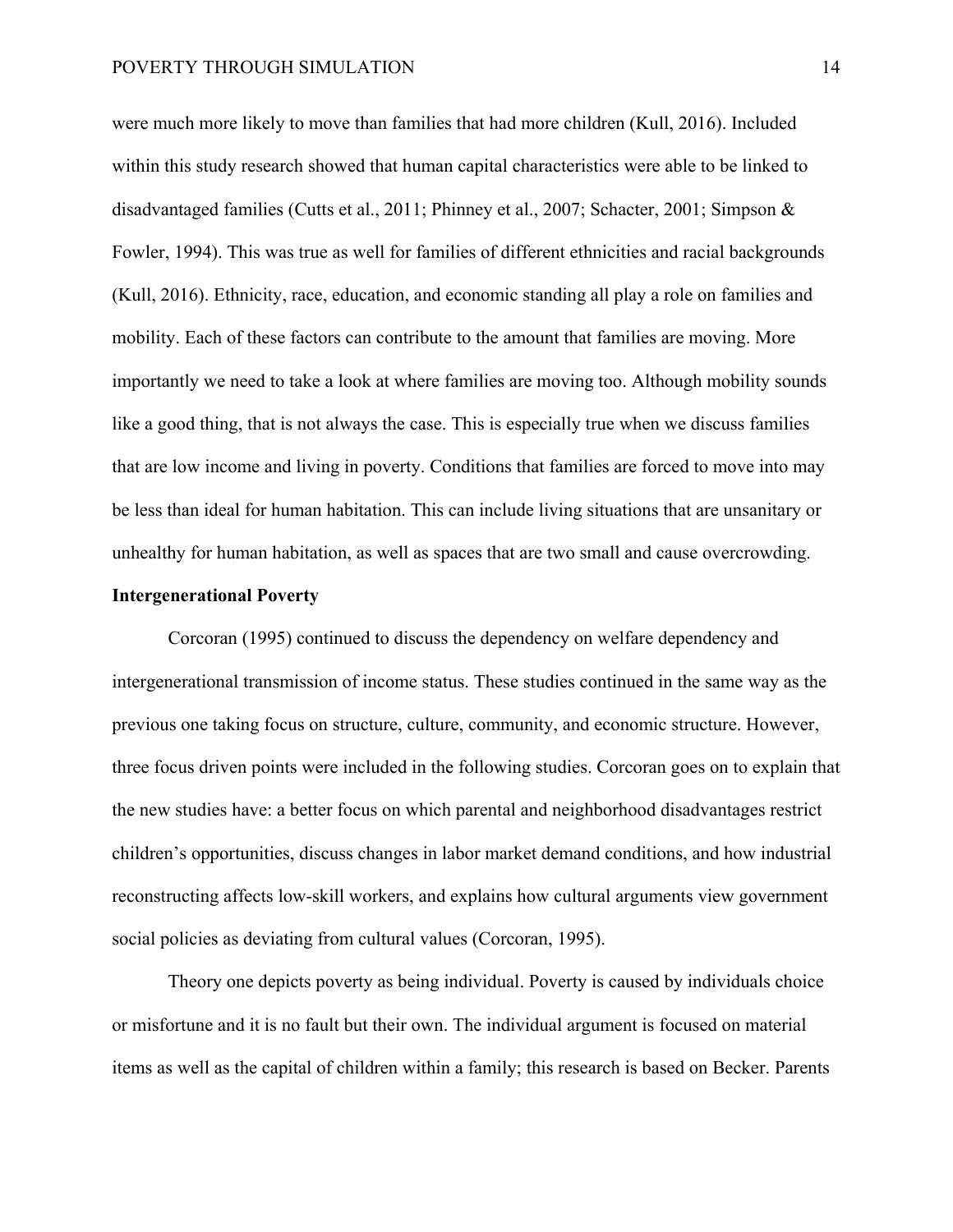acquire income based on consumption but also the investment in their children. Living in poverty does not allow for investing too much within one's children (Corcoran, 1995). Instead time is spent solely trying to make ends meet to survive with basic necessity. There is a lack of time, money, energy and need to invest within their children's capital (Corcoran, 1995). Along with this set back, most people living in poverty in fact are not home owners, which relates back to the material lack of resources. Lack of money pushes low income families into impoverished neighborhoods. These neighborhoods also face a lack of funding, time, and energy on state levels as well as community levels. The school systems within these areas are lower funded and lack luster. The neighborhoods themselves lack job networks, social control, and can be overrun with teenage gangs and higher crime rates (Corcoran, 1995). Corcoran goes on to discuss the importance of having low income families buy into "better neighborhoods" as a means of combating this lack of material resources. As well Corcoran discuss the need for more external resources for low income families. For example, through this structure if an individual lives in a low-income neighborhood it is because they chose to do so. It is that individuals fault that they live in the area that they do, and if they did not want to live there then they should be able to just move. However, this does not take into account problems that are out of individual control.

Theory two treats poverty as a structural issue. There are certain economic or physical situations that families find themselves falling into. The second argument focuses on the lack of education that parents have. This minimal education poses a disadvantage to the children of low income parents, as it pertains to building their child's capital. Corcoran goes on to explain, "…poor families are more likely to be headed by a female than are non-poor families. Holding income and poverty status constant, children raised in families headed by a woman have higher rates of high school dropout, teen pregnancy and joblessness" (Corcoran, 1995). There is a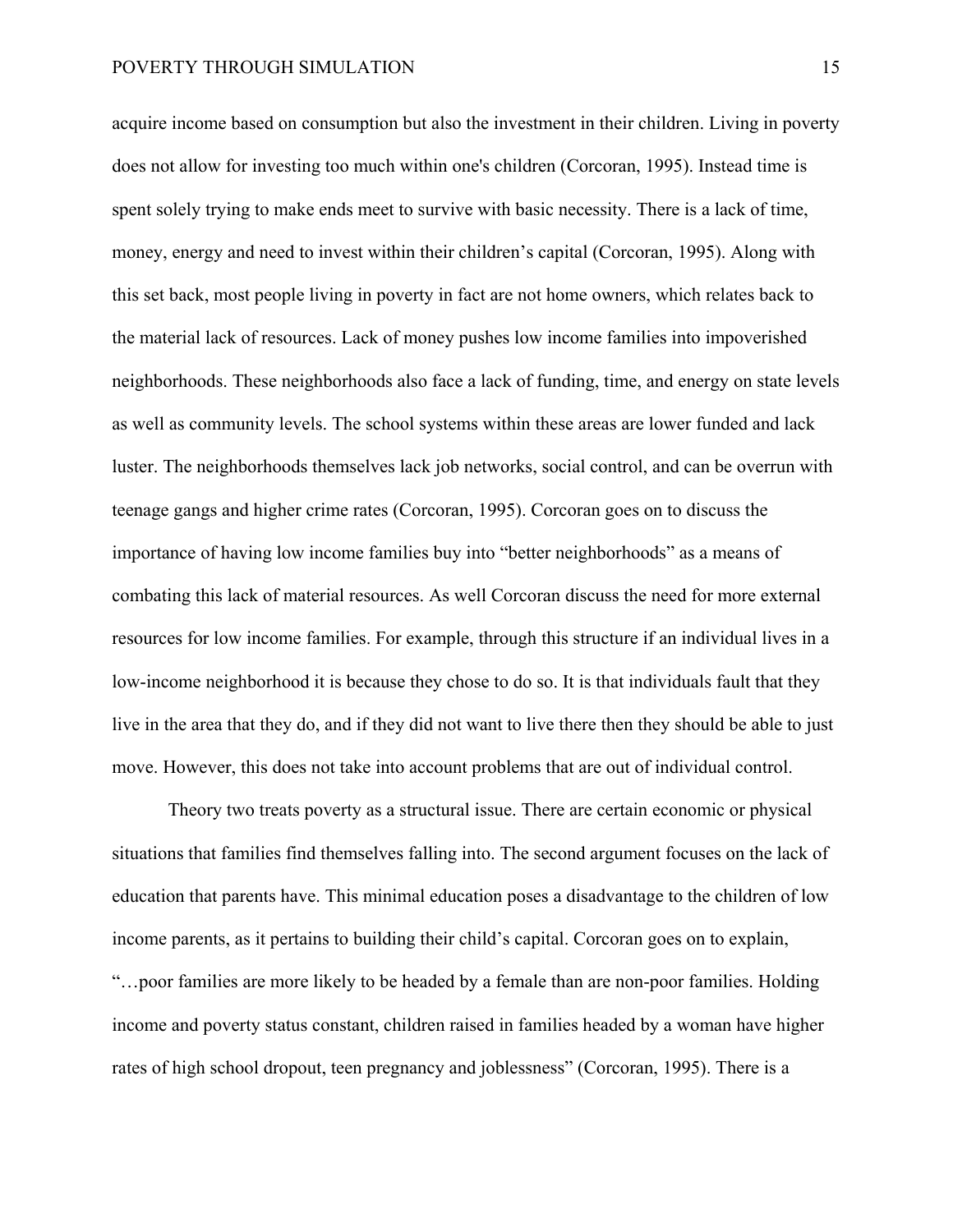#### POVERTY THROUGH SIMULATION 16

multitude of factors that could lead children to be headed solely by one parent. Corcoran goes on to explain that there should be a real focus on school and the education system surrounding low income neighborhoods. This theory also creates the notion that a family's intelligence is passed on from parent to child. If the parent has a low intelligence, then the child will in turn have a low intelligence due to lack of good education, resources, and investment from the parent. This creates a cyclical form of poverty based on intelligence (Corcoran, 1995).

The third argument is based in the theory of dependency, often thought of as "welfare culture". The argument plays close attention to attitudes, and behaviors that surround the governmental welfare system as a whole (Corcoran, 1995). The theory suggests that when a family or community relies heavily on the welfare system the stigma associated with it begins to dissipate. Community and families begin to adopt defeating attitudes, and lower their self-esteem (Corcoran, 1995). Ultimately creating a culture where there is no other choice, but to be dependent on governmental help. As with the other theories this type of behavior is then passed onto children and continues to go against the model of a nuclear family.

#### **General Affordable Housing Challenges**

Owning a house has always been a part of the American dream. That dream is sold to you from the moment you enter America whether you were born into it or immigrated here. That white picket fence is what you strive for. However, being a homeowner is not as simple as it seems and proves to be a very costly experience. In 1949 the Housing Act was passed into law, which states, "..."realization as soon as feasible of the goal of a decent home and suitable living environment for every American family" (Lance, 2002). To this day that act has gone unfulfilled due to our rising number of homeless families. In order to build adequate housing a certain level of building codes and regulations must be met. If these codes and regulations are not met, then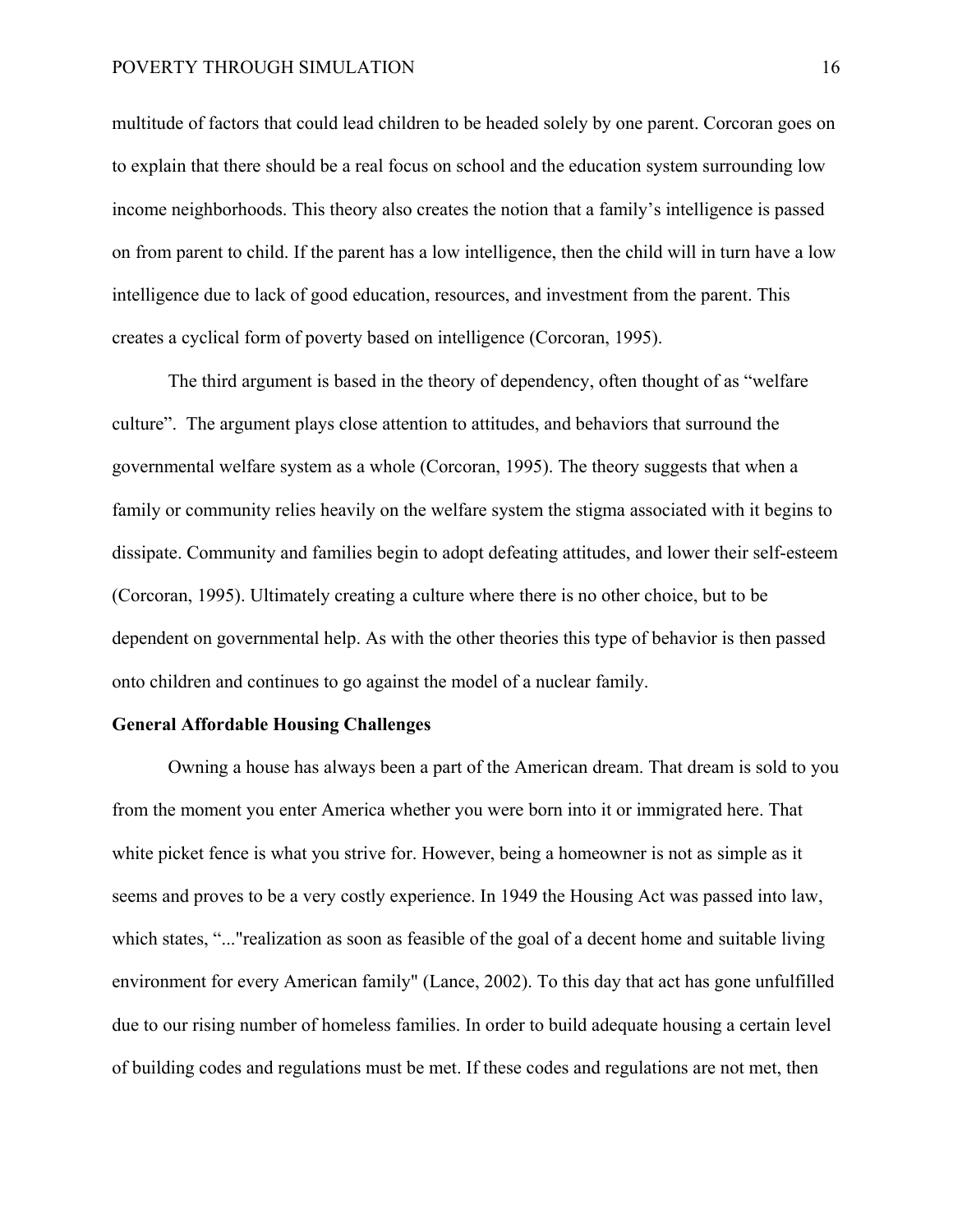the housing unit is considered uninhabitable by humans (Lance, 2002). The cost of meeting these regulations drives the prices of housing up due to time, labor, and materials. In the end the housing unit becomes too costly for most low-income families or even individuals to afford. Housing units that low-income families can afford are usually not new (Lance, 2002). They are the fixer upper homes or run-down apartments with no upgraded appliances. These homes usually fall below the required standards. In apartment living this means that landlords are faced with fixing up the unit to meet regulation, and in turn can cause the price to increase to the point where low-income families find it just out of their reach again (Lance, 2002).

Affordability of housing is capable of affecting all domains of life. High rent for families means that there is less money for other basic necessities. This includes food, water, electric, doctors' visits, and school clothes for kids, extracurricular activities and the list just continues. When there is an entire building of low income families that cannot afford basic healthcare and doctors' visits that building is prone to illness (Lance, 2002). This is a major health risk for kids, and elders. However, on the opposite spectrum if the housing unit is a little more affordable it means there is usually a negative reason. This could be that there is inadequate heating, plumbing, water mains, or even electricity. These types of inadequacies also prove to be health risks. As Lance goes on to state,

"*For example, recent surveys of housing stock indicate that approximately 7% of all households and 15% of all low-income renter households live in units with severe or moderate physical problems (defined as malfunctioning plumbing, heating, or electrical systems, dilapidated public areas, or inadequate maintenance).' Moreover, some of these physical deficiencies have serious health consequences, most notably, lead paint poisoning and exposure to pathogens stemming from pests*." (Lance, 2002).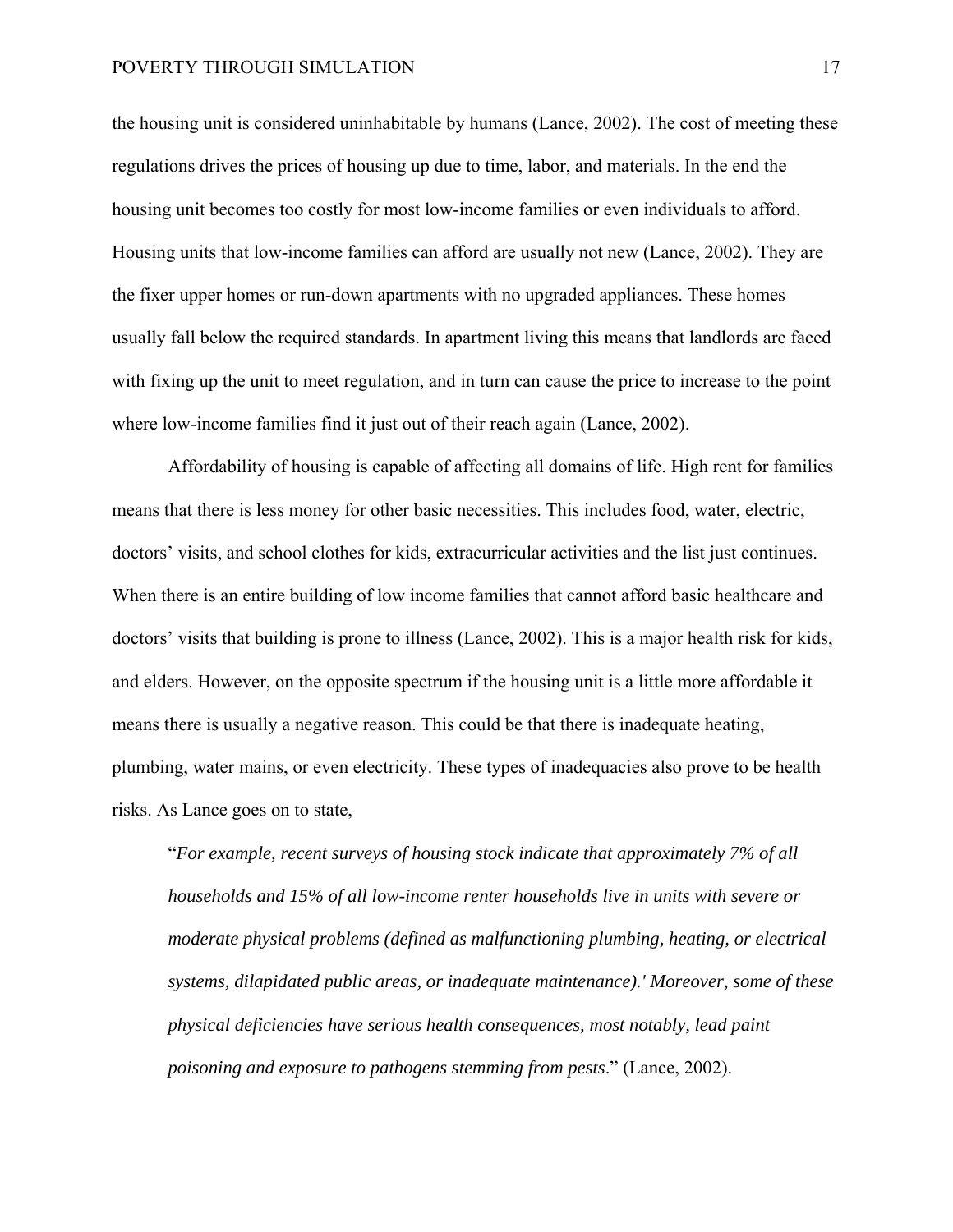No human being should have to live in these conditions just to maintain a roof over their head. However, for many families this is the reality of what their lives are like. Even so these low-income areas are usually extremely overcrowded which not only contributes to physical health conditions, but also mental health conditions. This lack of personal space from others creates a lot of mental stress for families and individuals (Lance, 2002).

#### **Overview of Affordable Housing in New England**

Comprehensive research published by the New England Public Policy Center Working Papers and The Federal Reserve Bank of Boston released a document measuring the size of the affordable housing crises throughout New England. The research highlights that during the mid-2000's New England's median gross monthly income was 14% higher than the national median, while among the states Massachusetts was roughly 20% higher than the national median (Sasser, Zhao & Saas, 2007). Vermont and Maine both had the least expensive rental housing within the region. This research takes into account that rent does fluctuate between metropolitan areas across New England, but clearly shows that housing prices in New England have increased rapidly, while housing stock has fallen short (Sasser et al., 2007).

When measuring housing affordability across New England researchers took into account the following characteristics: the ability of the "household" to bear the cost of rent (not just the individual); in owner-occupied housing costs are measured (on a pre-tax basis) as the principal and interest on the primary mortgage, monthly real estate taxes, and monthly insurance premiums for fire, hazard, and flood; for renters costs consist of "gross rent" equal to contract rent plus utilities (Sasser et al., 2007). Research was then limited to households that were headed by someone above the age of twenty-five and not enrolled in higher education, as well as excluding owner households without a mortgage (Sasser, et al. 2007). Using those measures their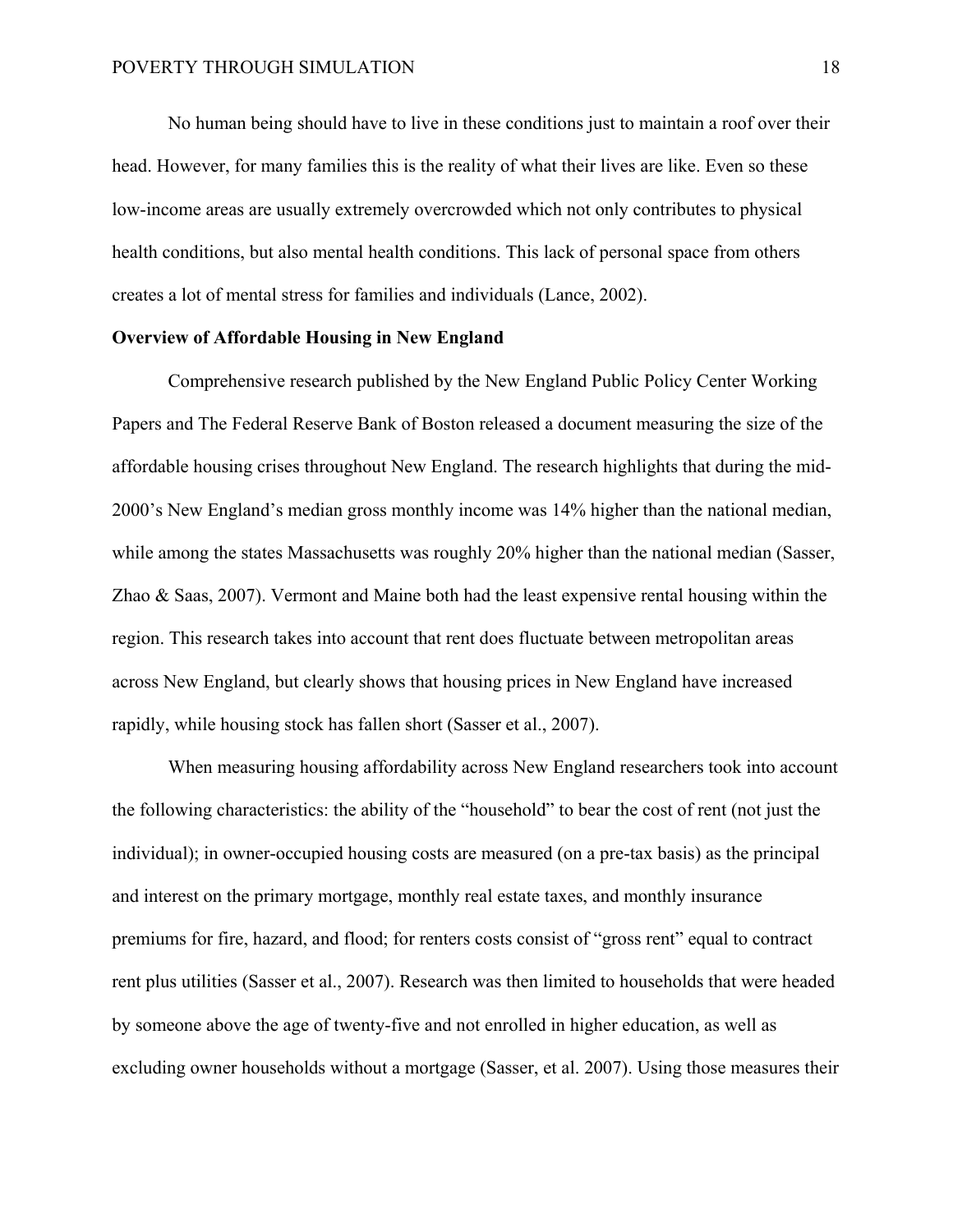#### POVERTY THROUGH SIMULATION 19

indicators were as follows: Housing burden ratio, the ratio of the costs of owning or renting a home to household income; Housing income adequacy ratio, the ratio of median household income to the minimum income needed to afford the median-priced rental or owner-occupied unit; Housing availability ratio, the ratio of the number of affordable units available to the number of households within a given income range (Sasser et al., 2017).

Housing burden ratio was conducted by calculating the percentage of income that was being spent on housing. The data that was collected showed that not only is affordability of housing a concern for low-income households that are spending a majority of their pay on rent, but middle-income households are spending large amounts of their incomes on housing, as well (Sasser et al., 2017). The researchers go on to state, "Our evidence also shows that young and highly educated homeowners, as well as those working in service occupations, 13 are experiencing difficulty in finding affordable housing in some parts of the region, especially Massachusetts and Rhode Island" (Sasser et al., 2007).

Housing income adequacy ratio compares the distribution of household income to the distribution of incomes needed to afford various prices of houses our rentals (Sasser et al., 2007). For example, households sometimes choose to pay a higher rent or mortgage to be in a neighborhood with better schools or more job opportunity. Measuring costs in this way allows researchers to see if a household of median income is actually able to afford a median house. Researchers used the basis that no more than 30% of their annual income was being used to rent a median apartment, based on geographic location. The data showed that renting rather than owning was more affordable for middle-income households. The researchers go on to state,

"*However, median-income households in every New England state were not able to qualify for a traditional 30-year fixed rate mortgage (with 20 percent down) to purchase*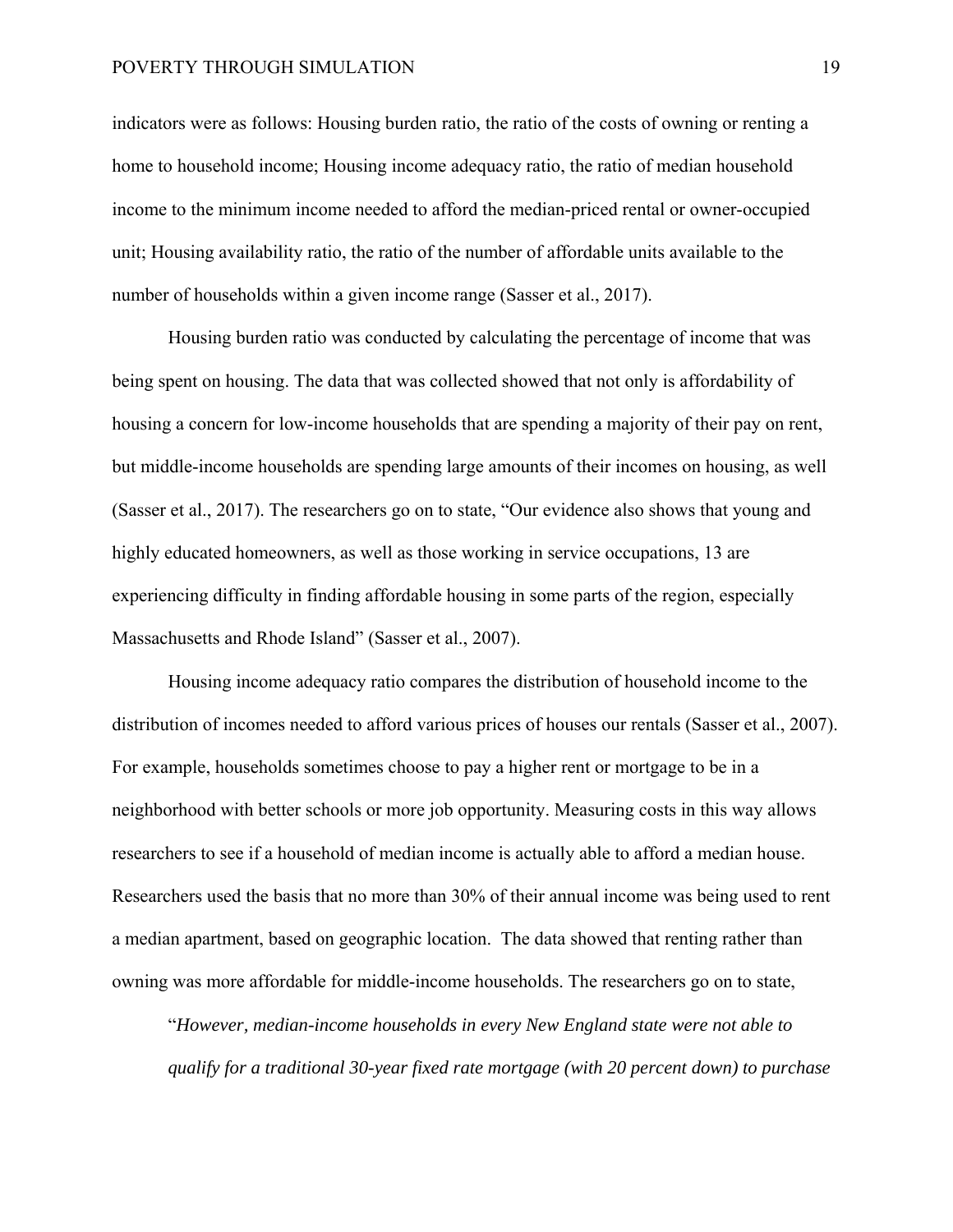*the median-priced house in their state. In fact, potential first-time homebuyers at the middle-income level in Connecticut, Massachusetts, and Rhode Island would have had to more than double their incomes in order to be able to afford the median-priced starter house in their states*." (Sasser et al., 2007).

In order to double the income of a household to afford a "starter house" in Massachusetts would require a lot of sacrifice. This could be the option of not having kids, or moving to an area with higher paying jobs, this could lead individuals in the family to seek higher education. However, doubling household income is not a task that can be tackled overnight, and can be seen as completely unrealistic due to the unexpected hardships that life offers. Owning a home is out of reach for low-income households.

The ability to own a home, even if the home is not owned "outright", meaning that a family is still paying a mortgage on the house, creates a large asset for the owners. Assets are important when it comes to taxes, as well attaining loans and building credit. There are a couple different ways that credit can be built such as through credit cards, student loans, auto loans, and the length of time a credit has been in an individual's name. If a family is unable to mortgage a home, they usually end up renting an apartment. However, rent is different than a mortgage in the sense that none of the money a family is paying into rent, is going into buying them an asset. Rent is paid to the landlord. Families are unable to earn credit on renting an apartment. A good credit score is usually over a 700. This credit score defines your credit history and takes time to build up, but only a couple undesirable choices, or mistakes to drop. For example, families that face hardships like in 2008 when the economy turned for the worst, were unable to hold onto their assets and this included homes. Many became delinquent on their payments and had to foreclose. This in turn decreased their credit score and continued a spiral into poverty. Although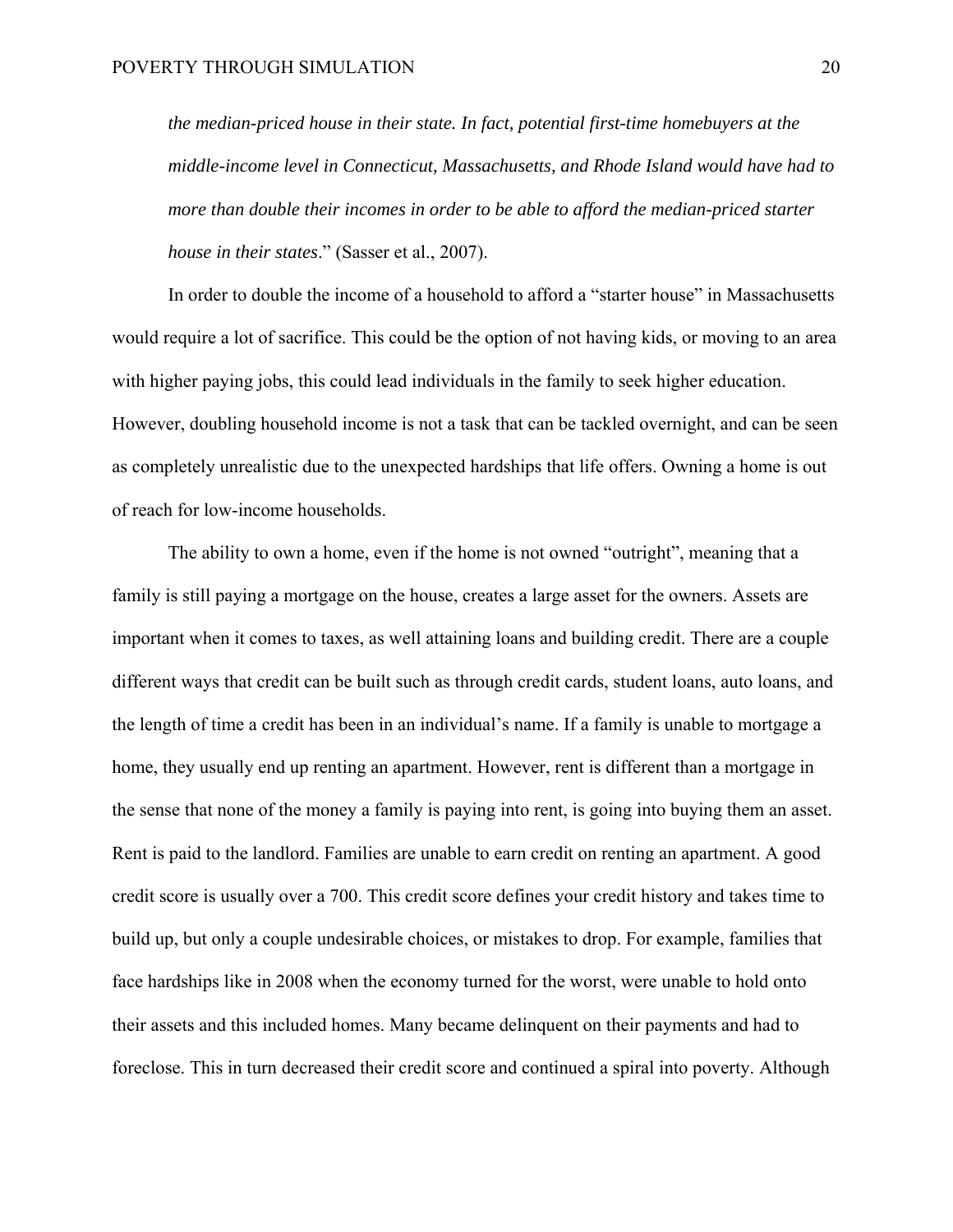this is not the case for many it is very clear that poverty can become cyclical.

It is important to highlight that while measuring housing availability ratio units that were occupied by higher-income households were excluded (Sasser et al., 2007). The researchers explain that measure one is used to indicate if there is sufficient supply of housing units affordable (given the number of households in each income group), while the second measure indicates if the units are actually available or taken by those of a higher-income household. Higher-income households take units that are affordable to lower-income households when the supply of units is constrained (Sasser et al., 2007). In 2005 although the number of affordable units in New England were twice as large as the number of middle-income households, half the units were already occupied by higher-income households. Massachusetts again ranked lower nationwide and the share of affordable had been decreasing since 2003 (Sasser et al., 2007).

After college many students are stuck with debt that they do not fully understand. Many will face the challenges of figuring out how to pay them off. At the same time students are now being faced with creating a stable environment for themselves. At this point in life things seem confusing, stressful, constantly changing and surprising to some extent. Mistakes can and will be made in this process, which is why I find it so important for students to be exposed to the effects that poverty can have on others. Although though this simulation is not specifically geared to deal with debt management and paying off loans, it will be an eye opener to students about budgeting and understanding choices. By the time students leave school some of the new decisions they will be looking to make include working towards buying new assets such as houses, cars, motorcycles and more. The project that I am imposing will be looking at poverty through a situational framework. The SPENT simulation puts individuals into a different scenario based on the choices that they make. This is not to say that poverty is caused solely by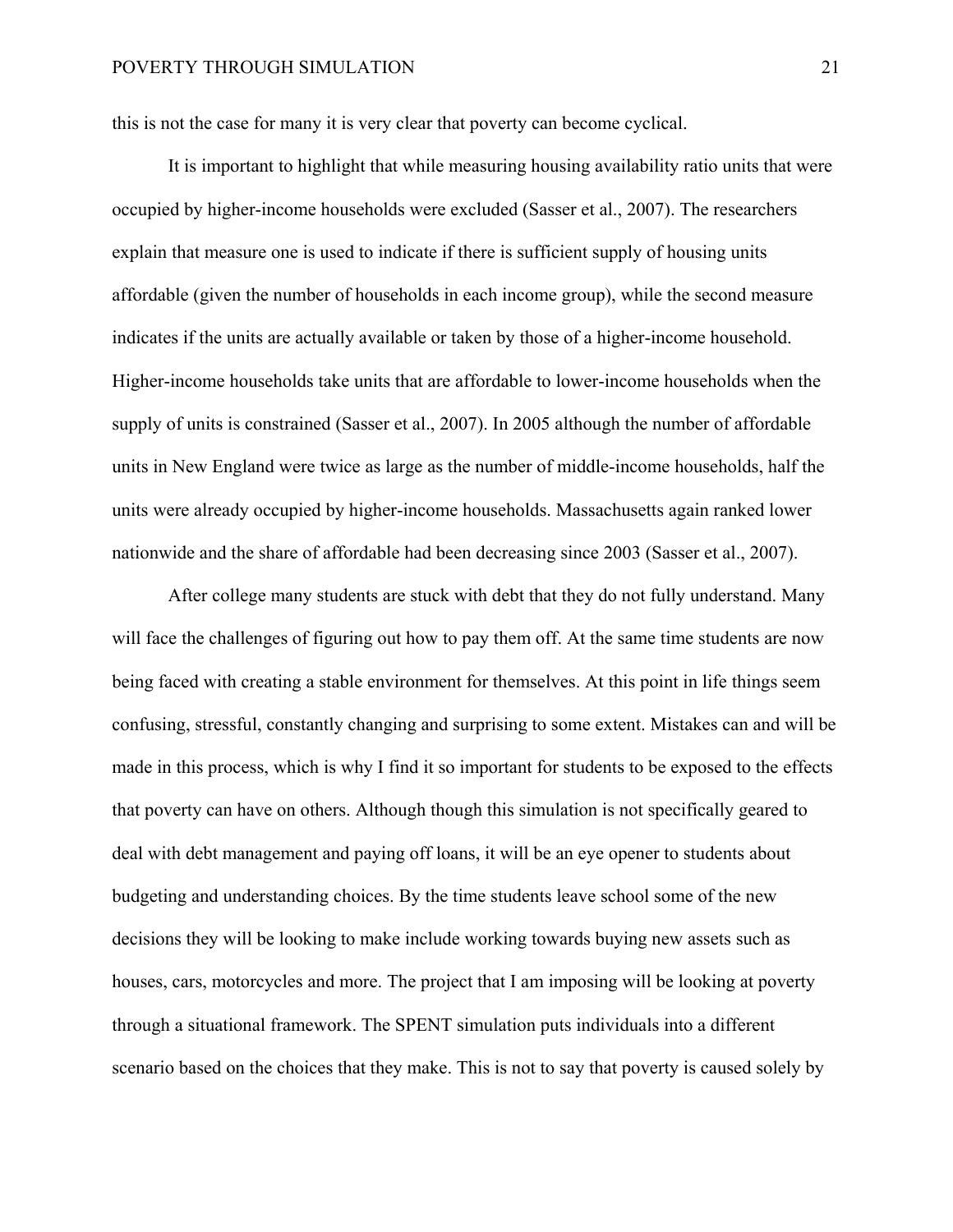choices or that it is caused by the individual. However, the simulation merely picks paths for you based on the choices to show the individual how easy it is to fall into unfortunate situations and being faced with difficult situations. Using this framework may relate to college student better, because college students are often thrown into uncharted water and faced with constant change. Taking a situational framework may convey the educational piece of the project better and allow for better discussion on perspectives.

#### **Project Plan**

 The project plan is to provide students with an environment to discuss poverty with each other in order to expand their knowledge on poverty in the USA. The discussion they have will be facilitated and lead into topics regarding governmental assistance. All students will participate in an online simulation that allows them to see firsthand how poverty affects individuals, families and communities. This will make students aware of issues that communities and families face in their everyday lives and hopefully push them to combat these issues.

#### *Situation Statement*

The current median household income rate for Lawrence, Massachusetts is \$34,852 with a poverty rate of 28.4%. In 2015, 28.3% of the housing units in Lawrence, MA were occupied by which is lower than the national average of 63.9% (DataUSA, 2017). This means that 71.7% of people are renters. According to "The GAP" which is research produced by the National Low Income Housing Coalition, "The U.S. has a shortage of 7.4 million affordable rental homes available to ELI (Extremely Low Income) renter households, resulting in 35 affordable and available units for every 100 ELI renter households" (2017). This research excludes people and families experiencing homelessness, because they do not include those who cannot provide an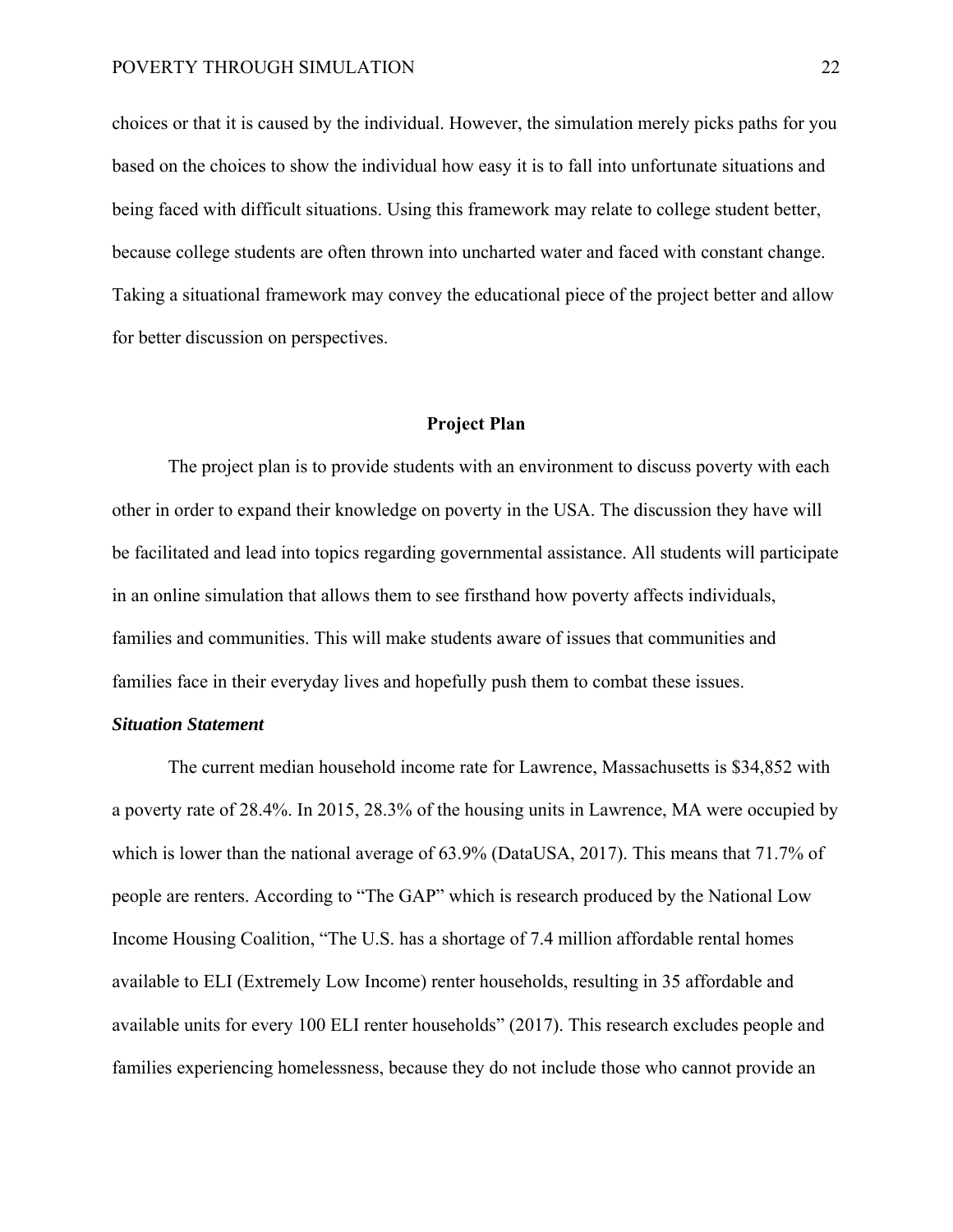#### POVERTY THROUGH SIMULATION 23

address or are living in group homes. This research also highlights the issues that of the 7.5 million rental homes affordable to ELI renters 3.5 million of them are already taken by those of higher income (National Low Income Housing Coalition, 2017).

 Attempting a simulation such as this one may give students a chance to prepare for some of the difficult decisions that they will be faced with in the future. This simulation will be an interactive session where students of Endicott College will have the opportunity to engage in open discussion about poverty, and then move on to the simulation. The focus will be to have participants put themselves in "someone else's shoes" in order to teach participants the challenges that come with living in poverty in the United States. The data that I will be collecting through this event will be qualitative information. In order to reach a particular range of students I have chosen to use different courses to present to. The first is a Human Services 101 class; this class has mainly freshman and sophomore students and they were just beginning the topic of poverty, when I presented. This will be an in-person class, where I will collect responses from their activity and will get the chance to interact with them myself. The second class that I presented to was entirely online; these students were mainly upperclassmen and had already taken the Human Services 101 class in the past. The ideal outcome for this simulation would be to have participants that are willing to continue understanding the needs for affordable housing and advocate for those needs as well.

#### *Learning Goals*

- 1. Participants will walk away with a better understanding of what poverty in the United States looks like.
- 2. Participants will actively engage in decision making independently or in groups throughout the simulation.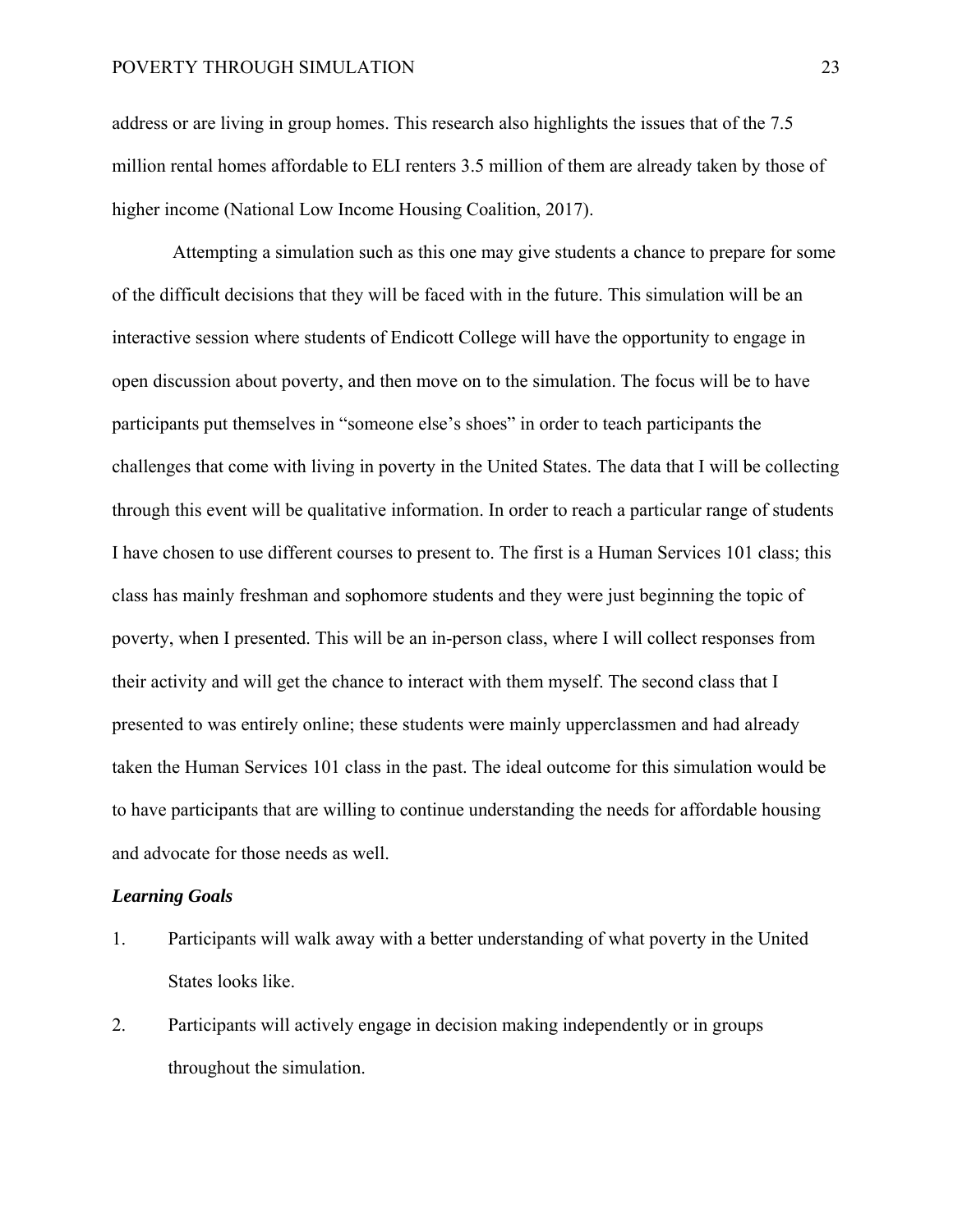3. Participants will actively engage in discussions about poverty and its effects.

#### *Target Audience and Stakeholders*

 Freshman and Sophomore of Endicott college will be the target for this event. As well I will also be target Juniors and Seniors. I am looking to compare answers between the year range as well as how effective each teaching method is. Stakeholders for this process would be the Professors as they are allowing me to use their class time and test their students' knowledge.

# *Crafting a Clear Message*

By allowing me to provide a space for students to discuss topics regarding poverty in the USA as well as governmental assistance programs, students will be able to walk away with a better understanding of what poverty actually looks like.

#### *Incentives for Engagement*

#### Stakeholder (Internal): Endicott College

The interactive simulation and presentation that I am running is a low risk activity. It does not involve participants leaving the classroom setting. Instead being in the classroom provides a safe and controlled space for students to discuss the matters or poverty with the presenter, as well as other students. The only foreseen is having participants feel uncomfortable or become targeted with in discussion. However, in an effort to combat this from happening, I have created a basic set of rules that students will be required to follow if they are going to participate. Failure to maintain these rules, means they will be asked to leave the activity. Endicott will be allowed to obtain my data after everything is completed, if they choose too.

Incentive: The Incentive for this event is that the Professors will not have to come up with a lesson plan themselves, nor will they have to present to the class. Both Professor will be allowed to participate if they are willing to. Their role is to observe their own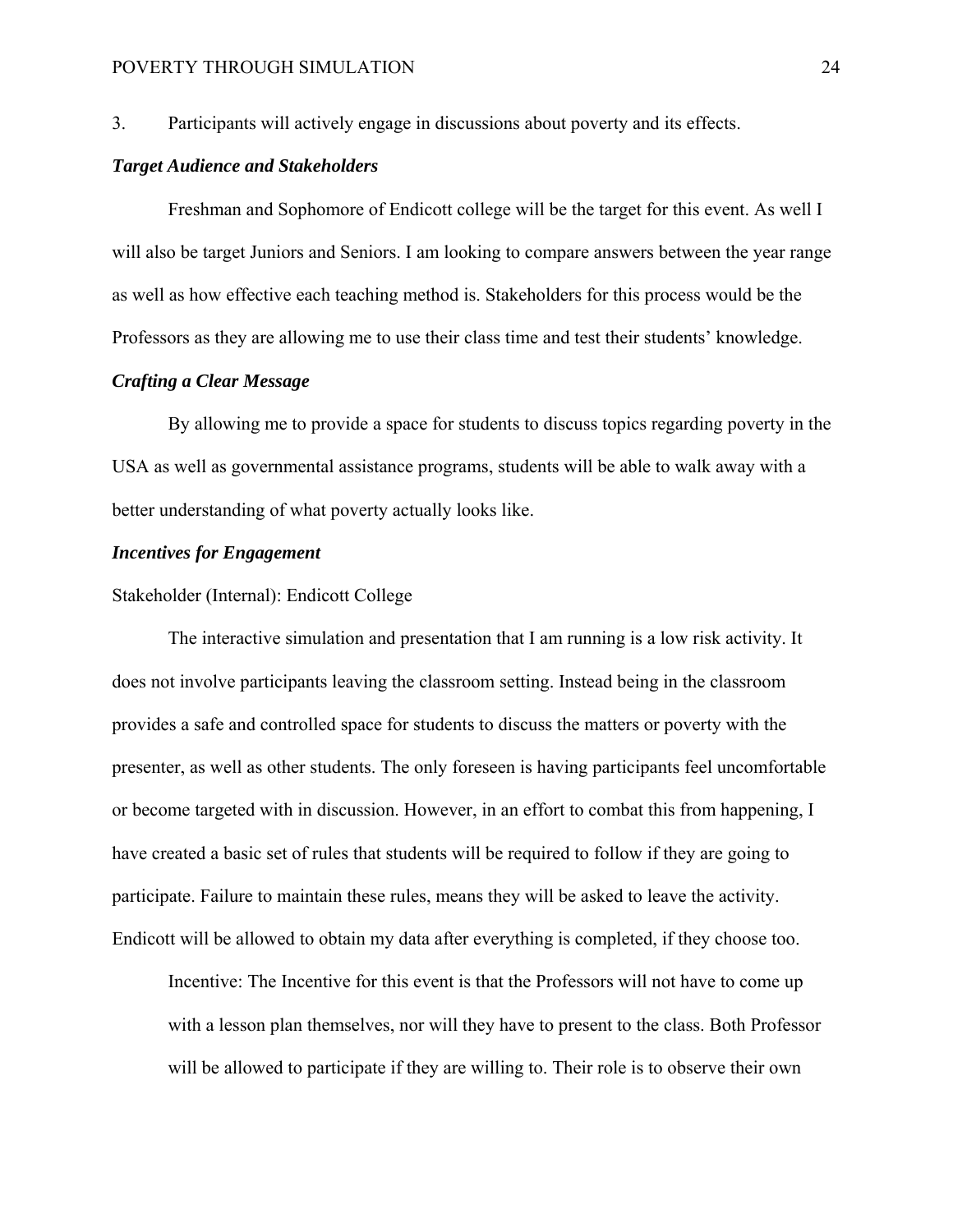class and how they interact with me. It gives the Professors a sense of what the class is actually obtaining and opens opportunities for a different learning style.

Stakeholder (External): Merrimack College

Incentive: Merrimack College is founded on Augustinian values. These values are the focus on service trips, through donor retention, and philanthropic work. This simulation as an in-class workshop poses a learning opportunity for students in a social justice issue. Dependent on the success of the event this is a workshop that can be brought back to the Merrimack College Campus. This type of presentation and planning also poses a great opportunity for students in the Higher Education Programs across Merrimack Campus and has the ability to strengthen connections with Endicott College.!

#### *Outreach Methods*

In an effort to maximize participation I will be utilizing both internal and external resources. Outreach will include reaching Professors on the Endicott Campus. I will be using the network that I know at Endicott College in order to find classrooms that will allow me to use their students for this project. I will have a set explanation on what my plan is, as well as what goals I am trying to reach during this Presentation. I plan on asking Professors if they would allow me to attend their class and do a small demonstration using SPENT to invite students to join. The incentive to allow for maximum student participation would be asking Professors to allow extra credit for the event. That would have to be up to the Professor discretion however.

College Professors check their e-mail on a daily basis. This will be a very simple and effective way to spread the word about this simulation. My information will be included within the email for those who are interested in participating in the simulation to get in contact with me.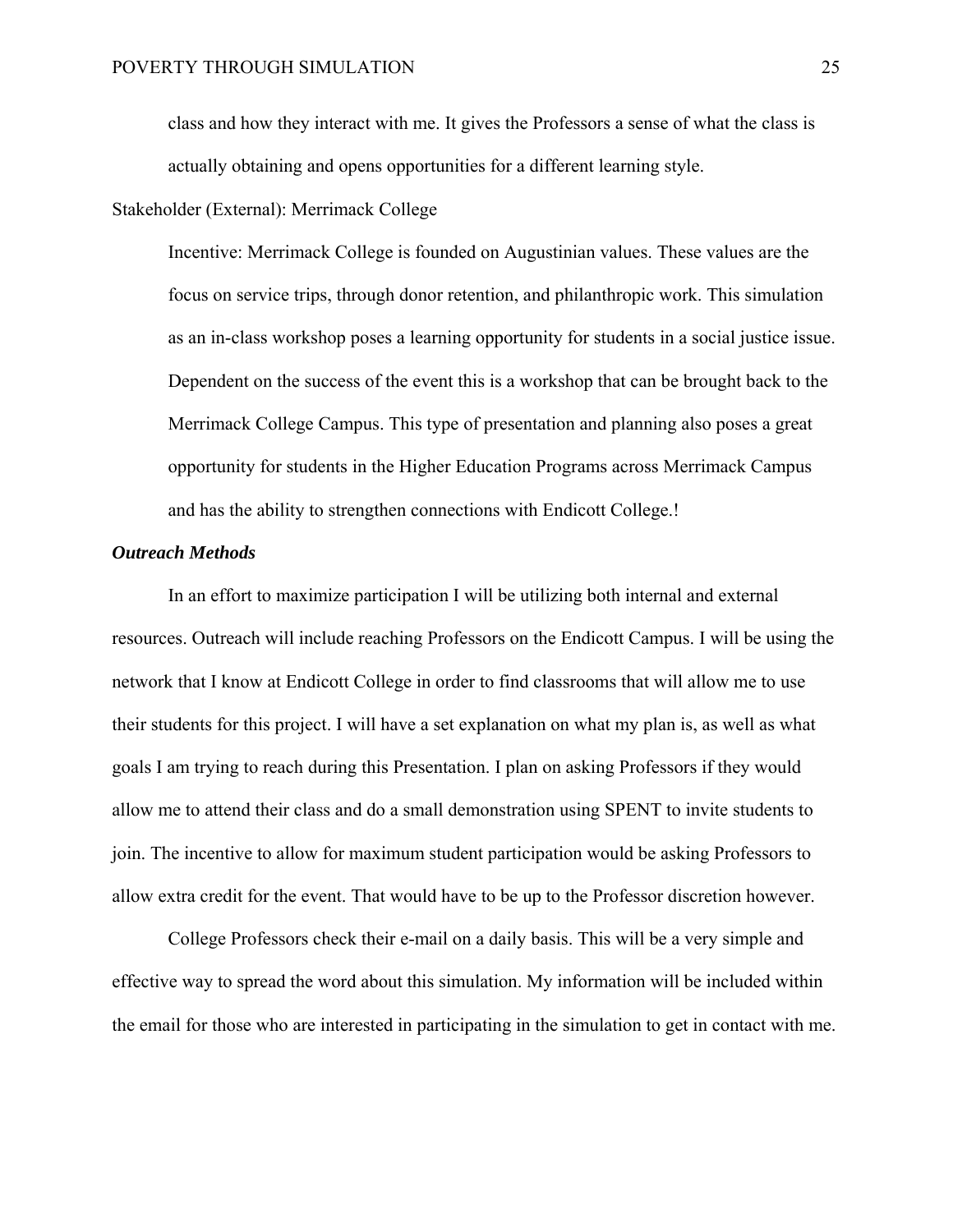The community service department coordinates service projects for students across the Endicott College Campus. They would be able to contact Professors that they feel would be willing to participate in this simulation.

# *Responsibilities Chart*

| <b>NAME</b>     | <b>ORGANIZATION</b>     | <b>RESPONSIBILITIES</b>  | <b>CONTACT</b>     |
|-----------------|-------------------------|--------------------------|--------------------|
|                 | OR AFFILIATION          |                          | <b>INFORMATION</b> |
| Professor Model | <b>Endicott College</b> | • Edit/Approve           | Phone Number       |
|                 |                         | Lesson Plan              | E-mail Address     |
|                 |                         | Provide Classroom        |                    |
|                 |                         | space                    |                    |
|                 |                         | Collaborate on           |                    |
|                 |                         | date to present          |                    |
|                 |                         | Provide students         |                    |
|                 |                         | with advance             |                    |
|                 |                         | notice of my             |                    |
|                 |                         | presentation             |                    |
|                 |                         | E-mail out the           |                    |
|                 |                         | reflection sheet to      |                    |
|                 |                         | students (have           |                    |
|                 |                         | them completely          |                    |
|                 |                         | due by April 18th)       |                    |
| Emily (Me)      | Fellow                  | Contact two<br>$\bullet$ | Phone Number       |
|                 |                         | Professors willing       | E-mail Address     |
|                 |                         | to allow me to           |                    |
|                 |                         | present to students      |                    |
|                 |                         | • Create lesson plan     |                    |
|                 |                         | for in person            |                    |
|                 |                         | classroom                |                    |
|                 |                         | presentation             |                    |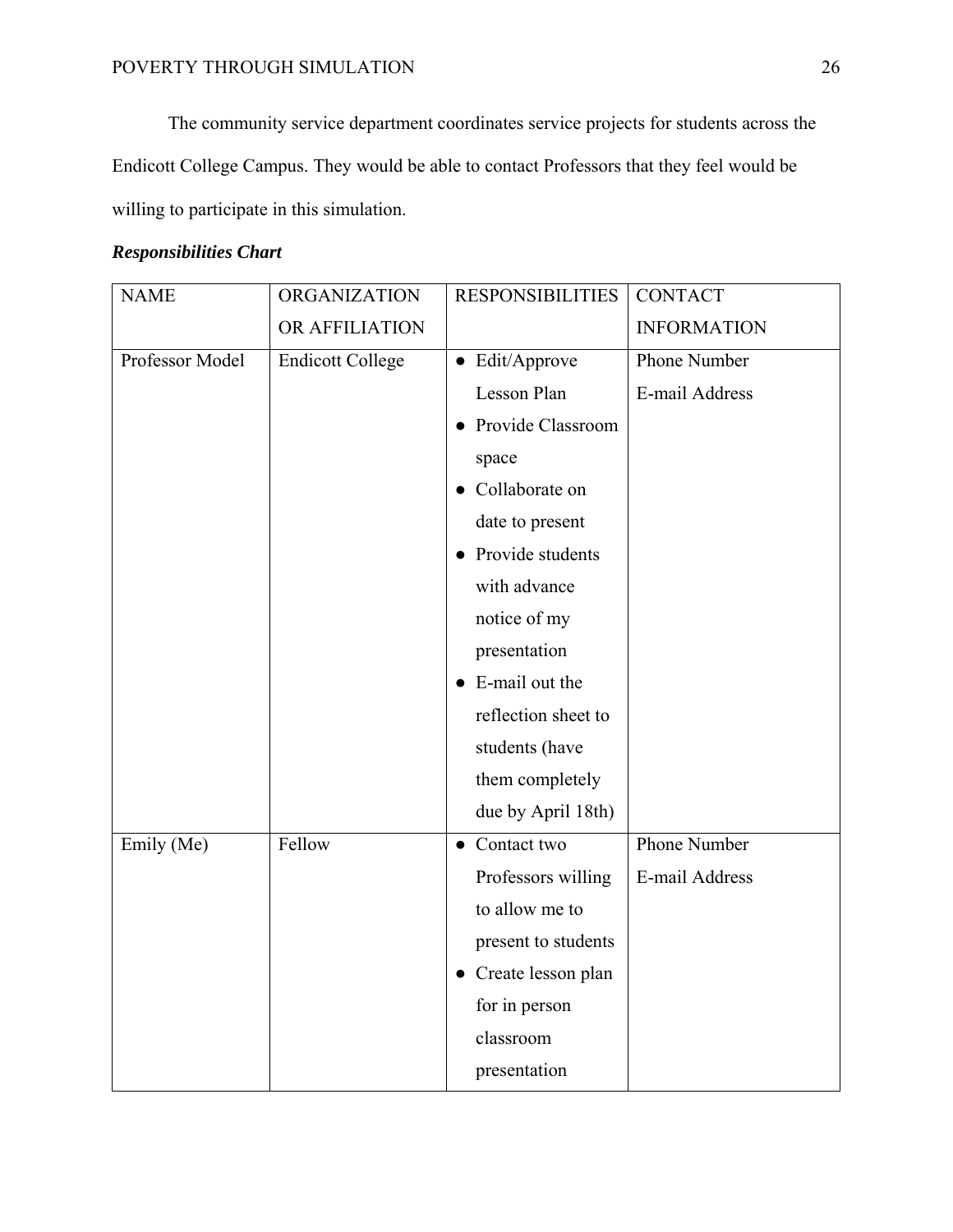|                   |                         |           | • Create second plan |                |
|-------------------|-------------------------|-----------|----------------------|----------------|
|                   |                         |           | for online platform  |                |
|                   |                         | $\bullet$ | Create a reflection  |                |
|                   |                         |           | form through         |                |
|                   |                         |           | Google Forms         |                |
|                   |                         | $\bullet$ | Provide both         |                |
|                   |                         |           | Professors with      |                |
|                   |                         |           | accessible link to   |                |
|                   |                         |           | Google Forms         |                |
|                   |                         |           | • Get supplies for   |                |
|                   |                         |           | the "Sticky Note     |                |
|                   |                         |           | Activity"            |                |
| Professor Rhoades | <b>Endicott College</b> | $\bullet$ | Edit/Approve         | Phone Number   |
|                   |                         |           | Lesson Plan          | E-mail Address |
|                   |                         |           | Provide Classroom    |                |
|                   |                         |           | space                |                |
|                   |                         | $\bullet$ | Choose a week to     |                |
|                   |                         |           | allow the online     |                |
|                   |                         |           | discussion to take   |                |
|                   |                         |           | place.               |                |
|                   |                         | $\bullet$ | Provide students     |                |
|                   |                         |           | with advance         |                |
|                   |                         |           | notice of my         |                |
|                   |                         |           | presentation         |                |
|                   |                         | $\bullet$ | Post the pre-        |                |
|                   |                         |           | activity discussion  |                |
|                   |                         |           | questions to the     |                |
|                   |                         |           | class and give       |                |
|                   |                         |           | them 1 full week     |                |
|                   |                         |           | to reply.            |                |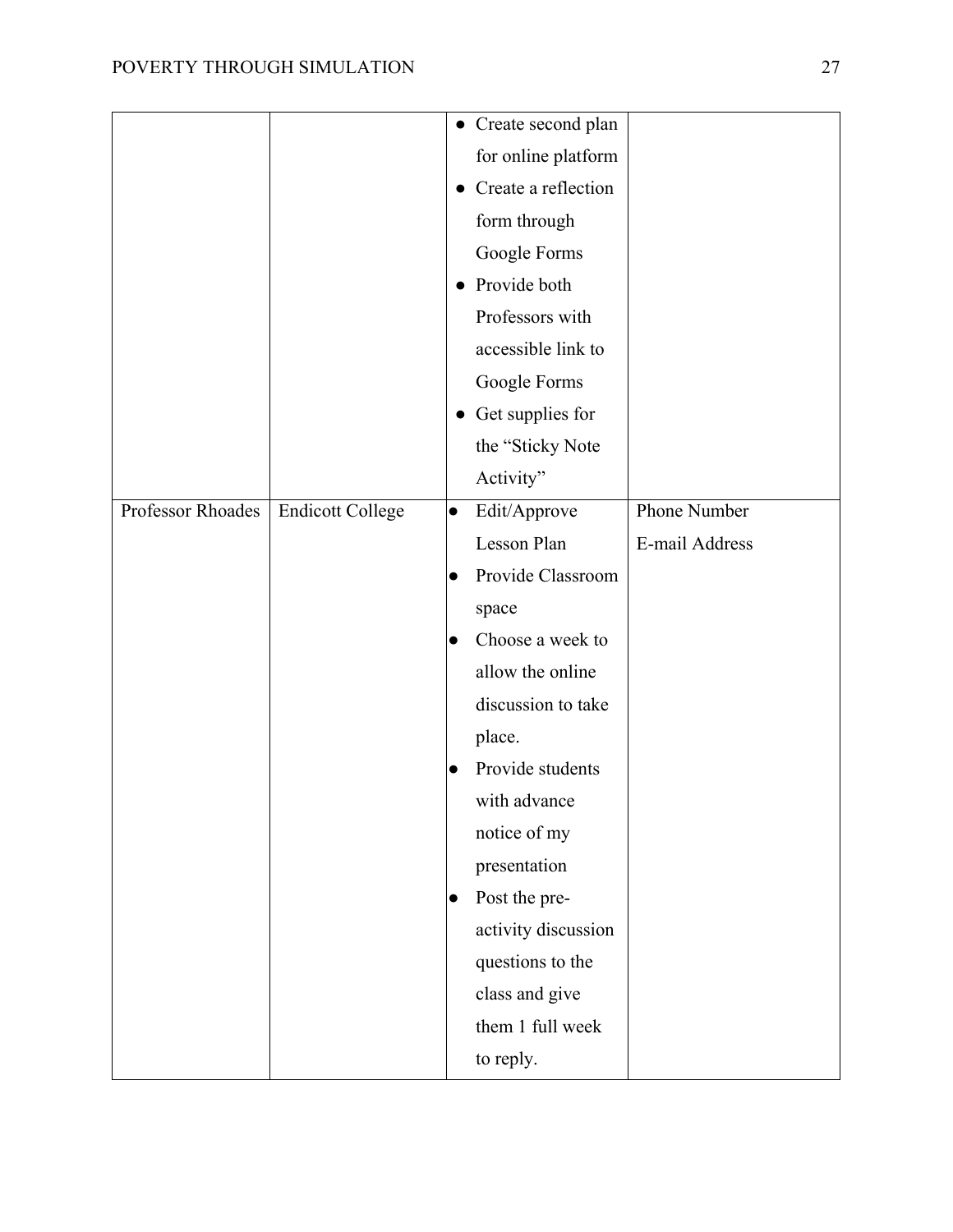|                   |                         | $\bullet$           | E-mail out the      |                        |
|-------------------|-------------------------|---------------------|---------------------|------------------------|
|                   |                         | reflection sheet to |                     |                        |
|                   |                         |                     | students (have      |                        |
|                   |                         |                     | them completely     |                        |
|                   |                         |                     | due by April 18th)  |                        |
|                   |                         | $\bullet$           | Give Emily access   |                        |
|                   |                         |                     | to obtain the       |                        |
|                   |                         |                     | Discussion Board    |                        |
|                   |                         |                     | responses           |                        |
| Students (In      | <b>Endicott College</b> | $\bullet$           | Must Bring laptop   | No direct contact with |
| Person)           |                         | $\bullet$           | Encouraged to       | students out of the    |
|                   |                         |                     | participate in open | classroom activity.    |
|                   |                         |                     | discussion with the |                        |
|                   |                         |                     | <b>Sticky Note</b>  |                        |
|                   |                         |                     | Activity            |                        |
|                   |                         |                     | Participate in      |                        |
|                   |                         |                     | Simulation          |                        |
|                   |                         | $\bullet$           | Complete Google     |                        |
|                   |                         |                     | Form Reflection     |                        |
|                   |                         |                     | (by April 18th)     |                        |
| Students (Online) | <b>Endicott College</b> |                     | Answers             | No direct contact with |
|                   |                         |                     | discussion          | students.              |
|                   |                         |                     | questions           |                        |
|                   |                         | $\bullet$           | Participate in the  |                        |
|                   |                         |                     | Simulation          |                        |
|                   |                         |                     | Complete Google     |                        |
|                   |                         |                     | Form Reflection     |                        |
|                   |                         |                     | (by April 18th)     |                        |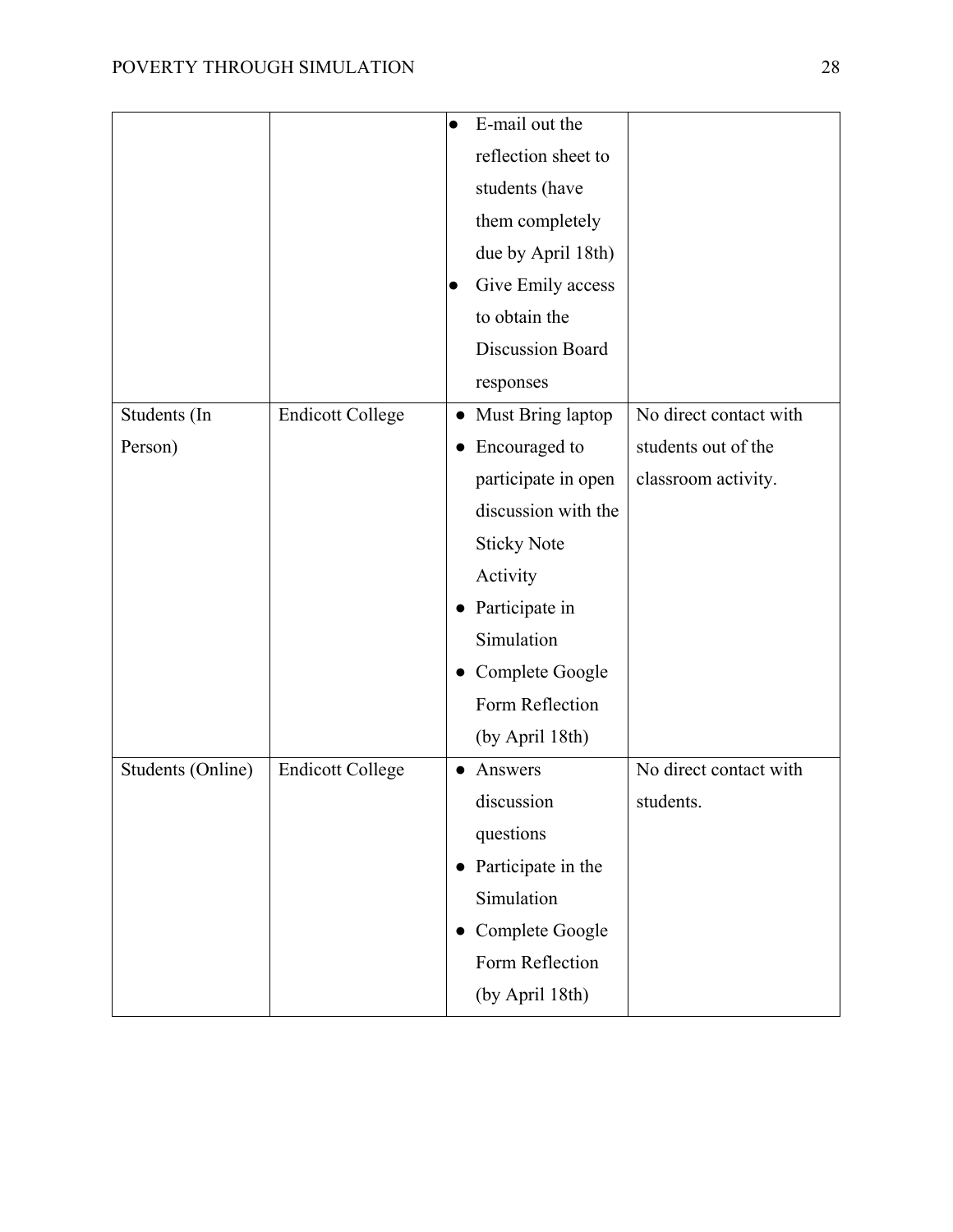| Measure                              | Tool                                                                                                                                                                                                              |
|--------------------------------------|-------------------------------------------------------------------------------------------------------------------------------------------------------------------------------------------------------------------|
| <b>Communication with Professors</b> | E-mail, phone/ text message, and shared<br>google documents                                                                                                                                                       |
| Reflections distributed              | Track reflections through Google Forms,<br>Close the Reflections on April 18th, Transfer<br>the Data into Excel                                                                                                   |
| <b>Discussion Board</b>              | Access discussion board via the online<br>platform provided by Professor Rhoades,<br>Create an Excel Spread Sheet and code the<br>information from the discussion, create<br>themes and categories for responses. |

| Target          | Measures                                                                                                                                                                | Tools                                                                               |
|-----------------|-------------------------------------------------------------------------------------------------------------------------------------------------------------------------|-------------------------------------------------------------------------------------|
| <b>Students</b> | Google Form reflection<br>$\bullet$<br>sheet<br>Active communication in<br>class and with each other<br>through online platform                                         | Google form reflection<br>Sticky note activity<br><b>Online Discussion platform</b> |
| Professors      | Frequent email<br>communication/ phone<br>communication<br>Phone meeting before<br>$\bullet$<br>presentation<br>Editing and compromising<br>$\bullet$<br>on Lesson plan | Note Taking<br>Organization                                                         |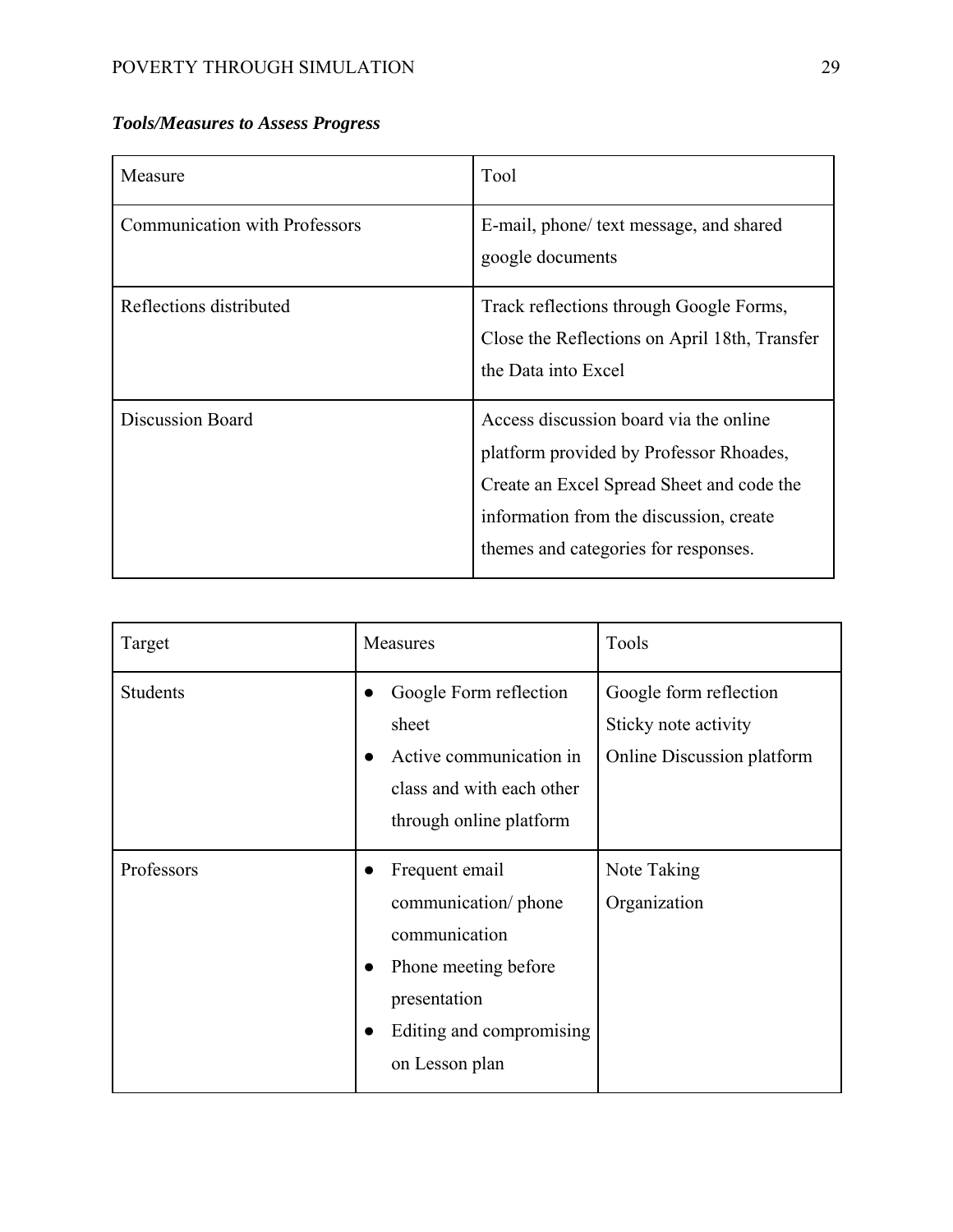# *Implementation Timeline*

| January 2018  | Pick event date                                                     |
|---------------|---------------------------------------------------------------------|
|               | Create event detail sheet                                           |
|               | <b>Contact Endicott College</b>                                     |
|               | Decide how many classes you will be using                           |
| February 2018 | Spend time going through the SPENT Simulation                       |
|               | Come up with Learning Goals for Students                            |
|               | Pick out themes from your paper as well as from the Simulation that |
|               | allow your to create questions for students.                        |
|               | Have two classes picked by the end of the month                     |
| March 2018    | Finalize classes that will be used                                  |
|               | Pick dates for the event                                            |
|               | Create evaluation materials on Google Form                          |
|               | Create a rough draft lesson plan                                    |
|               | Phone call with both Professors to Discuss the Lesson Plan          |
|               | Create rough draft open discussion questions                        |
| April 2018    | Contact Professors the week of the event<br>e                       |
|               | Finalize Google Form Reflection/ Finalize the lesson plan           |
|               | Make sure Professor Rhoades opens the discussion board the week     |
|               | of April 9th-13th                                                   |
|               | Professors will send out evaluation                                 |
|               | All responses will be closed by April 18th                          |
|               | Collect all data                                                    |
|               | <b>Create Spreadsheets</b>                                          |
|               | Code all qualitative data                                           |

# *Logical Framework*

 The logical framework that will be used for this event will be situational poverty. As stated in research produced by Dr. Ruby K. Payne, "Situational poverty exists for a shorter time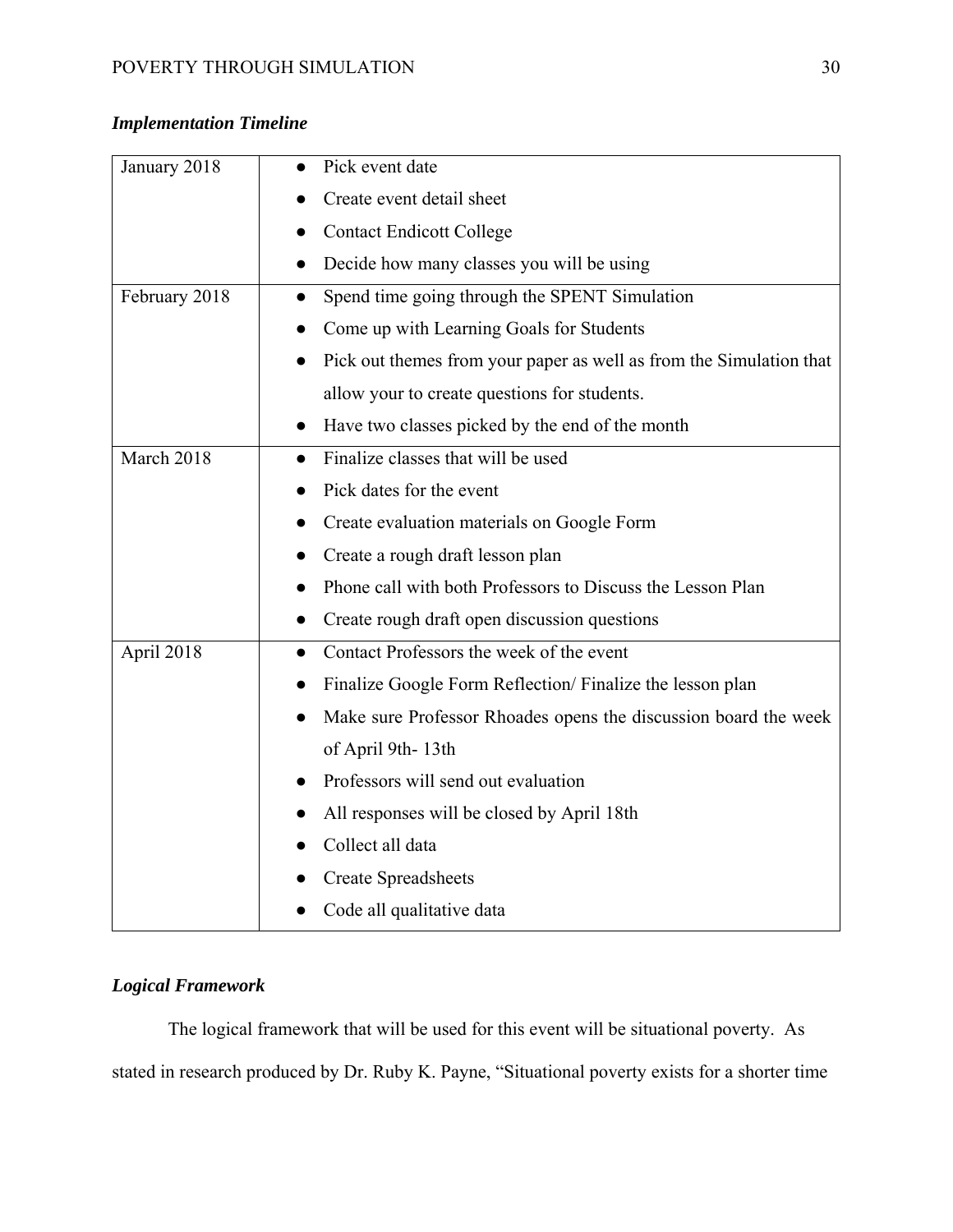is caused by circumstances like death, illness, or divorce. This framework is based on patterns. All patterns have exceptions" (Payne. 2003). This framework differs from generational poverty as generational poverty consist of two or more generations. Situational poverty consists of having fewer resources and usually being able to make it back into the middle class. This framework will work well with showing students how easy it is to fall into poverty, as the simulation takes place after the individual has lost their stable housing. From there the individual has to live off the last one thousand dollars they have.

#### **Methodology**

 This project will be completed using students of Endicott College in a simulation-based learning environment. Students will be allowed to stop the simulation and disengage participation if they choose to do so throughout the activity.

#### *Participants*

 Professor Dana's Human Service 101 are upper middle-class students, distant from poverty. This class is mainly Freshman (scattered Juniors). The class is currently learning about Human Services in the clinical field (final section is Poverty). Students are looking to enter fields such as Sociology, EMT, Psychology, and Criminal Justice.

 Professor Drea's Social Policy 300 are upper middle-class students, distant from poverty. This class is mainly Juniors and Seniors (not more than three Sophomores). The class has been exposed to education regarding core concepts of poverty. This class takes place entirely online with all assignments being completed through an online platform provided by Endicott College.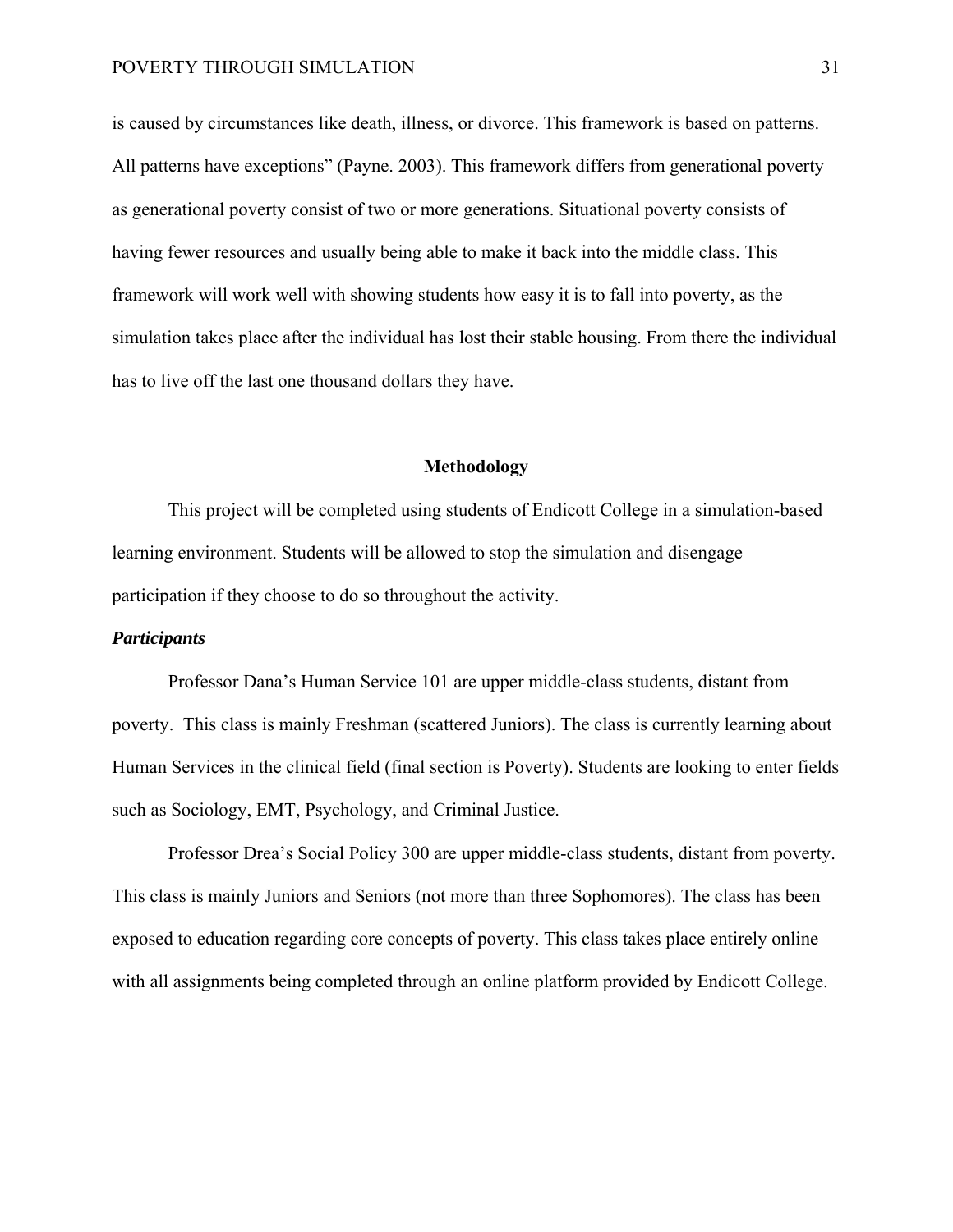#### *Materials*

 Professor Dana Models's Human Service 101 is located at Endicott College, Library Room 206. Materials Needed: Computer with internet access, Projector/ Projection screen, students need laptops, sticky notes (assorted), sharpies or pens (assorted).

 Professor Drea Rhoade's Social Policy 300 is located online (via Canvas). Materials Needed: All materials, questions, and responses will be submitted through blackboard. All reflection materials will be completed online and sent back to me.

#### *Procedure*

 When attempting to pick my focus group classes, I attempted to pick schools that were private, and moderately middle to upper class populated. Two classes from Endicott College are being used in order to complete this presentation and simulation. The first class is an introduction to Human Resources class and was specifically chosen due to the topic of the course. I felt that the work students would be covering throughout the course would tie in well to the main concepts that I was trying to teach. My presentation took place as the class was beginning to cover the topic of poverty. Due to it being an intro class the students taking the courses are mainly freshman, which was a goal of mine. I feel that exposing younger generations to poverty issues early on is beneficial in the long run.

 The introduction will begin with an ice breaker that will take approximately five minutes to complete. The ice breaker will consist of me having all students go around the room and state their name, major and their favorite concert. From there I will openly ask them to share some of the topics they have covered within the class. After they have shared with me I will explain who I am and what my capstone is about. They will get a brief outline of how the class will go from there on. Rules of respect will be laid out immediately for the class. These rules include being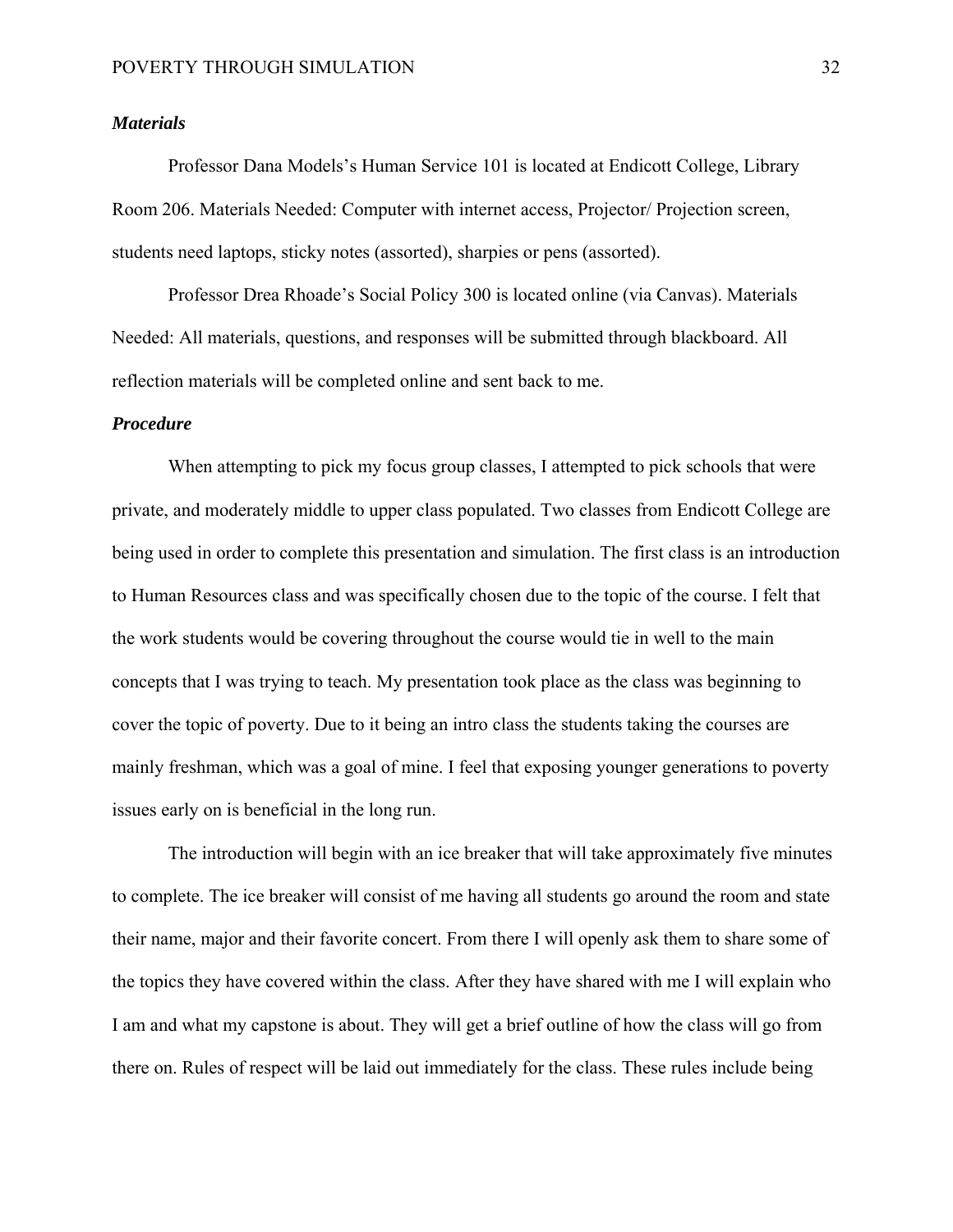#### POVERTY THROUGH SIMULATION 33

respectful, not attacking anyone's opinions, and none of the personal information shared with the class will be allowed to leave the class. Anyone not willing to follow these guidelines will be asked to leave the class. This explanation piece should not take more than five minutes.

 The "Sticky Note Activity" will be the open discussion portion of the class. Sticky notes will be passed out to all students as well as different writing utensils. Students will be asked the following questions: What is poverty? What does poverty look like too you? How does someone fall into poverty? Who is affected by poverty the most? How is poverty cyclical? These questions will be asked one at a time allowing for discussion between each. After a question is asked students will be given the opportunity to write down their answers. Once they have completed their answer students can walk up to the white board and leave their sticky notes scattered across the board. Viewing their answers, I will be able to pick out themes and lead an open discussion about those topics, asking students to elaborate more on what the themes mean or how they feel. This activity should only take about 15 minutes in total.

 After the discussion is closed, students will turn their attention to the screen projector. I will show a short clip called "Tour Poverty USA" located on the website YouTube (United States Conference of Catholic Bishops, 2015). Students will have a chance to discuss their initial reactions to the video, but it will be brief due to time constraints. After this discussion students will be introduced to the simulation. Students will be given the option to play as individuals or in pairs. They will have two attempts in total to be able to complete the full thirty days, but they will have no more than two attempts. If they choose to proceed in pairs, then all students must make their choices together. Students may choose to stop at any time if they feel uncomfortable or would not like to continue. The simulation should take no more than twenty minutes in total.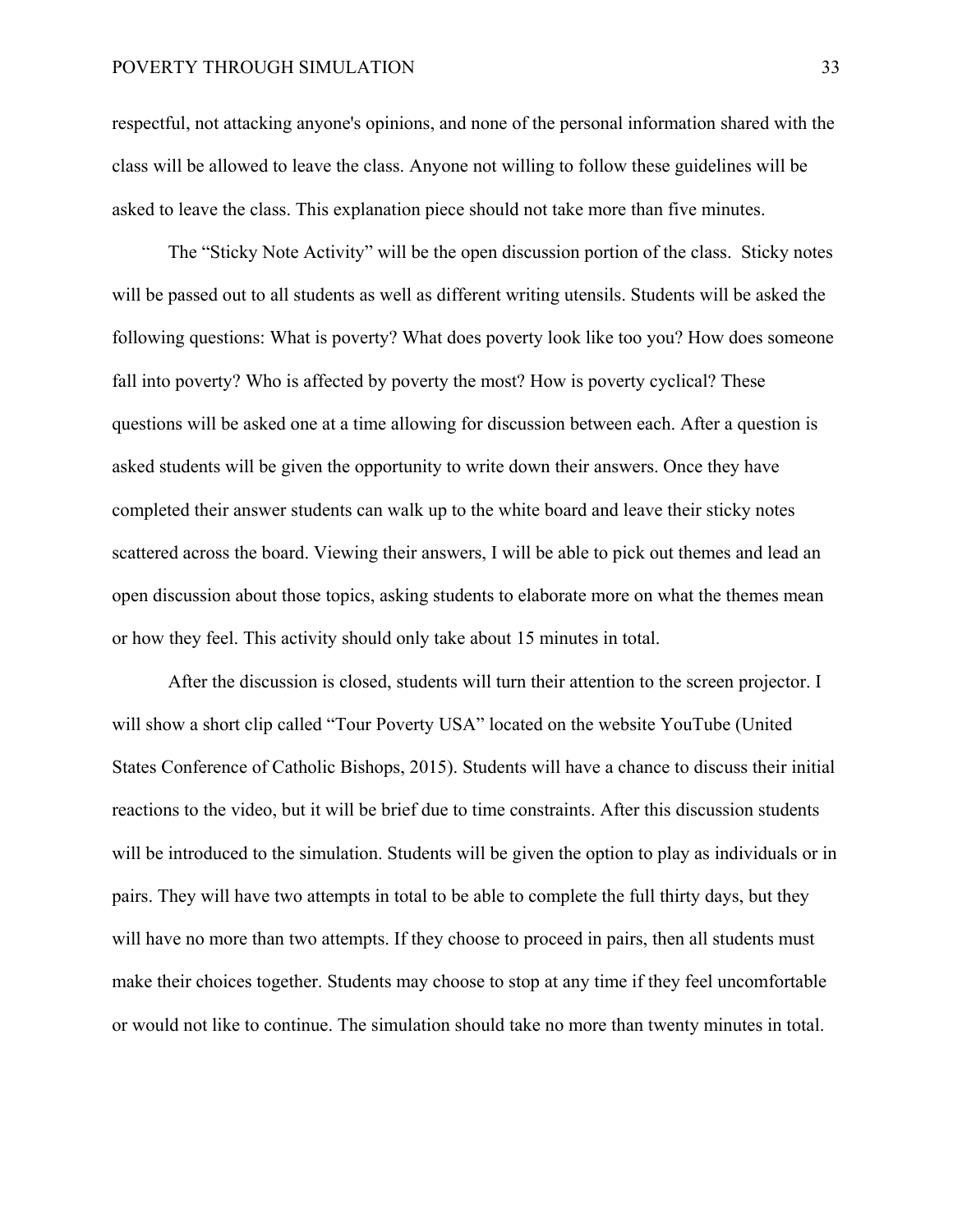After the time is completed students will begin a debrief on their experience with the simulation. I will initially ask them to describe how they feel in one word and will put the words on the board. From this discussion I will move into discussion questions regarding Governmental assistance. These discussion questions are as follows: How do you feel government assistance could be utilized? As a system do you feel government assistance is working and how? Students will be given the chance to discuss with each other. From this point I will show the second video "This is life on \$7.50 an hour" also found on YouTube (CNNMoney, 2015). This video will only be shown if time permits it. If there is not enough time to show the video in class, students will be sent the link by their Professor to watch on their own time if they choose. Students will be asked to fill out reflection form. The google form will be sent to them via e-mail, by their Professor. The students will then have until April 18th to fill out the reflection sheet.

 The second class was chosen due to its online presence, as well as the course material. Students in this course are given a topic every week, and then are required to answer questions and reflect about their findings. Some of the topics that had been covered before my presentation were public assistance, SNAP benefits, Welfare, Taxes, and more. Since the course is a higherlevel course the students are mainly juniors and seniors. I thought it would be interesting to see the reflections I get from an in-person class as well as an online class, but to view if there are differences between the age groups. All of the students that are taking this course have had to take the Human Resources 101 course, or something similar in a Sociology Course. The class size is about 25 students. I did have to alter the procedure process due to time restraints, as well experience.

 During the week of April 2nd-6th student will be sent a small blurb of who I am, what I study, and why I am using this class for my capstone project. Their open discussion assignment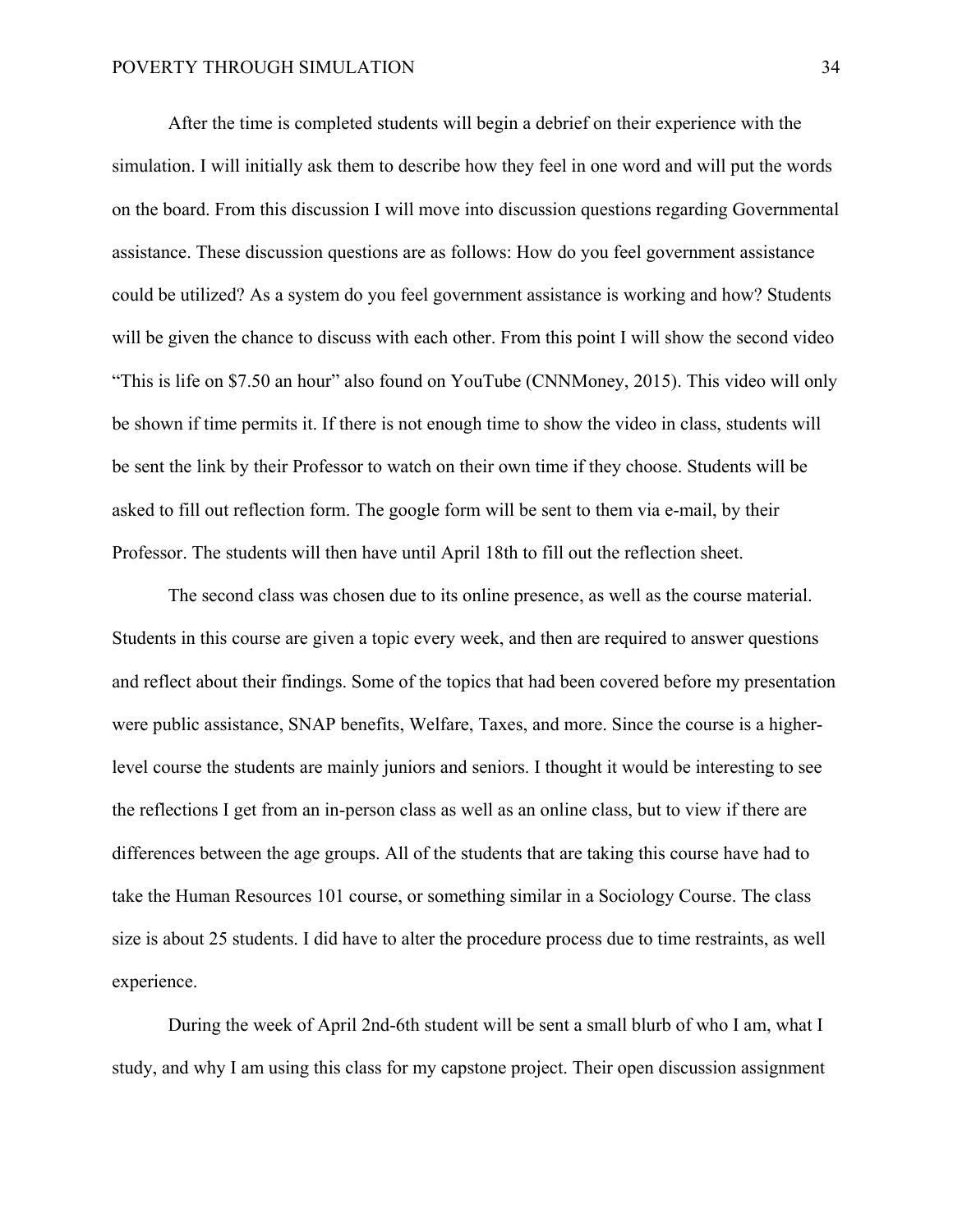will be sent to them via Canvas. Their discussion questions will lead as follows: What is poverty and please explain what it looks like? How does someone fall into poverty and who is affected by poverty the most? How is poverty cyclical? How does governmental assistance benefit communities and families living in poverty? Does governmental assistance impact families and communities negatively? Please explain why. For the week of April 9th-13th, students will be asked to complete the online simulation "SPENT". They will then have a second open discussion assignment to complete for that week. The discussion questions will lead as follows: How have your answers changed to the question posed last week? How could governmental assistance improve these situations? After students have submitted their answers the Professor will send out a link to the google form in order to get all responses in by April 18th.

 Professor Dana Model's class was a fifty-minute Human Services 101 class. The students arrived at class for the most part on time and were not too talkative. Professor Model introduced myself as the presenter and allowed me to do my own introduction. The lesson plan was stuck to closely, but due to the class period being short there were small changes that had to be made. After concluding my own introduction and the Ice breaker, the classed was moved on to ground rules, and the discussions began from that point. All students participated in the Sticky Note Activity. The class was presented with one questions at a time, given an opportunity to jot down their thoughts on the sticky note, and allowed to put them on the whiteboard. From those sticky notes I was able to pick out recurring themes and offer students the chance to discuss why some of the themes were appearing. The students actively answered questions, and after each person spoke another would raise their hand to continue the conversation. The last two discussion questions had to be combined in order to save time. Students reacted well to the first video and then were given the chance to play independently or in a group dynamic for the SPENT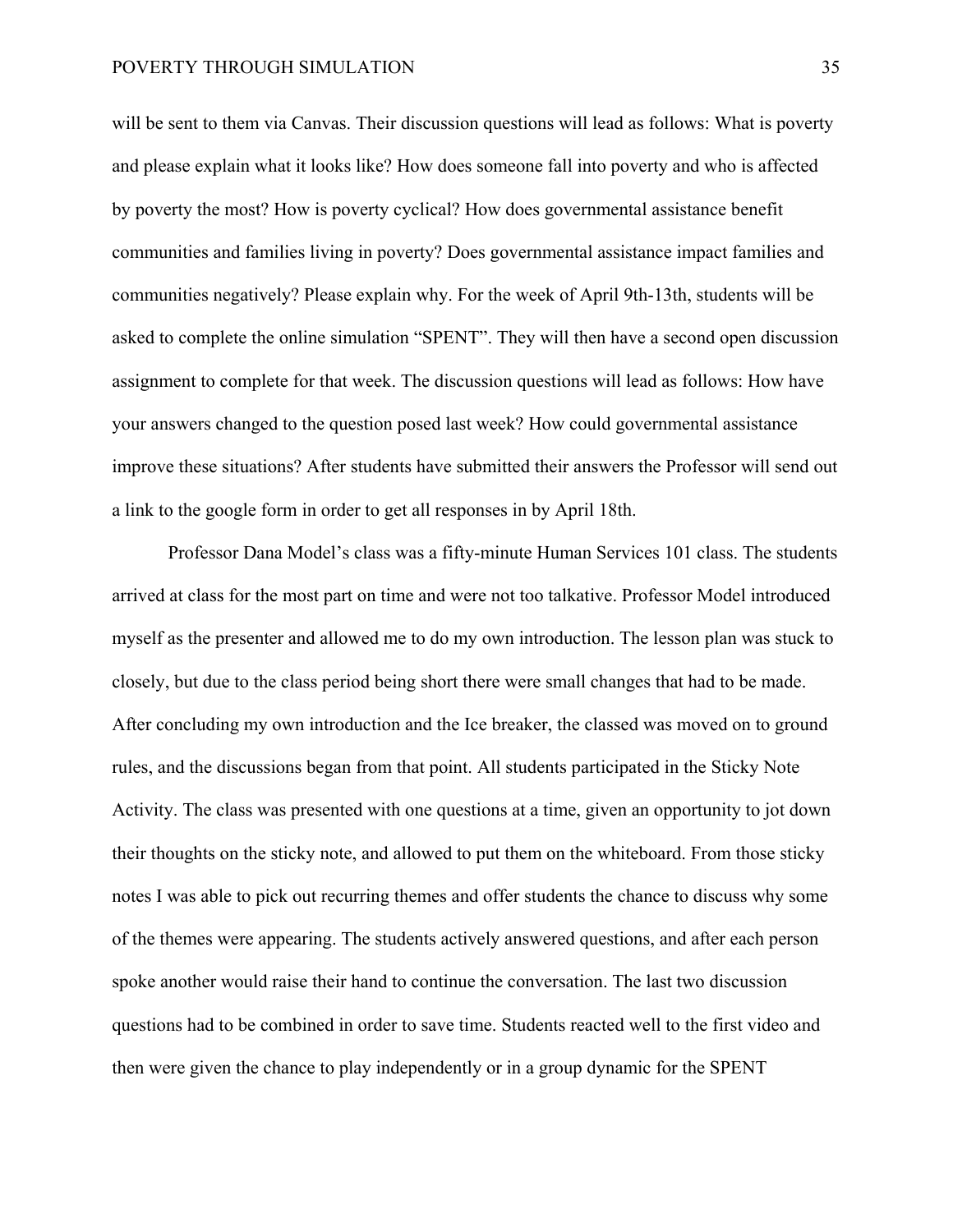#### POVERTY THROUGH SIMULATION 36

simulation. After about fifteen minutes students were asked to describe what they felt during the experience. They were then led into a brief conversation about Governmental Assistance. After that discussion came to a close the class was over, the students were thanked and told about the reflection forms that need to be completed by the middle of the following week.

 Professor Drea Rhoades class was a completely virtual class. The way the class is structured is that students obtain their assignments of the beginning of every week. They are required to read through the materials or watch videos if necessary. After completing the required materials students are given discussion questions that they must reply to by the end of the week. Students are required to answer all questions to the best of their ability and also reply to at least one other student in the discussion board. Endicott College uses the Canva system. Professor Rhoads received all the material from me ahead of time and was able to post everything at the begging of the week. The responses that I obtained back from these students were thoughtful and lengthy, but I had no personal interaction with the students for this virtual class. Throughout this activity there was no chance for anonymity due to the virtual classroom allowing identification for each response. This was a dynamic that posted a small risk, but I chose to continue knowing this.

#### **Results**

 The coding for the reflections was split into sections. From each of the sections the information is broken down into themes of positive or negative experience. This information is based of thirty-five responses to the Google Reflections Form.

 The sections brown down as follows: Section 1 - Overall how would you rate this workshop?; Section 2 - Prior to this workshop, had you attended any classes, seminars or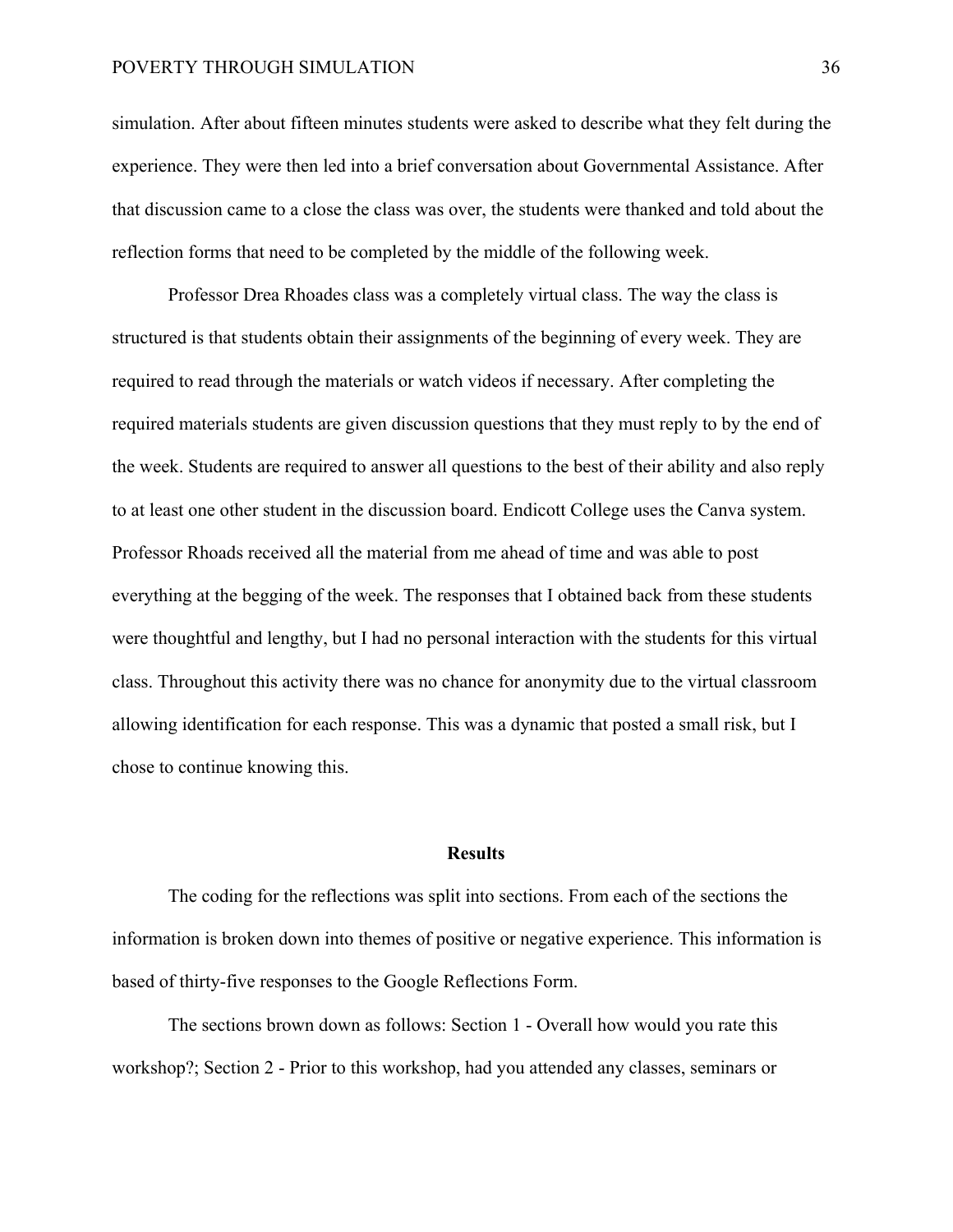workshops on poverty or about individuals living in poverty?; Section 3 - The goals of the workshop were clear to me.; Section 4 - The open discussion prior to the online game was helpful to start talking about poverty.; Section 5 - This workshop changed my thinking about poverty and its impacts on people's lives.; Section 6 - This workshop increased my understanding of how people can fall into poverty.; and Section 7- This workshop helped me realize that poverty is more than just personal choices.

|                      | Section 1 | Section 2 | Section 3        | Section 4 | Section 5 | Section 6 | Section 7 |
|----------------------|-----------|-----------|------------------|-----------|-----------|-----------|-----------|
| Positive<br>Reaction | 34        | 21        | 35               | 34        | 34        | 34        | 35        |
| Negative<br>Reaction |           | 14        | $\boldsymbol{0}$ |           |           |           | U         |

*Table 1: Coding in Class Workshop Results* 

 Table 1 specifically deals with questions regarding the success of running the presentation. This information was need primarily to review for logistical challenges. Participants were asked questions based on how much they felt they were able to take away from the workshop while it was being run. It is important to obtain this feedback, as it shows that the way the workshop was run had a positive effect on the participants learning experience. The coding done for the open answer reflections are coded by themes. The themes are based upon the questions and what is being asked of the student. The results of coding for these themes are discussed more in depth later on through the paper. This information is based of thirty-five responses to the Google Reflections Form. These questions included, 1) What were the most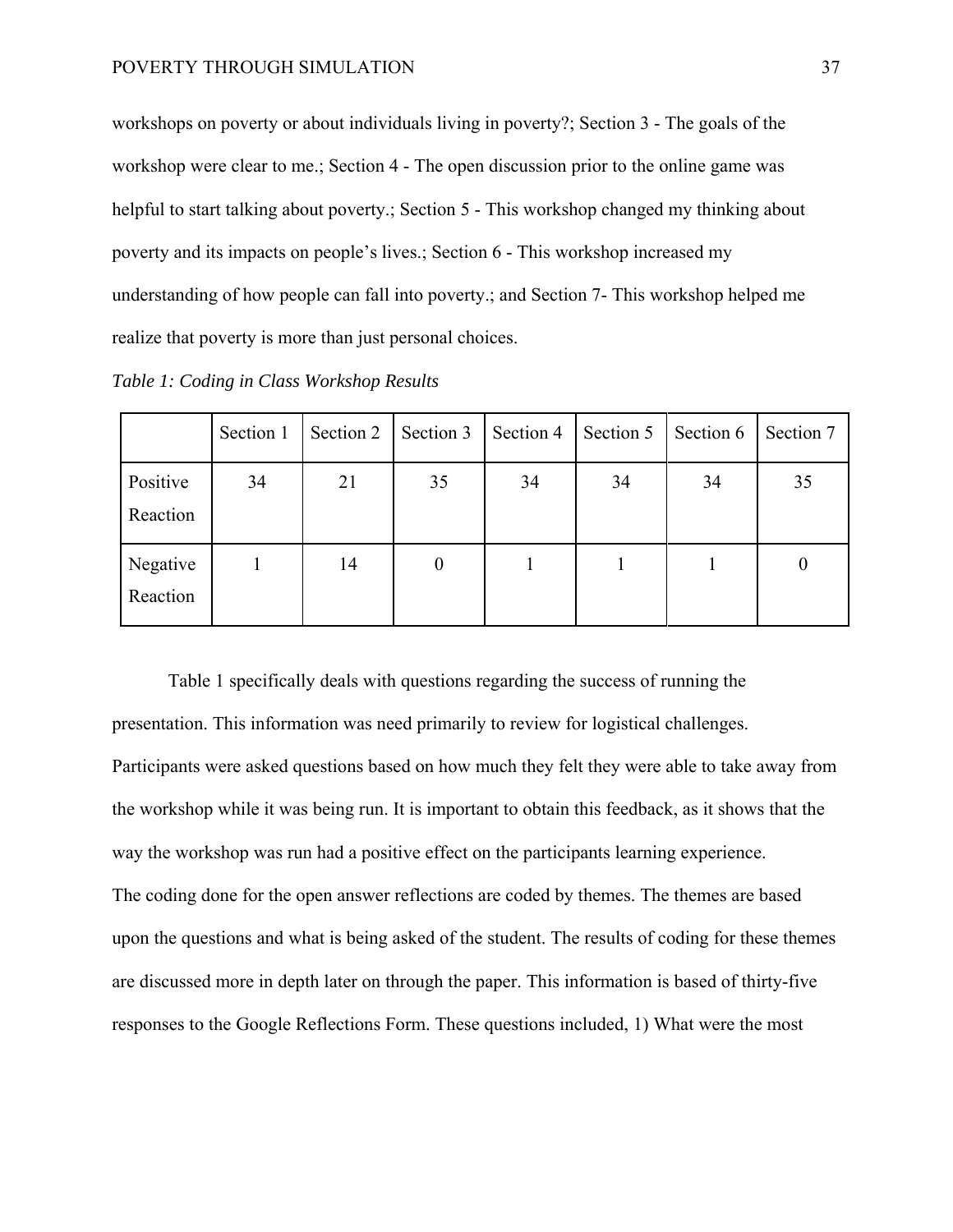#### POVERTY THROUGH SIMULATION 38

valuable things you learned from today's workshop? 2) How would you explain poverty to a friend after attending this workshop? And 3) How could the workshop be improved?

*Table 2: Theme Frequency for Questions 1 and 2* 

| <b>THEMES</b>                  | Question 1: What were the | Question 2: How would you   |  |
|--------------------------------|---------------------------|-----------------------------|--|
|                                | most valuable things you  | explain poverty to a friend |  |
|                                | learned from today's      | after attending this        |  |
|                                | workshop?                 | workshop?                   |  |
| Reflect on themselves /        | 10                        | $\overline{3}$              |  |
| emotions                       |                           |                             |  |
| Identify with other in poverty | 6                         | 1                           |  |
| / show empathy                 |                           |                             |  |
| Rethink a stereotype           | $\overline{4}$            | 1                           |  |
| Concern for children and       | 5                         |                             |  |
| families                       |                           |                             |  |
| Need government assistance     | $\overline{2}$            | $\overline{2}$              |  |
| Make hard choices / face       | 6                         | 5                           |  |
| difficulties                   |                           |                             |  |
| Financial economic status /    | $\overline{2}$            | 18                          |  |
| cycle of poverty               |                           |                             |  |
| Identifies poverty can happen  | 6                         | 10                          |  |
| to anyone                      |                           |                             |  |

 Table 2 specifically deals with themes that were coming up throughout the open discussion based on the student's answers. As it can be seen some of the largest themes students were talking about were financial and economic status (poverty being cyclical), identifying that poverty can happen to anyone, and reflecting on one's own life and expressing emotions. Between the two questions there were only a few that were mentioned once. It can be seen that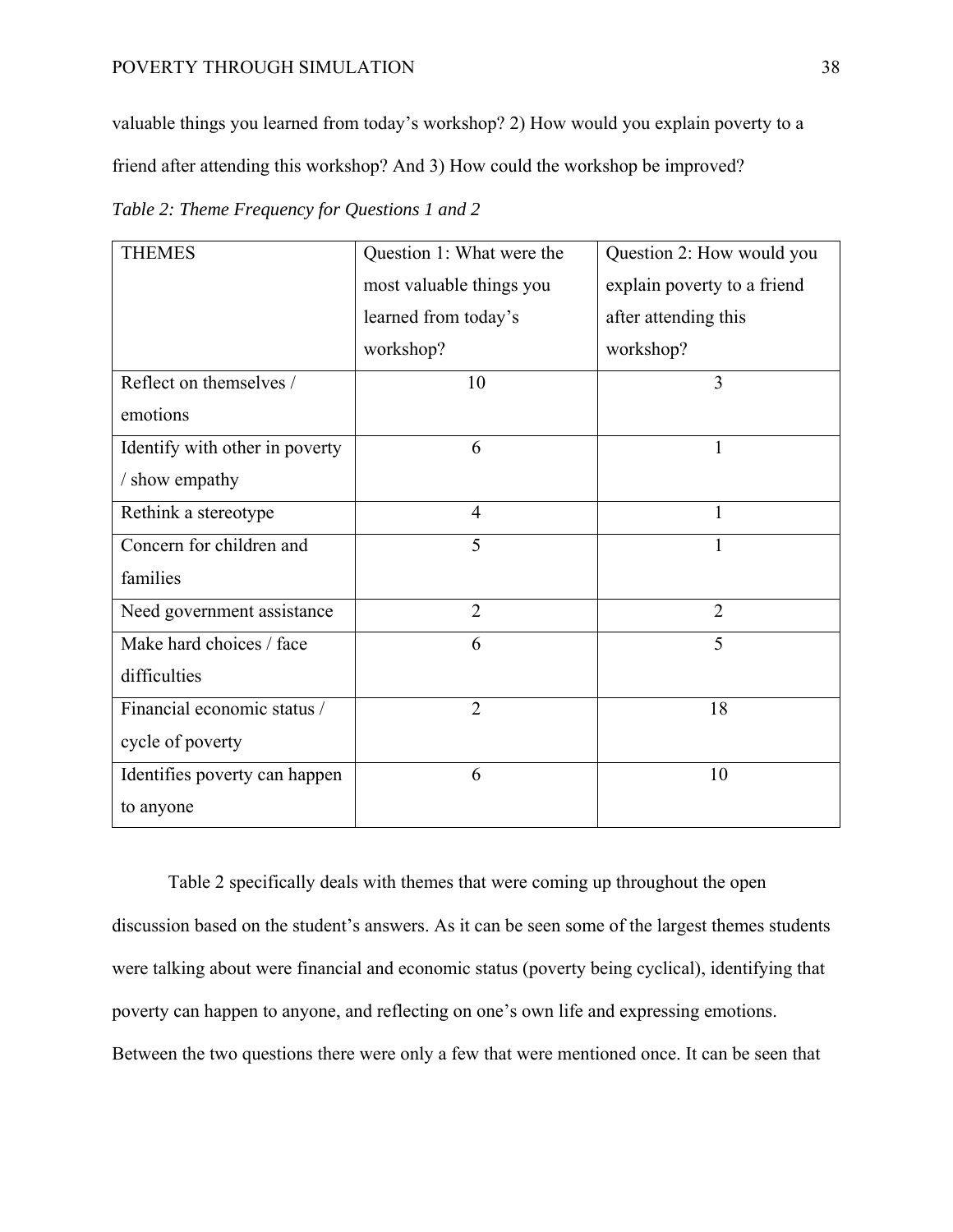questions two in relation to financial economic status and the cycle of poverty was the major theme of the discussion.

 The majority of participants in the online platform and in person workshop were women. Although I had no personal interaction with the virtual classroom, I was able to have personal interaction with the in-person classroom. Before attending the class, the Professor Dana Model had mentioned that there were one or two males in the class. However, on the day of the presentation there were no identifying males present for the workshops. For future workshops it would be helpful to have a more even demographic, adding another level to the results of this project.

#### *Figure 1: Gender of Class Participants*



 As seen in figure 2 overwhelmingly the participants in this study were not of Hispanic, Latino/Latina, or Spanish background. Throughout the study only 2.9% or participants actually identified in this category. Endicott as a whole is a wealthy community with a minimal minority enrollment.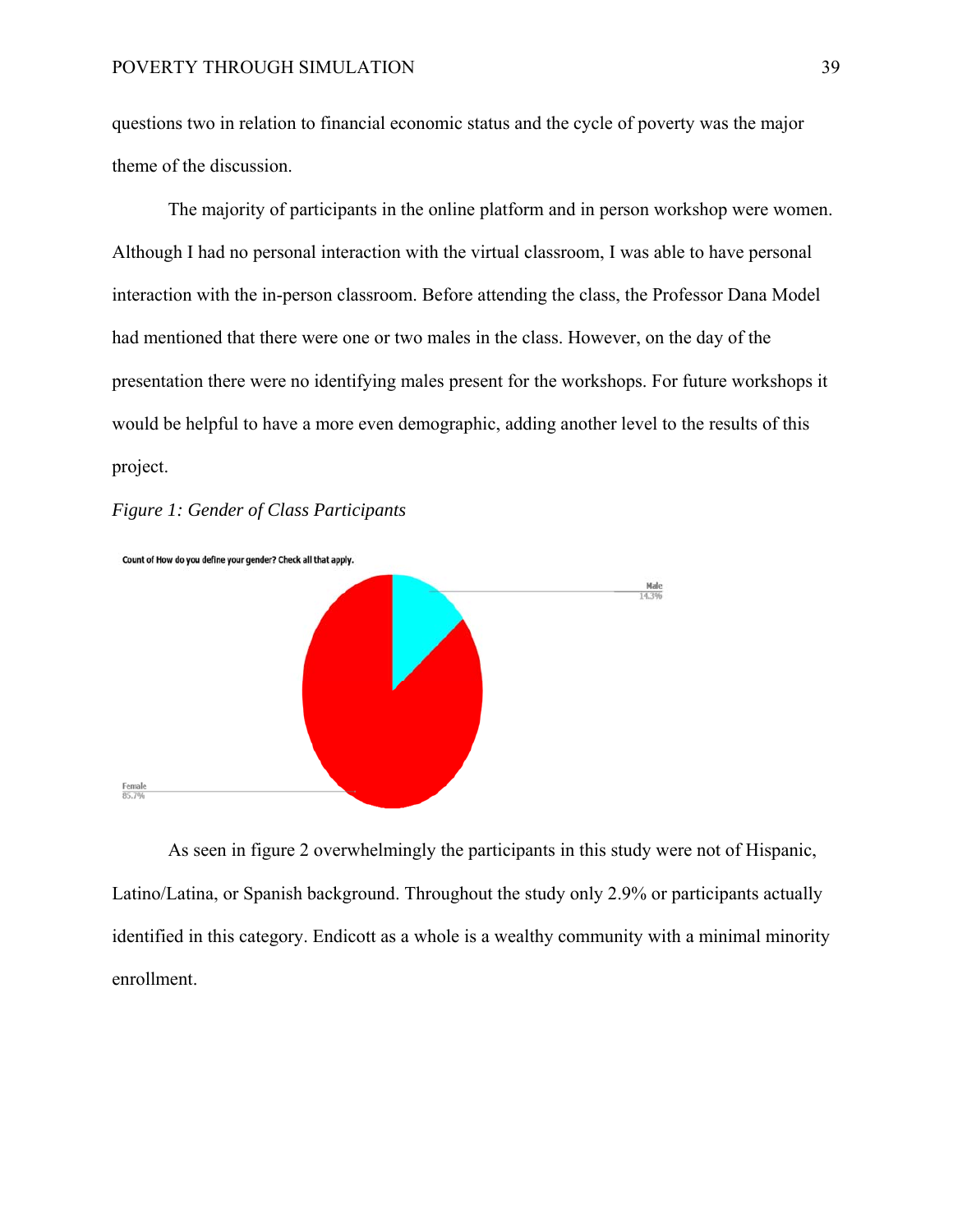#### POVERTY THROUGH SIMULATION 40

## *Figure 2: Ethnicity of Class Participants*



 Figure 3 identifies the race of each participant. As it can be seen that the majority of students that participated in this study were Caucasian/ White at 91.4%. The second largest group identified as Asian at 5.7%. The remaining participants identified as Black/ African American and made up 2.9% of participants.

*Figure 3: Race of Class Participants* 



 Students that participated in both the in-person workshop and the virtual classroom platform were a mix of grade levels. Originally the focus audience was going to be on freshman solely. However, later on in the process Seniors and Juniors were added into the mix. It is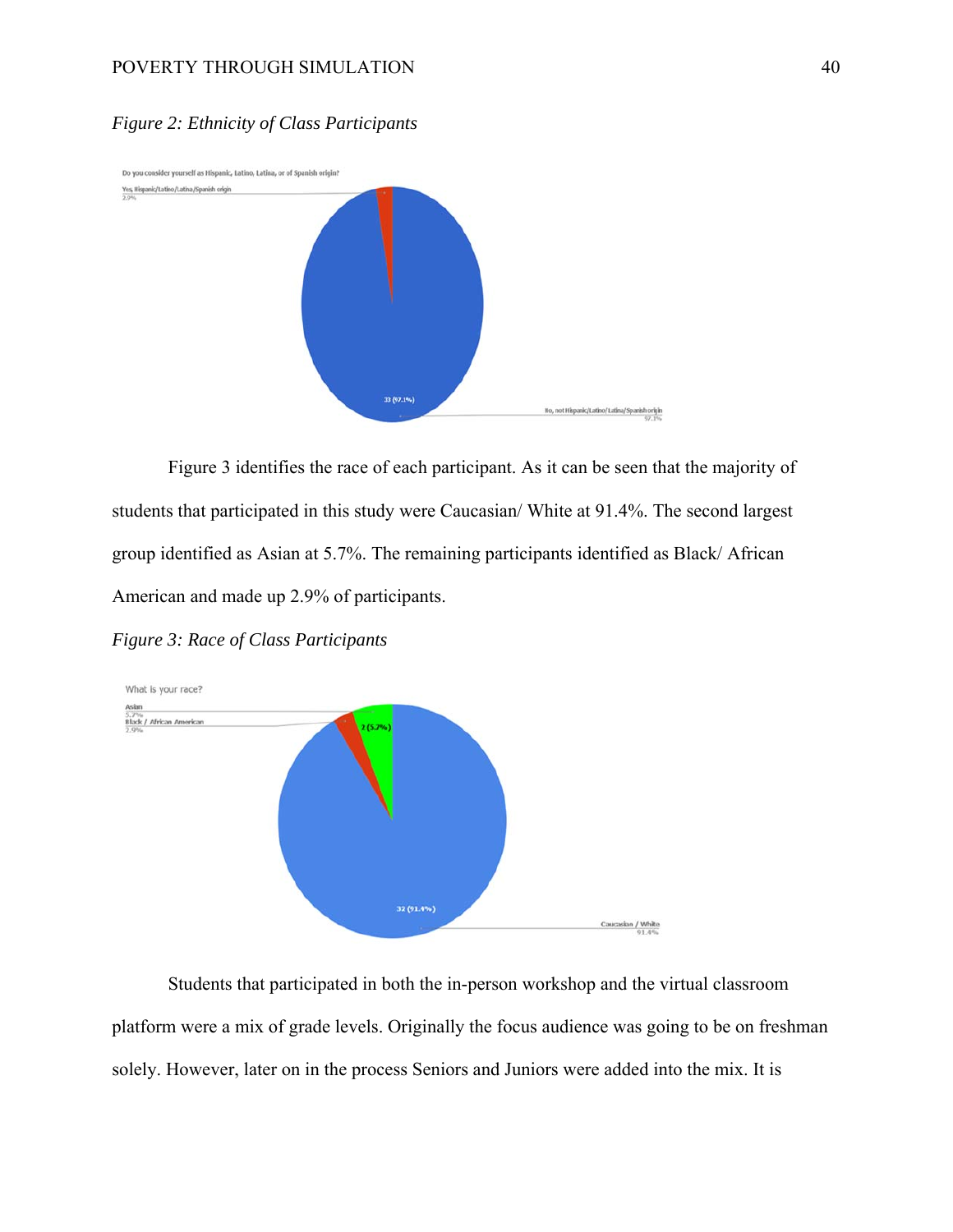#### POVERTY THROUGH SIMULATION 41

beneficial to have multiple grade levels involved in this case study in order to examine the difference in depth when it comes to the discussion portion of the workshop. Seniors and Junior were able to give in depth and lengthy responses to the discussion via the online platform Canvas. They then continued to respond to each other's posts and discuss the topics further while interacting with each other. This is the type of dialogue I anticipated more form the in-person workshop than I did from the online.





 Students in the online class were asked the same discussion questions as the classroom in person. There were a couple of differences between the lesson plan for both the class. The online class was not able to do an in-person activity. All of their discussion relied solely with each other, and completely online. The professor for this class asked students to also talk about how it related to some of the readings they were doing in class at the time. While looking through the responses it became clear that their discussions were more in depth than the in-person class workshop. The responses that were given to the six discussion questions were broken down into themes.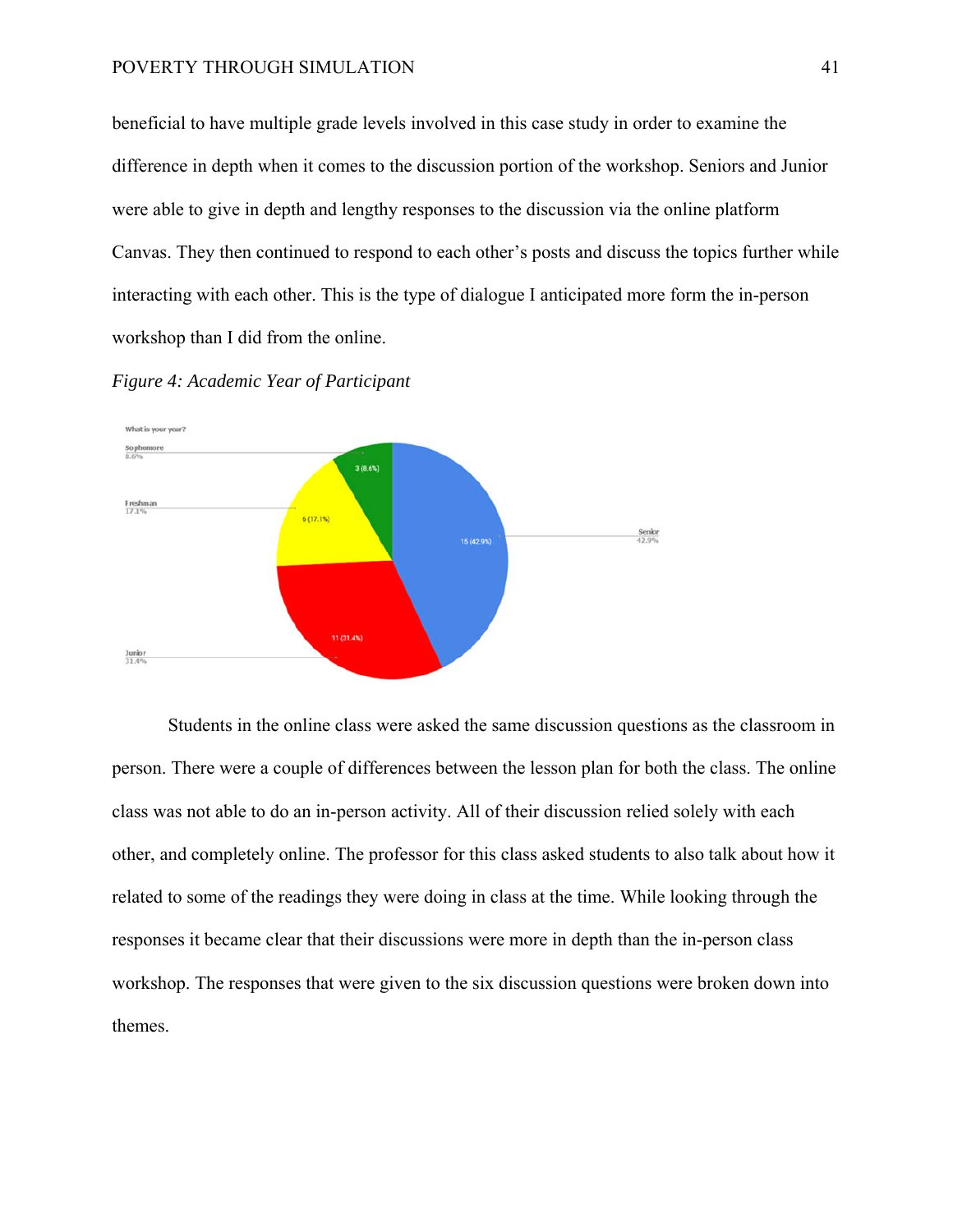While going through all of the discussion data that was received throughout this project I picked on particular themes that were being discussed by multiple students. In order to get a better understanding of what students found to be important I coded all the discussions for these particular themes. The first theme looked at was **Government Assistance impacts communities positively**. Anytime this theme was brought up it showed students were describing the effect of governmental assistance on communities. Student discussed assistance as being a system that can positively affect the community financially, socially and physically. The second theme that I looked at was **Government Assistance impacts community negatively**. This theme is used to specifically show when students discussed governmental assistance in a negative manner. Students discussed certain assistance programs being set up in a way that actually ends up harming individuals or communities while keeping them in poverty. The third theme used was, **the number of government programs that are named**. This theme specifically showed which programs students were most familiar with. Throughout the discussion a handful of particular programs continued to show up in discussion. These programs centered around WIC, EBT, Food Stamp, and SNAP programs. The fourth theme used was, **the number of times governmental assistance reform is mentioned**. This theme specifically showed when students mentioned that certain programs were in "need of change" or referred to as being broken systems. This shows that they do not necessarily believe the system cannot work, but they realize that work needs to be put into the systems in order to make them more efficient. The fifth theme used was, **the number of times job loss / unemployment / job stability is mentioned**. This theme specifically showed when students mentioned financial stability as being a lead caused of poverty. The themed continued to show that students directly related poverty with job stability, unemployment and minimum wage paying jobs. The sixth them used was, **how many times a stereotype such**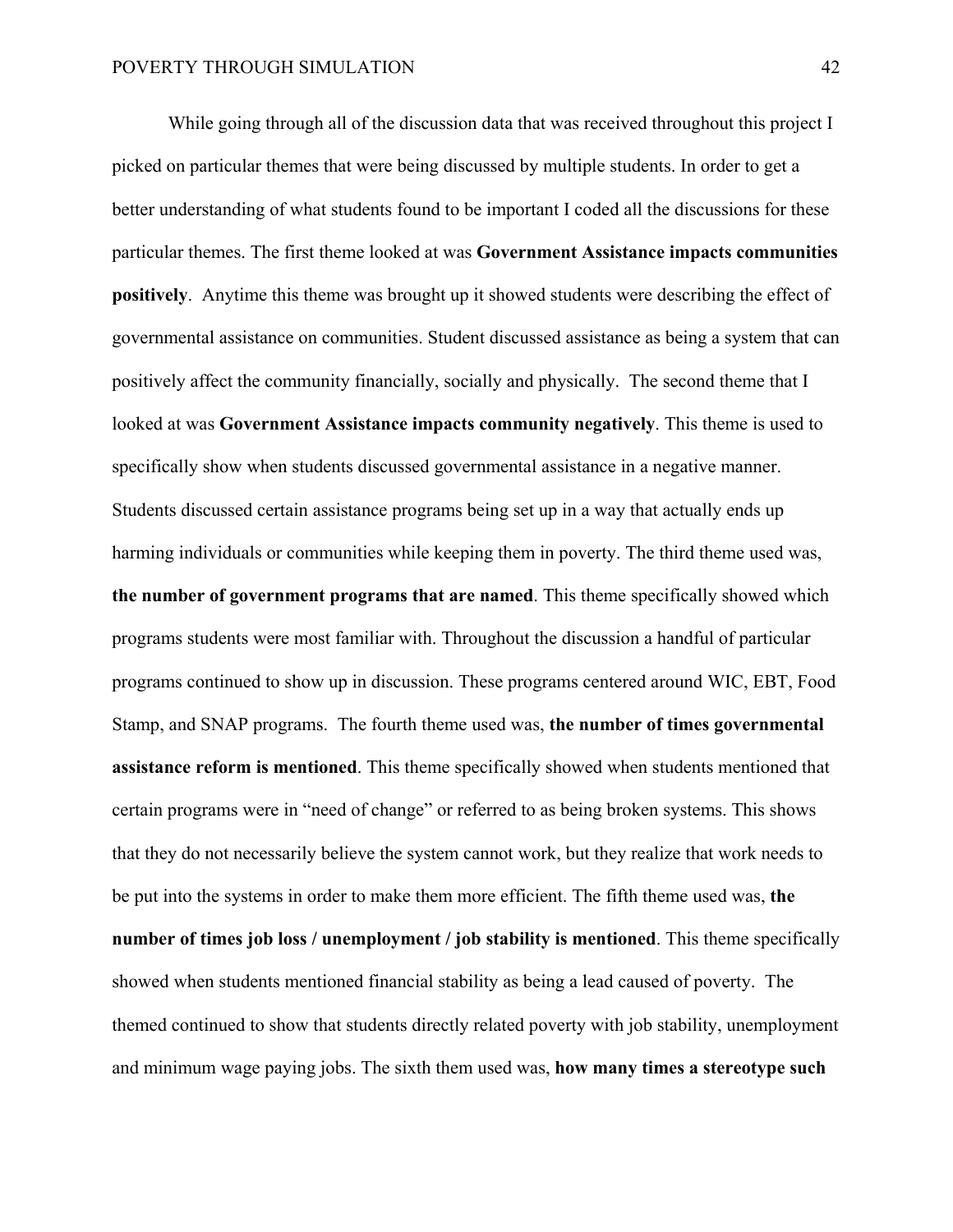**as addiction, substance abuse, or poor life choices was mentioned**. This theme centered around students actively discussing some of the most common stereotypes and misconceptions that surround poverty. I also used this one to see if they had possibly changed their way of thinking in regard to these particular stereotypes. The last theme was, **how many times participants recognize their own privilege growing up**. This has to be the most important theme that was apparent through discussion. The theme specifically showed students would relate their own personal experiences to some of the emotions that they may have felt while participating in discussion and the simulation.

*Table 4: Discussion Themes* 

| Positive    | Negative | Gov't               | Gov't                  | Job loss/        | Stereotype | Recognize              |
|-------------|----------|---------------------|------------------------|------------------|------------|------------------------|
| impact      | impact   | Program is<br>named | reform is<br>suggested | job<br>stability |            | their own<br>privilege |
| $\mathbf Q$ | 0        | 20                  |                        |                  |            |                        |

 These results are based off of some class ten students. The demographic for these students was upperclassmen which included a majority of juniors and seniors. The discussions that resulted from online discussion. The surprising results which are not included in the table above were the number of students that mentioned that before entering this class and doing this workshop, had a different perspective of poverty. It was seen multiple times in the discussion that students mention they were unaware of struggles that others living in poverty were facing on an everyday basis.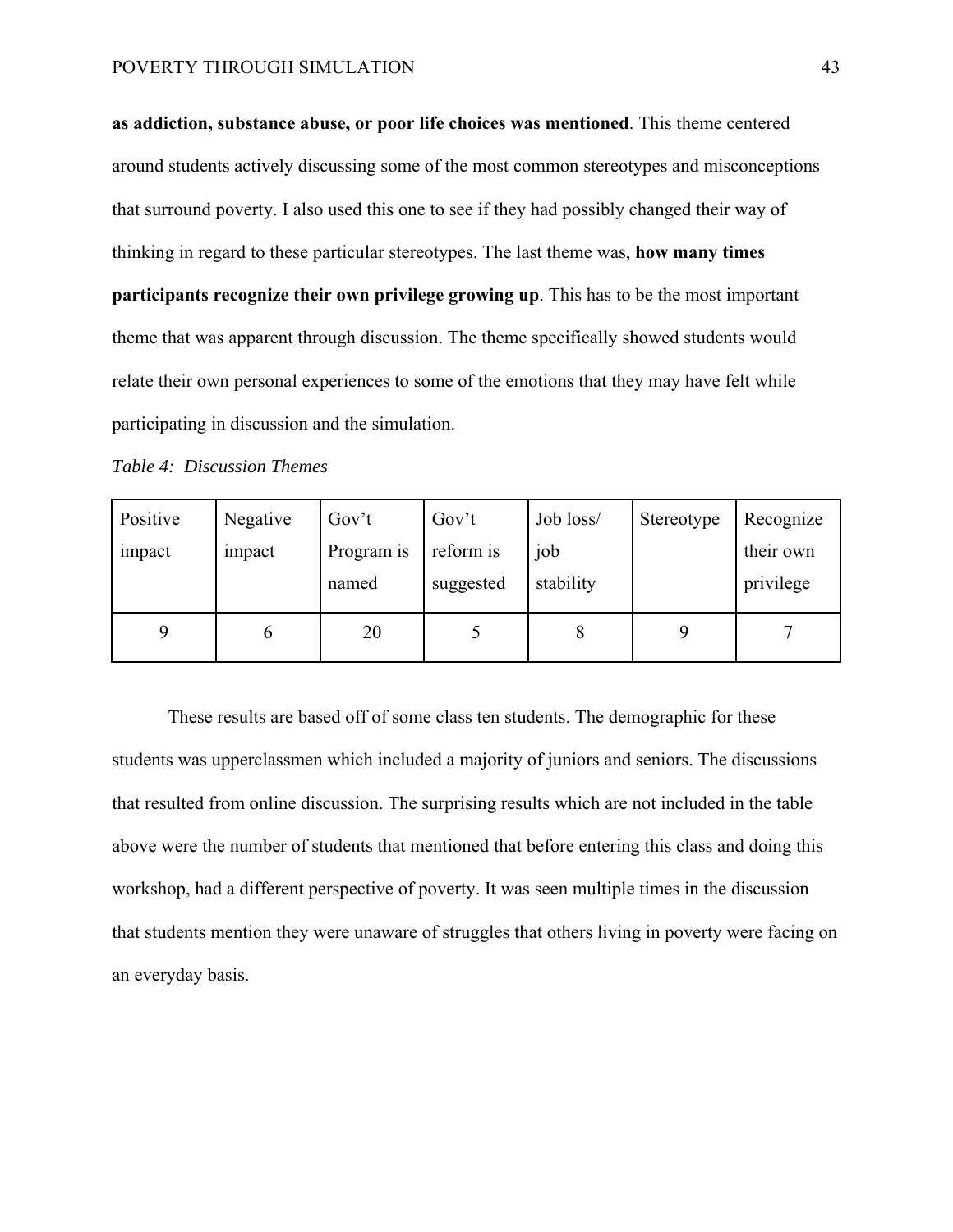#### **Discussion**

 The information in Table 1 will be helpful in the future if a workshop such as this one, is to be run again. This information will allow for critical changes to be made in order for participants to gain a better experience from the workshop as a whole. As it can be seen there were more positive reviews regarding this section of questions, than there were negative reviews. One suggestion that could be made would be that students be exposed to lessons in poverty, before this workshop is offered to them.

 The information in Table 2 showed interesting responses between the two questions. While coding I found that there were answers that cover more than just one theme. Many answers that talked about family and children mentioned something along the lines of financial and economic status. What was surprising is that there were not many responses that talked about governmental assistance programs. This is not the type of response that I was anticipating and topic that I would have liked to delve into more if the class had more time to spare.

 As it can be seen in Figures 3 and 4, there was very little minority participation. This is due to the demographic of the college that was chosen for this study. Endicott College is an affluent wealthy, and majority white campus. This was the reason Endicott was chosen to participate in the workshop. In order to get a better understanding of what participants know about poverty I found it would be more helpful to attempt this case study in an area where one would not normally find those of low-income status. This is not the case for all Endicott Students, but only for the majority.

## *Discussion Responses*

 As mentioned earlier the online class discussion answers were more in depth and well documented than the in-person class discussion. Throughout the discussion responses I chose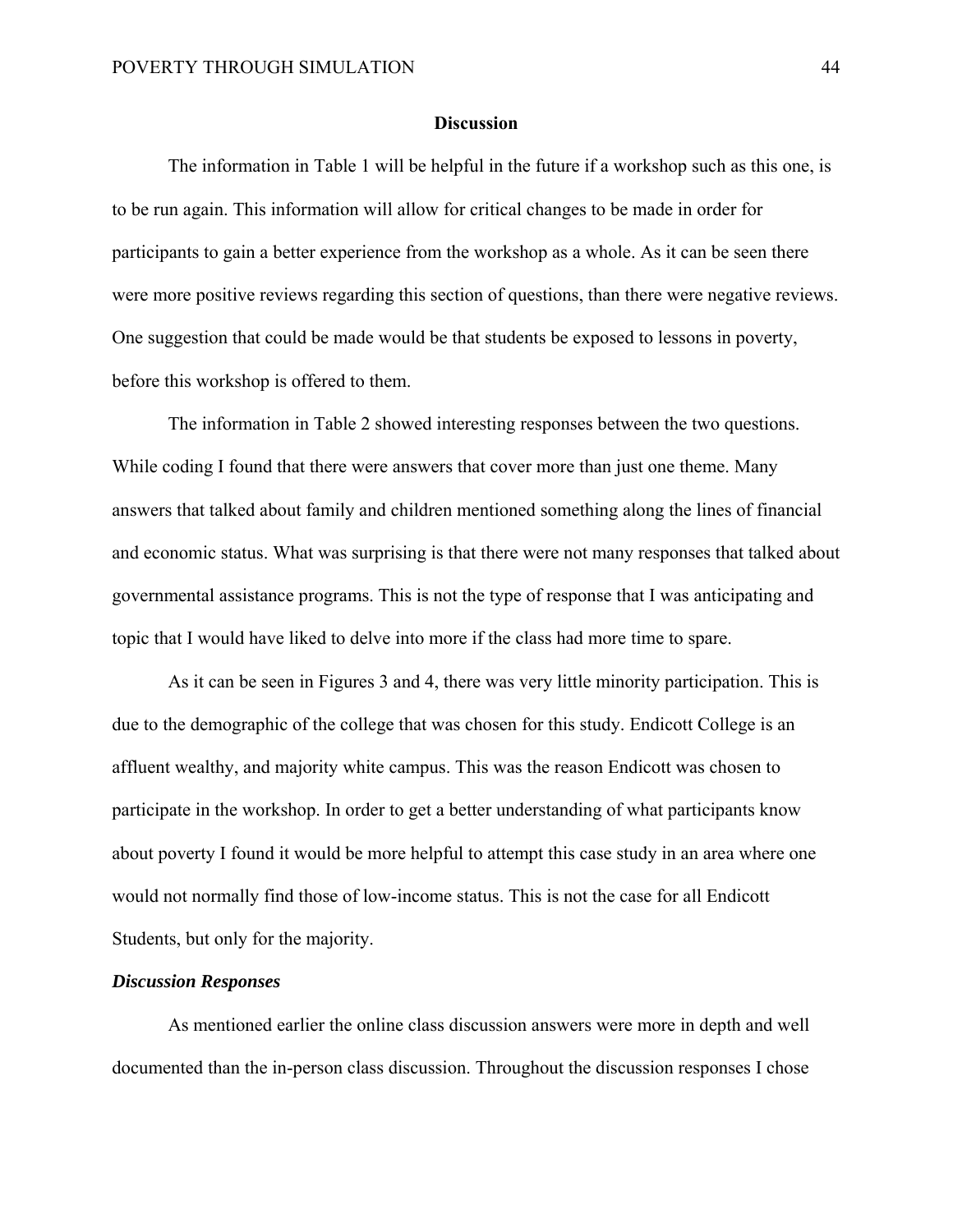segments of replies that illustrated well thought out answers, and demonstrates students change in perspective regarding these topics. All of the replies have not been included in the following segment but are still some of the most powerful discussion answers attained through this project. After being given the question, "How does someone fall into poverty and who is affected by poverty the most?" students gave the most in depth conversation to this particular question. Students were able to recognize their own privilege and experiences, while answering this question. One of the responses obtained was,

"*The most affected would be children because they have to deal with a lot of "left overs" and non-brand prices to get by while they get laughed at while at school because they don't have the nicest things or get free lunch. I did not have the same idea coming into the assignment because at least from where I grew up kind of "sheltered", not saying I had all the name brands but I was not in an inner city and was not exposed to it. It makes sense though, that's why I believe children are the ones who need to be taken care of the most to get out of this poverty*."

 This student was able to not only discuss how their perspective was different when they first walked into the class, but how they reflected on their own life experience to help make this connection. Allowing a student to have some sort of personal connection with the material they are learning about allows for a deeper understanding of what they are learning. Another example of a discussion response such as this was,

"*My idea of people that fall into poverty has drastically changed due to this class. Before this class, I believed that many people in poverty did not try hard enough to get themselves out of their situations. However, I was horribly mistaken, and I am grateful*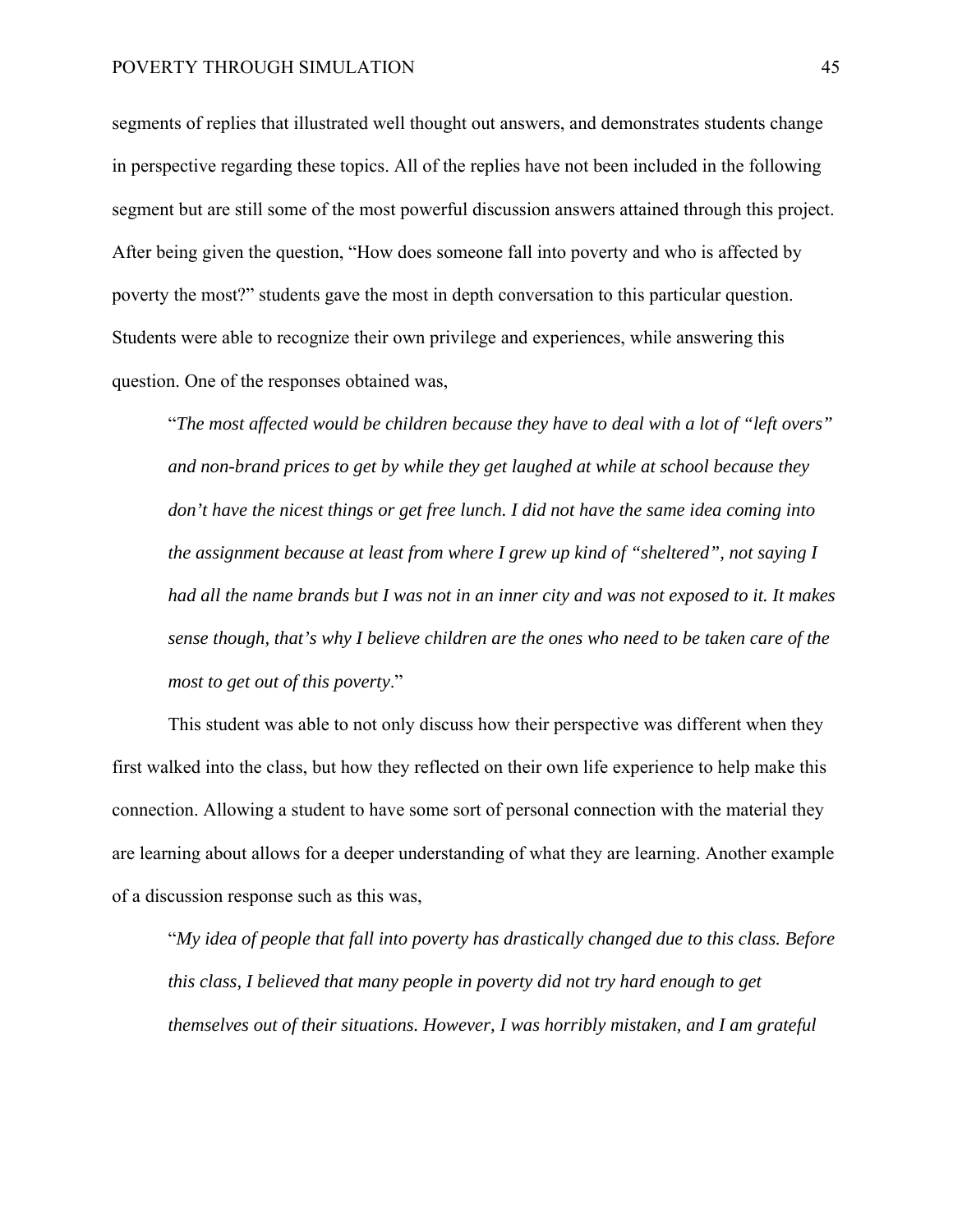*this class opened my eyes to my naïve perspective. In reality, anyone can be affected by poverty at any time in their lives*."

 This student again was able to take a powerful step and openly admit that their thinking from beginning to end had changed. This type of response is one of the ones I was looking for and sometimes can more openly be admitted through text submission than in person. One student was able to identify some causes of poverty in their response as well. Their response was as follows,

"*Before the class I figured that people fall into poverty due to past choices, whatever they may be. This is not the case though, sometimes people are just dealt a tough hand from the start of their lives and must deal with the problems they face. I also felt that immigrants who come into the country were most affected by poverty*."

 This student identified that poverty does not merely come from "bad choices" but goes along with the situational framework that was used throughout this activity. As it can be seen students discussed children being affected the most by poverty. Students appeared to have an emotional connection when discussing this topic, between the online class and the in-person class. Throughout the in-person class students discussed how they felt "privileged, sheltered, and well off". Both the in-person class and online class appeared to have similar reactions when it came to this topic, and thoroughly took the time to think about how their lives would have been different if they had not grown up this way.

 The second question that attained a lot of heartfelt reactions was in response to, "Does governmental assistance impact families and communities negatively? Please explain why.". The answers that I got for this discussion question were not what I was expecting. I hypothesized that most students would discuss the positive aspects of governmental assistance and not the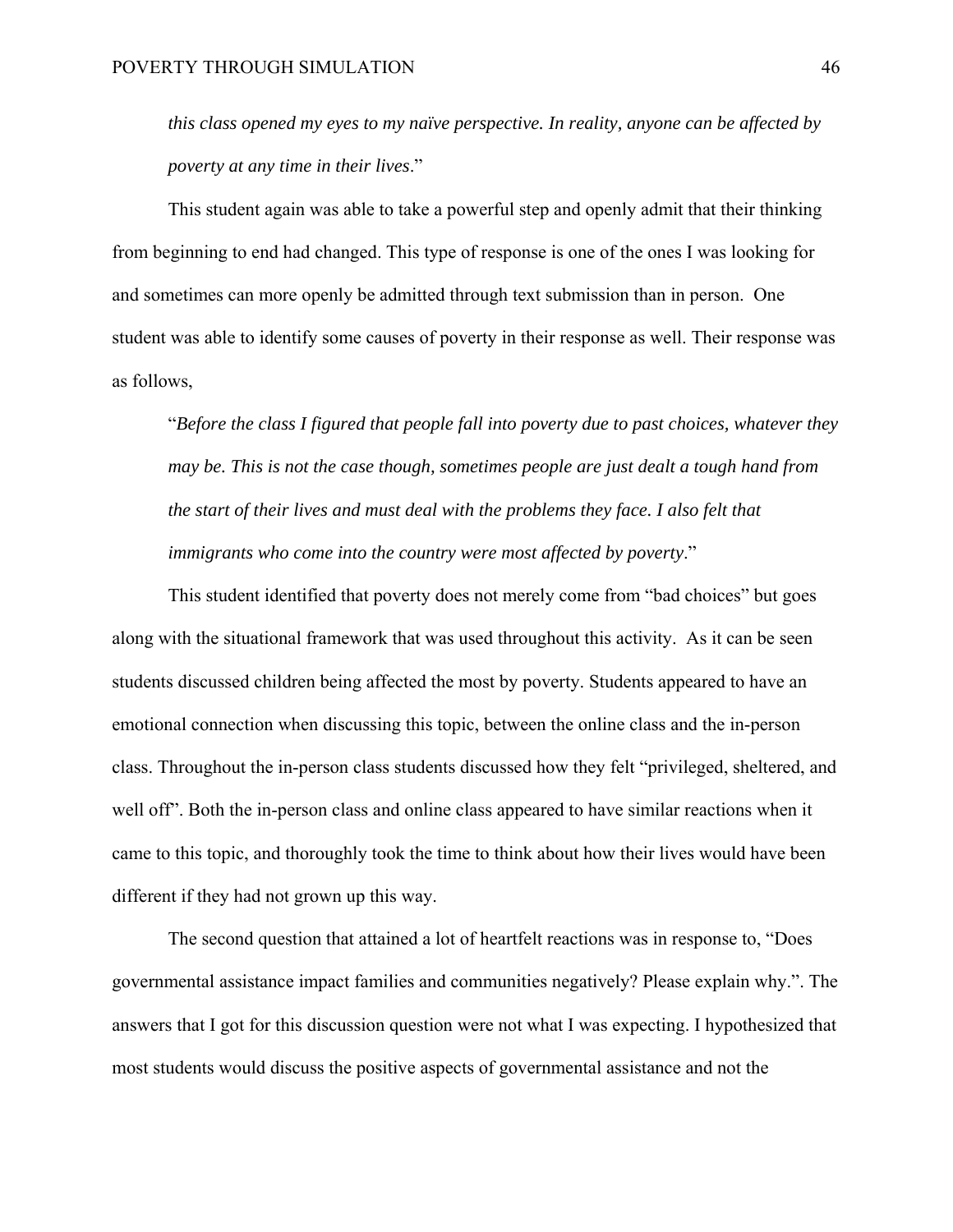negatives, due to lack of understanding or education on the topic. However, I was pleasantly surprised with the response that I obtained from students. One of the responses that I was most pleased with was,

"*Before this class and assignment, I assumed that governmental benefits really helped people if they were eligible. I thought people relied too much on governmental assistance but now I know that this is far from the case. While government assistance may provide some help for those that qualify, I think the current governmental assistance programs are more negative than positive*."

 This was an important response to the question, because it highlights the stereotype that others rely too much on governmental assistance. Again, this student was able to change their mind, while also recognizing that in order to be on certain benefits families have to qualify. Many times, it is just assumed that families can go on assistance at any time. However, this is not the case for most all families and individuals. These qualifications only allow certain families to attain assistance and continue to force people into staying in poverty. This was highlighted again in another student's response when they went on to say,

"*I believe it is negative towards communities and families who are living in poverty by not having the highest standards for giving help. I had this idea in my head before this class assignment because I have always believed even though the government provides assistance it does not fully cover everything someone in poverty needs which allows for the cycling to continue*."

 The student highlights the cycle of poverty that can be perpetuated by governmental assistance programs. For example, if a family has to meet a certain salary requirement to stay on a food assistance program such as "SNAP", then that family will continue to stay within that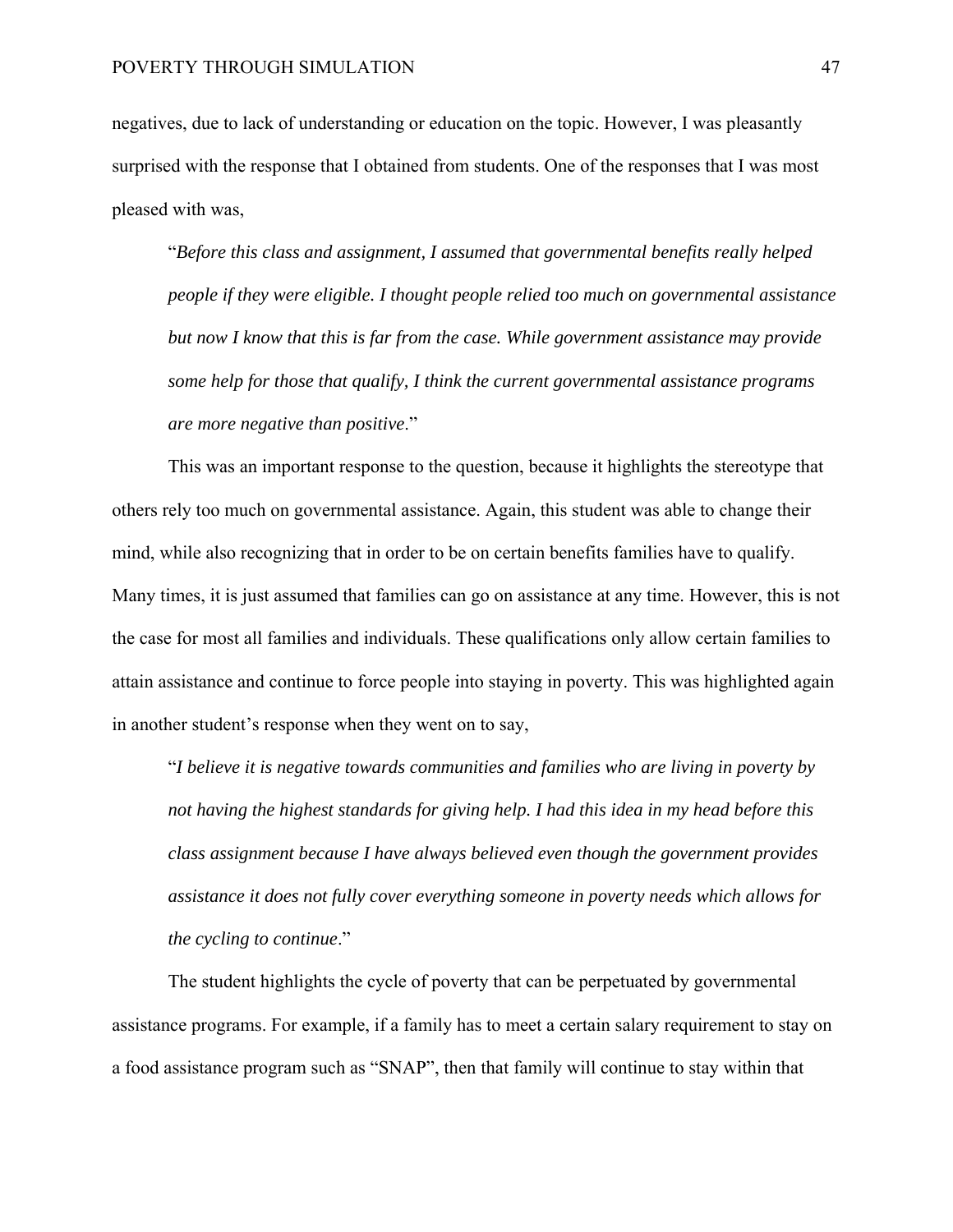salary range. This means making any more than the maximum requirement would kick them off the program and take away their assistance for feeding their families. A family could earn a little more than the qualification, but still need to be on the program due to outside circumstance that can have effects on them. These qualifications although necessary in some ways create larger barriers for getting out of the cycle of poverty. The next response highlights this concept and asks for more information by stating,

"*Nowadays many of the government assistance programs have requirements to meet in order to qualify. This results in a lot of stress for people who are already struggling to get by. Although these requirements are in place to prevent the abuse of such programs they also cause negative impacts within families. I was not aware of negative impacts due to government assistance programs and continue to have a lack of knowledge. if anybody could comment specifically on this part that would be great!*"

 What I found most intriguing about this response is specifically that the student looked to peers to help them answer the question. This student no only felt comfortable reaching out to their peers, but also was looking to further their education regarding the topic. This shows the students as eager to learn and interested in the way this subject is being presented to them, which can be helpful to keep students engaged in future projects.

 Government assistance programs being positive was not discussed as much than when referring to them as negative. However, there were a few responses that highlighted these programs as being positive to families and communities. The following response highlights the positive of assistance but raises a great question by saying,

"*I believe government assistance needs to take a look at insurance for those who are in poverty. It is wonderful that children get the benefit of low or free insurance however if*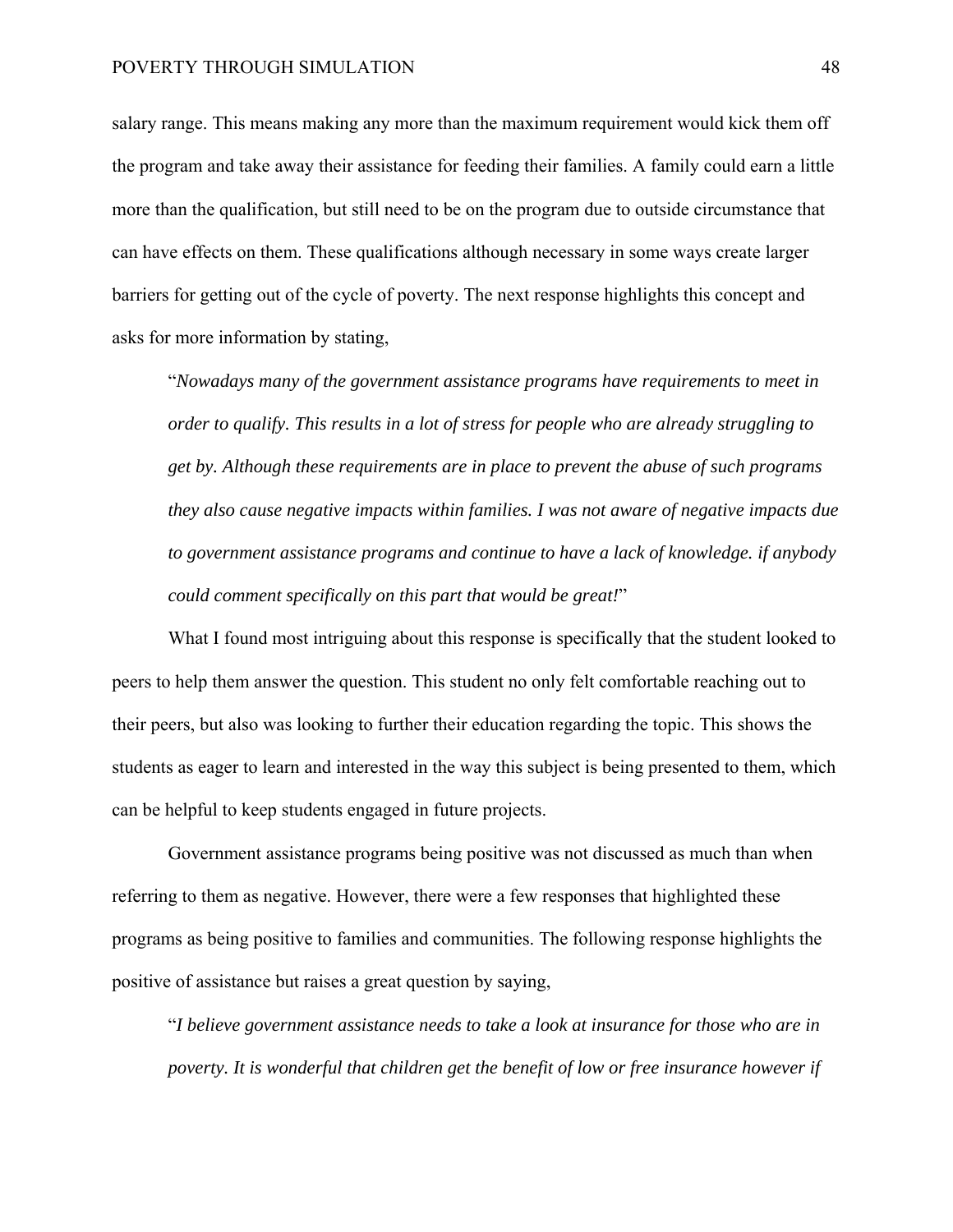*that family is struggling how are they going to pay \$200-300 on insurance for themselves?*"

 This student makes an argument for the families utilizing these programs and showing that the system is still flawed. It is important to understand that assistance programs are not universal and there is no "one size fits all" when dealing with families and situational circumstances. Although these programs due their best to benefit a majority of families there will still be ones that fall through the cracks due to loopholes, restrictions and barriers. As one student goes on to say, "Before this class I thought that these governmental policies were just all about food and water... I have also learned that as society changes, the social policies must continue to change in order for them to work successfully." Many assistance programs need to be revisited and reformed as time goes on to be able to come up with best practices and hopefully benefit even more families.

 In general students had a lot of emotional connection to what they were learning after having done the simulation. Their reaction to the simulation ranged from anger to depression and frustration. Each person reacts differently and were exposed to choices they may or may not have had to make in their life. One reaction I found powerful was,

"*Honestly this assignment scared me; I lost all of my money after 11 days. I knew there is mass poverty and have read statistics, but I really tried to put myself in someone's shoes when doing this assignment and the options are limited and hard to pick. Before taking this class, I was definitely a little more narrow-minded about poverty than I am now*."

 This student was able to share their experience with the simulation itself and how it affected their way of thinking. The simulation by no means is easy and purposely made to evoke emotions from others. This response was one of the ones I was hoping to get throughout the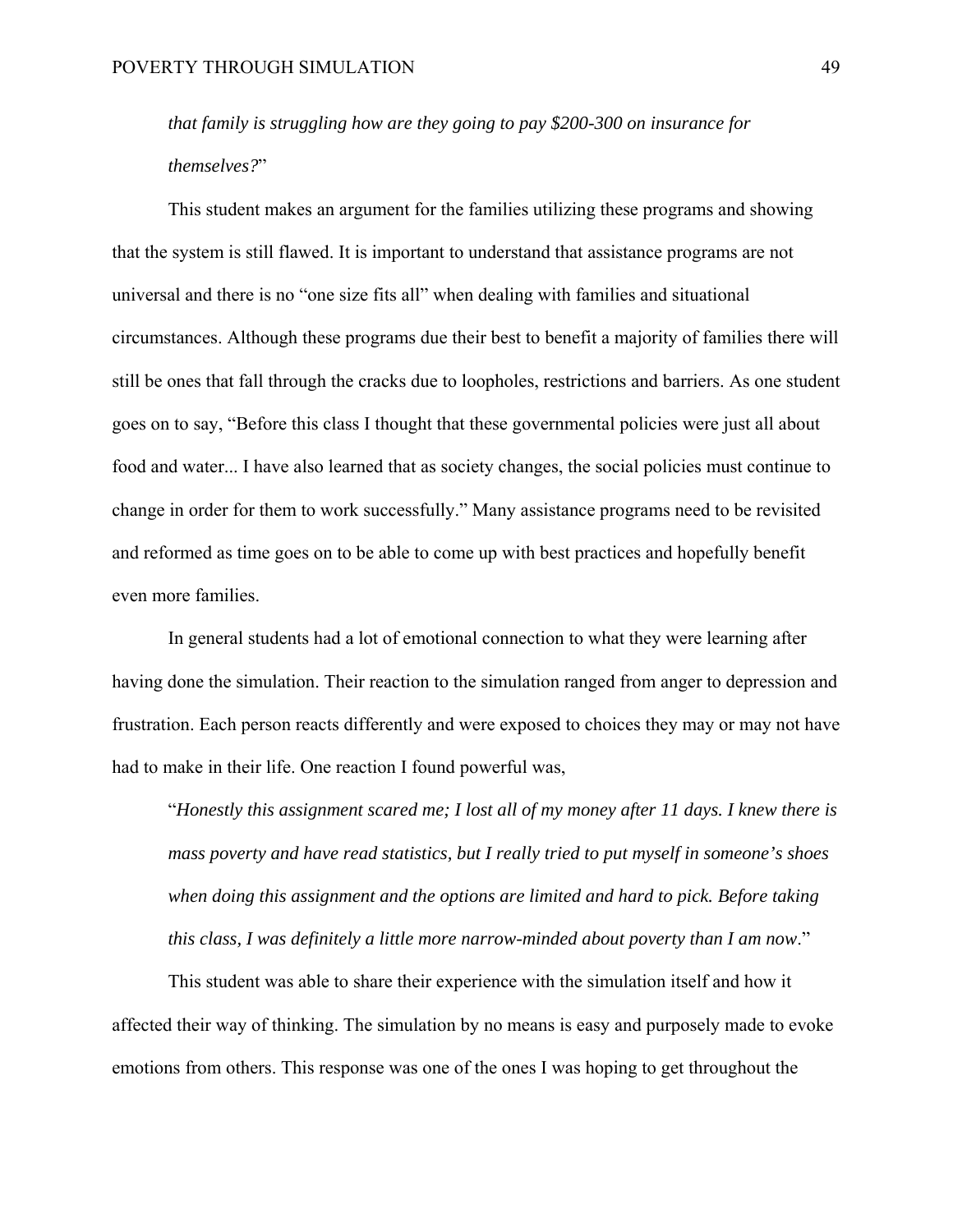discussion, because it is vital in identifying if students made emotional connections throughout this process.

 Overall students were able to recognize that governmental assistance can provide benefits, but that does not mean that is a completely positive system. Students recognized that those living in poverty may need governmental assistance, however that the system the way it is now is lacking. They showed that they understood not only do certain programs need reform, but that sometimes these assistance programs can keep people in the cycle of poverty. Students showed that they thought due to this cyclical nature that government assistance programs could actually be more harmful to communities and create negative impacts rather than positive ones. Throughout the in-person class this subject was not discussed as much. Throughout both classes the consensus appeared to be that although government assistance programs do have a system that can benefit particular families, alone they are not enough to truly bring an individual or family out of the cycle of poverty. Students in both classes were able to name certain governmental assistance programs such as EBT, Food Stamps, SNAP and WIC being the programs that came up most frequently. However, programs that did not have to do with providing nutrition or food to the families were not mentioned as often or at all.

 Through discussion and simulation, it can be seen that students were able to make emotional, and physical connections through life experience as well as education. Students were well engaged and gave excellent feedback via the google form that was sent to them. In all context both sessions were a success and students were able to walk away having learned about subjects that they might not have fully understood before.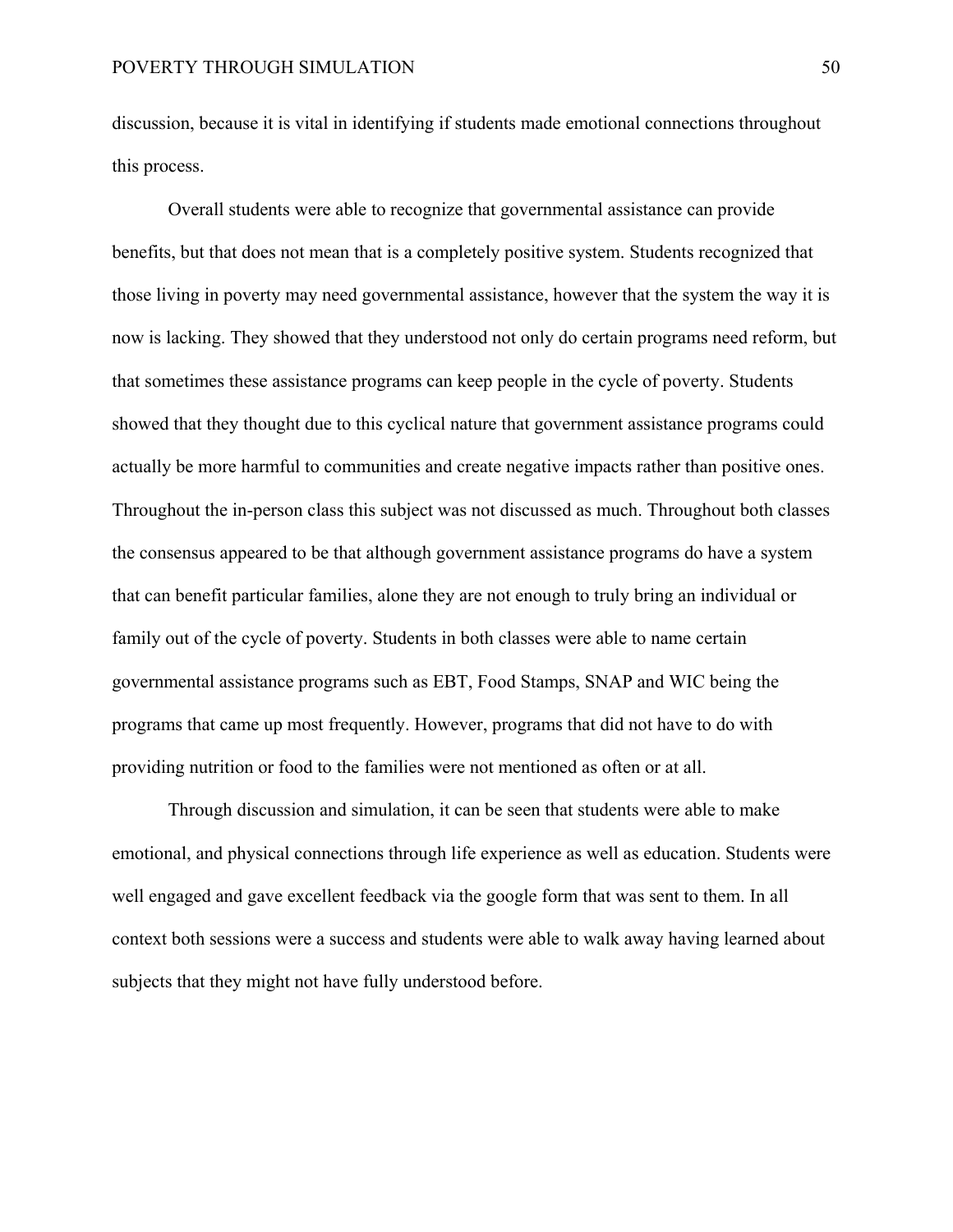#### *Limitations*

 Throughout the course of this project limitations were minimal and did not get in the way of completing this project. One of the biggest limitations faces during this project was with both student groups and solely based on the amount of time I was allotted. The class period that I was given was only a fifty-minute period. Although there were a lot of topics within that time period, I felt that certain topics were not able to be elaborated on or discussed as in depth as I had hoped for. The minimal amount of time students was given did not allow them to obtain or question their own thoughts as much as I had wanted. Due to the lack of time while working with students I was unable to use all of the discussion questions and the final video was not able to be seen in class. There were a lot of questions that students wanted to ask, but time did not allow for.

 Similarly, with the online class I had originally wanted a two-week period for the students to be able to fill out the discussion question answers. As seen in the project outline on the second week they were supposed to reflect back to the original discussion questions and move forward into a discussion centered around governmental assistance. Due to time being limited as Endicott students were heading into finals for the term the Professor only allowed the first part of the procedure to be used for her online class. Although this was not my original intentions I was pleased with the feedback that I obtained from their discussion questions.

 Between the two classes I was able to obtain a lot of diverse feedback. The difference between the classes is that the online class contributed a more in-depth discussion than the class taught in person. This could be due to the second audience consisting of mainly juniors and seniors in comparison to the younger class which was freshman and sophomores. This could also be due to the fact that the second class was required to fully write out and submit their answers online which allowed for more thought to go into them. This gave me actual information to look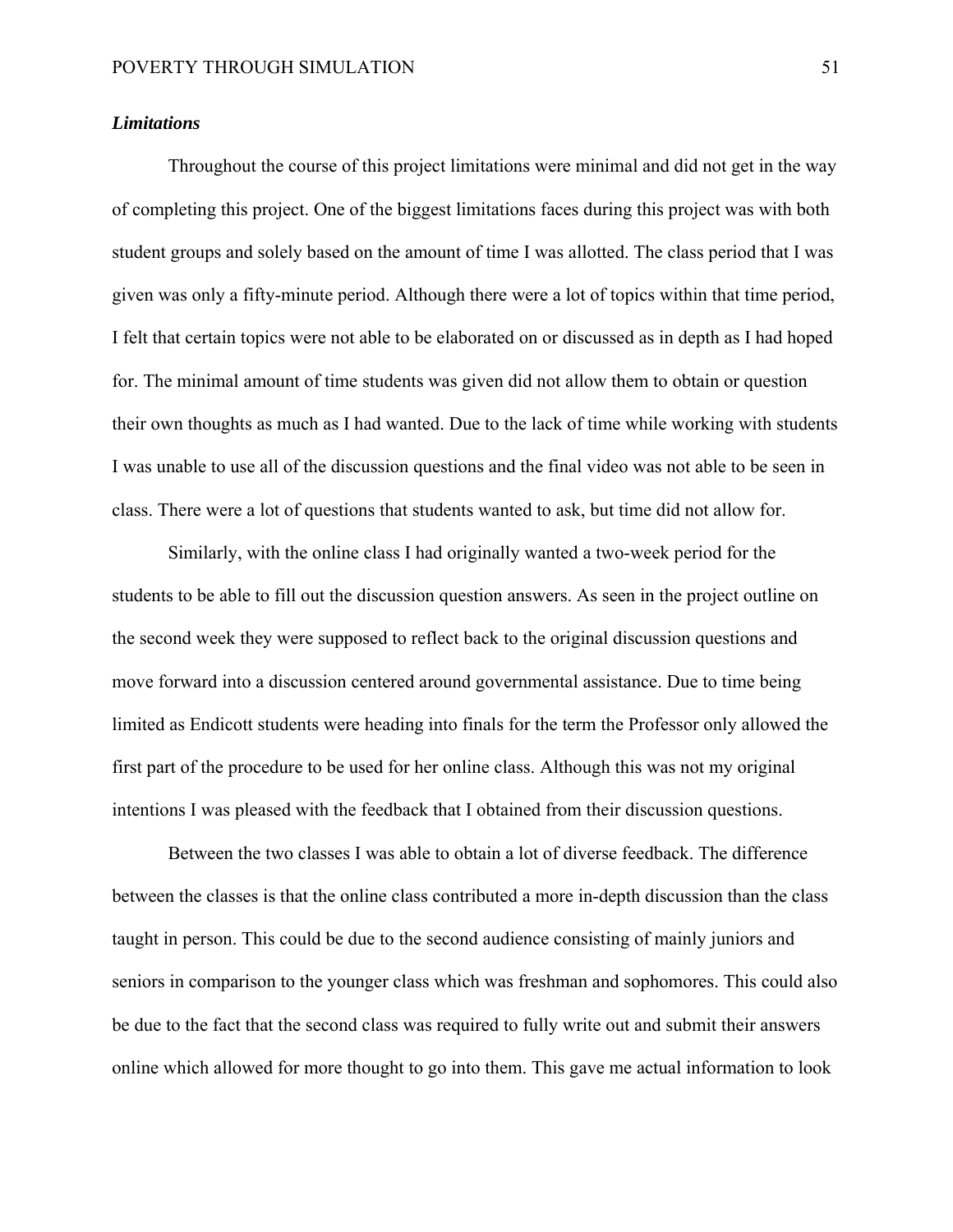through and code, whereas the in-person class was all open dialogue with each other. Granted I do have the sticky notes from the sticky note activity to look through, but these answers are all a couple words or a few sentences long.

 Throughout this project I did notice that although there was great feedback there was still some things that could have been improved from the discussion. Responses for the discussions were combined between both classes. It is difficult to understand or know if there was a difference in learning experience based on the difference between a virtual platform and an inperson workshop. The most suggested improvement would be to go more in depth of the topic. Some of the responses received from this feedback was that participants wanted to get into intersectional subjects dealing with race, location, and family dynamic. These are topics that would be helpful to explore further with more class time and a more focused lesson plan.

## *Implications*

 As it pertains to the in-person class, implementing a three-class session procedure may be beneficial to not only the instructor, but the participants. My suggestion for session one would be to have an open discussion about poverty using questions for a minimum thirty minutes. I believe one hour for this discussion would be ideal. The second session would move the participants on to the actual simulation. However, this time they would have to be in groups of no less than two and no more than four. This dynamic allows students to share the decision making and add a family dynamic to the process. A debrief would take place directly after the simulation and be centered around on how their experience throughout the simulation relates to the discussion questions covered the session prior. Lastly the third session would be an open discussion on government assistance with a heavy focus on affordable housing. It may be helpful to show a short video on affordable housing as a whole during this session. Allow students more time to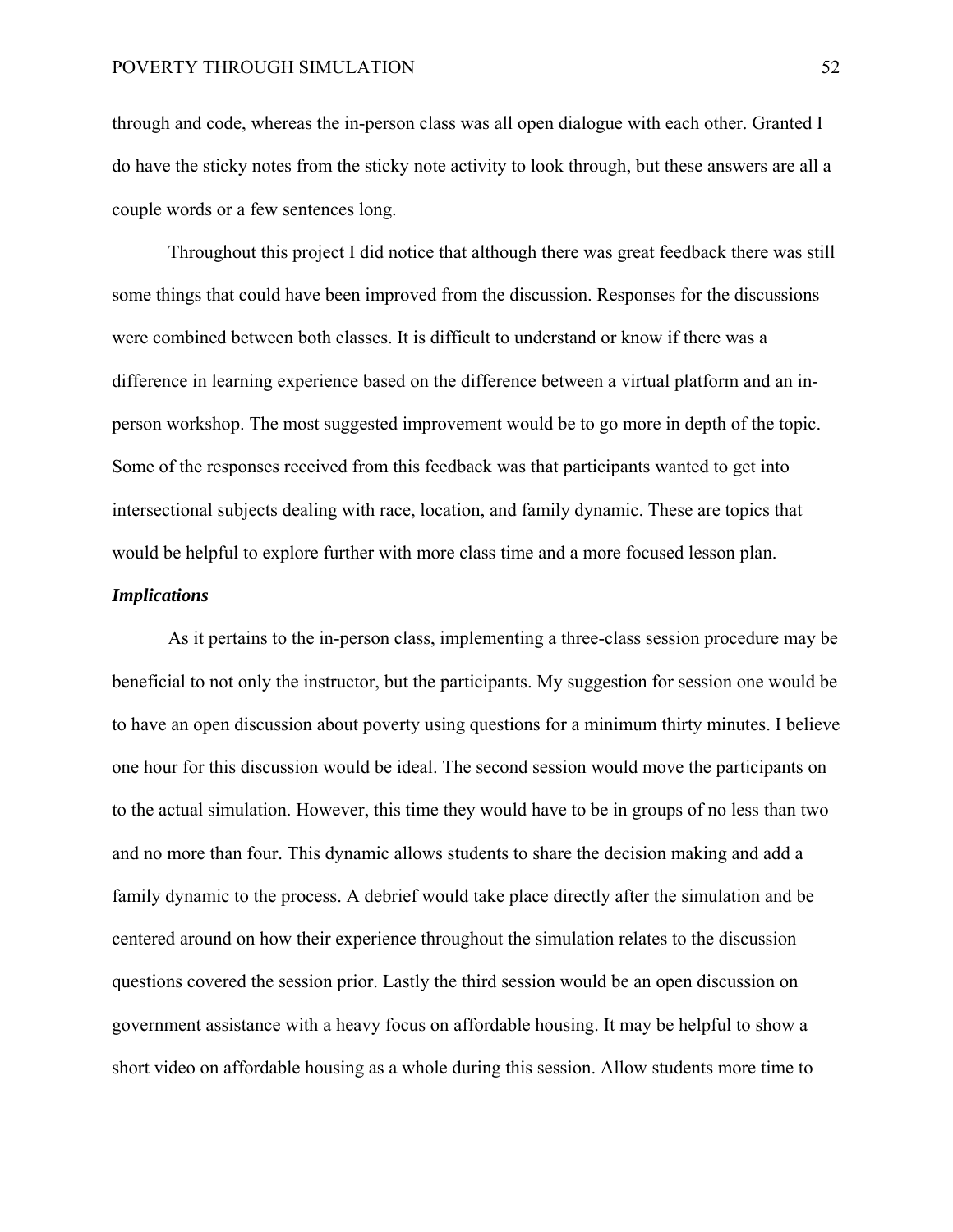process and fully understand what is being discussed in class may give the instructor more indepth results. If I was allotted more time I would have gone through with this process instead of the original.

 As it pertains to the fully online class the most helpful piece was having all of their discussion questions written out and documented. There is a lot to be learned from the words that they have written which was not obtained from the in-person class. However, moving forward with a project like this I believe still needs to take place in at least a two-session class. The first week would be the way it was presented originally. Students would get discussion questions and then submit them via the online network provided by the school. However, students would not be completing the simulation within this first session. Instead students should reply to each other's answers throughout the week and participate individually in the simulation during the second session. Similarly, to the in-person class, students would then have a chance to debrief on what their experience was, how it relates to the discussion question from the class before and move into a discussion about governmental assistance. This is how I had originally planned the procedure, but due to time limitations it did not take place this way.

 Taking into consideration the feedback that students from both session gave through the google form I would add more context to the history of the SPENT simulation. Some of the students were unaware that I myself, had not actually created the simulation and did not recognize that it was already one that existed on the internet. This is something I would choose to discuss before introducing them to the simulation. As well, many students talked about wanting more in-depth discussion regarding the topics, although a majority believed the session was successful.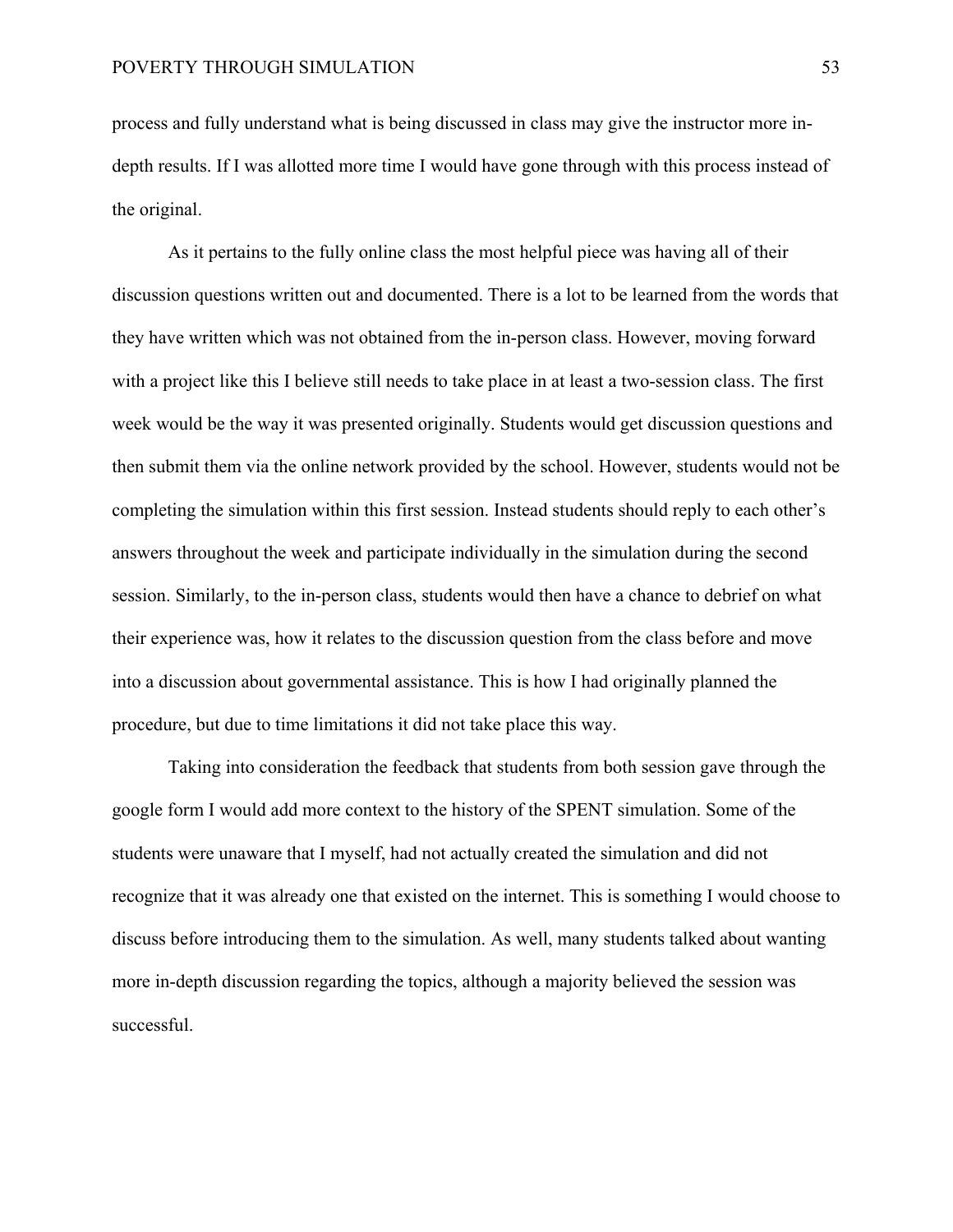#### **References**

- Attree, P. (2006). The Social Costs of Child Poverty: A Systematic Review of the Qualitative Evidence. *Children & Society*, *20*(1), 54-66. doi:10.1002/CHI.854
- Center for American Progress (2018). Talk Poverty: Basic Statistics. Retrieved from https://talkpoverty.org/basics/

CNNMoney (2015). This is life on \$7.50 an hour. [Video]. Retrieved from https://www.youtube.com/watch?v=-SCB1t28nDU

- Commonwealth of Massachusetts (2018). A Guide to Obtaining Housing Assistance. Retrieved December 5, 2017, from https://www.mass.gov/service-details/a-guide-to-obtaininghousing-assistance
- Corcoran, M. (1995). Rags to Rags: Poverty and Mobility in the United States. *Annual Review of Sociology, 21*, 237.
- Data USA, (2017) *Lawrence, MA.* Retrieved from https://datausa.io/profile/geo/lawrencema/#housing
- Dean, R.R. (2017, April 27A). Poverty in America. Retrieved from https://borgenproject.org/poverty-in-america/
- DeVore, C. (2017, August 22). Poverty in America By the Numbers. *Forbes*. Retrieved December 7, 2017, from https://www.forbes.com/sites/chuckdevore/2017/08/22/povertyin-america-by-the-numbers/#cdb48af69d31

Jaeger, K. (2016, April 5). The U.S. Has an Affordable Housing Problem. Retrieved from https://www.attn.com/stories/7095/new-report-reveals-affordable-housing-crisis-unitedstates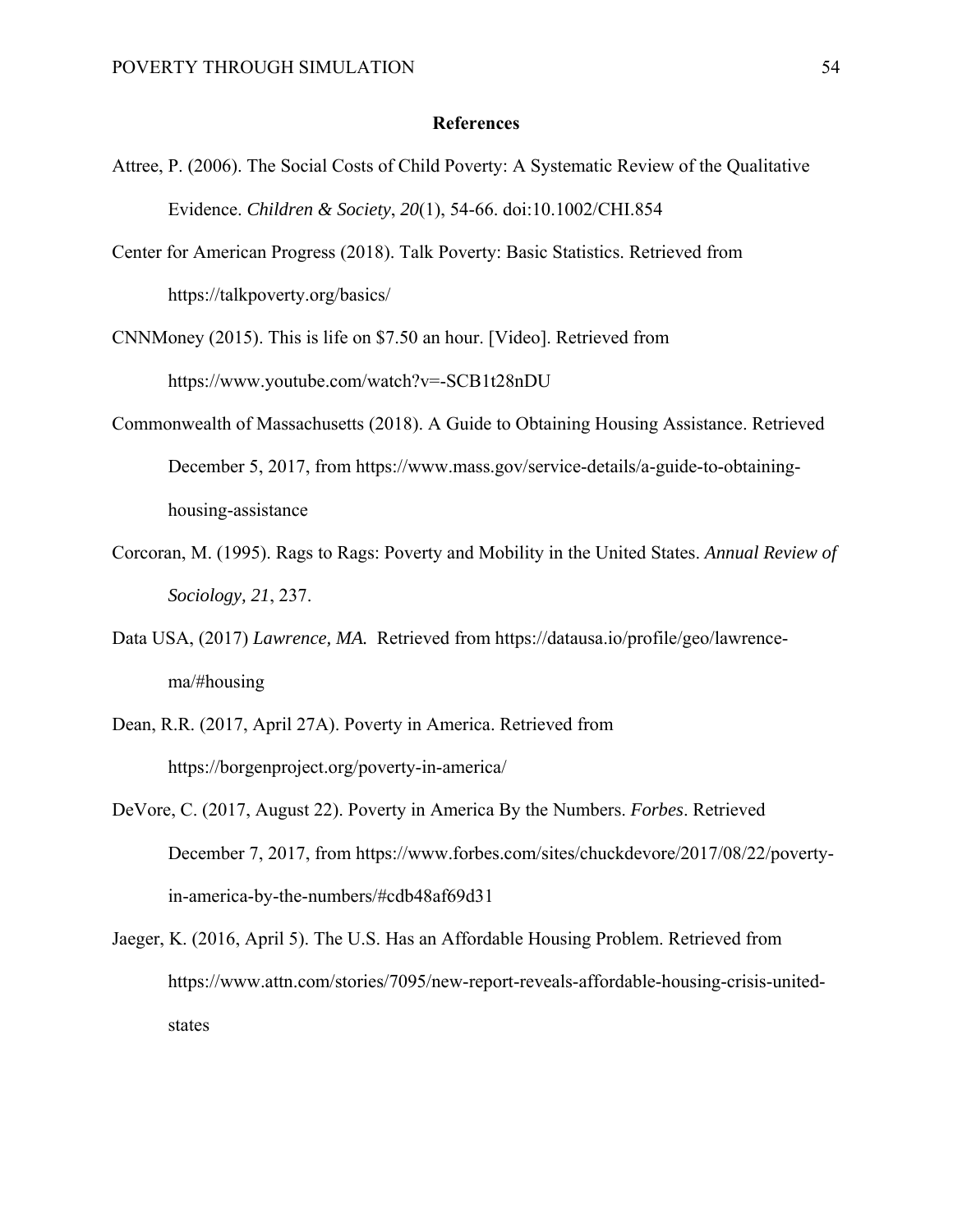- Kull, M. A., Coley, R. L., & Lynch, A. D. (2016). The Roles of Instability and Housing in Low-Income Families' Residential Mobility. *Journal of Family and Economic Issues, 3*, 422. doi:10.1007/s10834-015-9465-0
- Lance, F. (2002). America's Affordable Housing Crisis: A Contract Unfulfilled. *American Journal of Public Health, 5*, 709.
- Ludwig, J., & Mayer, S. (2006). "Culture" and the Intergenerational Transmission of Poverty: The Prevention Paradox. *Future of Children*, *16*(2), 176-196.
- Massachusetts Mortgage Limits (2016). 2016 HUD Median Income for Massachusetts Counties. Retrieved December 5, 2017,

https://sites.google.com/site/massachusettsmortgagelimits/hud-median-income-limits

- National Low Income Housing Coalition (2017). *The GAP: A shortage of Affordable Homes March 2017.* Retrieved at http://nlihc.org/gap
- Payne, R. K. (2003). Understanding and Working with Students and Adults from Poverty. *Poverty Series Part 1*. doi:10.1080/10875549.2017.1348428
- Ryan, C. M., Jeffreys, K., Ryczek, J., & Diaz, J. (2014). Building Public Will: The Battle for Affordable—and Supportive—Housing. *Journal of Poverty*, *18*(3), 335-354. doi:10.1080/10875549.2014.923967
- Rybczynski, W. (2008). Why can't we build an affordable house? One explanation of America's housing market collapse is that too many people bought too much house. The solution: build more affordable houses. Here's what stands in the way. *The Wilson Quarterly, 3,* 16.
- Sasser, A., Zhao, B., & Saas, D. R. (January 10, 2007). The Lack of Affordable Housing in New England: How Big a Problem? Why Is It Growing? What Are We Doing About It? *New*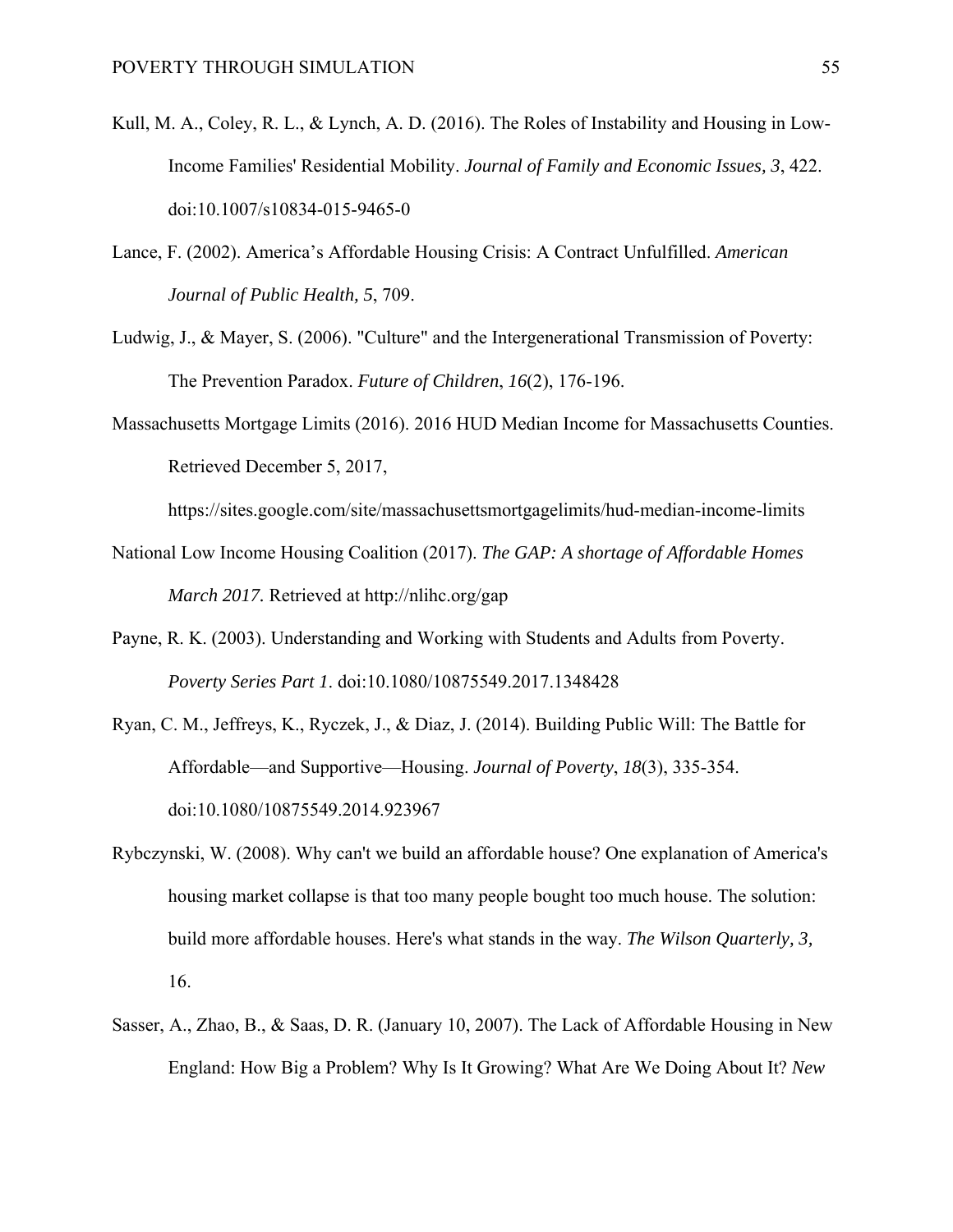*England Public Policy Center Working Papers*. Retrieved from https://www.bostonfed.org/publications/new-england-public-policy-center-workingpaper/2006/the-lack-of-affordable-housing-in-new-england-how-big-a-problem-why-isit-growing-what-are-we-doing-about-it.aspx.

United States Conference of Catholic Bishops (2015). *Tour Poverty USA*. [Video]. Retrieved from https://www.youtube.com/watch?v=g3iRRsoqoMI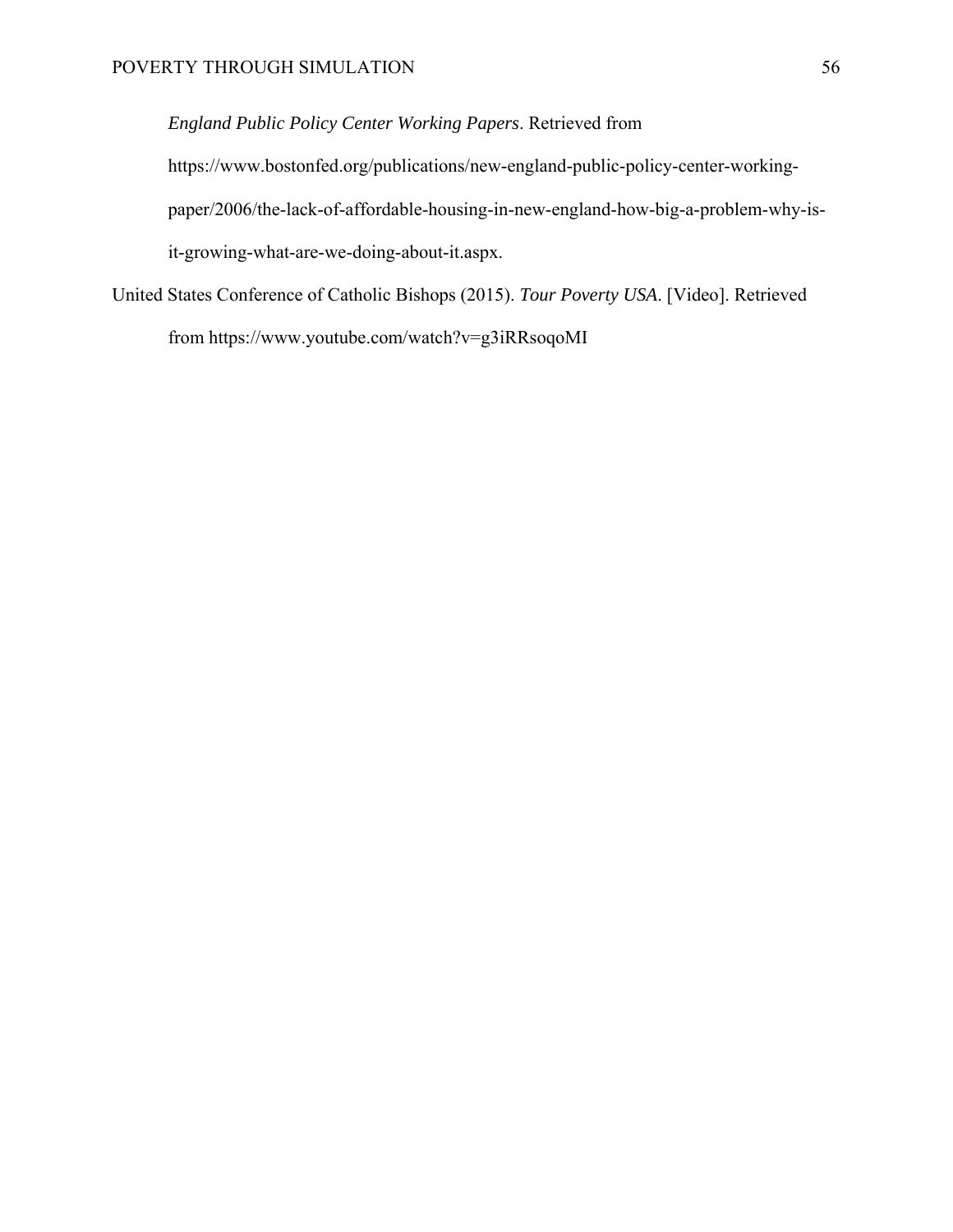# **Appendix A: Reflection Questions**

Endicott College: Professor Dana's Human Service 101

- Upper middle class students- distant from poverty.
- Mainly Freshman (scattered Juniors)
- Class currently learning about Human Services in the clinical field (Final Section is Poverty)
- Students are looking to enter: Sociology, EMT, Psychology, and CJ.

Location: Endicott College, Library Room 206.

Materials Needed: Computer for presenter, Projector for Presentor, Students need laptops, Obtain parking pass from the Endicott Police Department.

Procedure:

- Introduction/ Ice breaker: 5 minutes
	- Who I am/ Why I am there.
	- Introduction of students, best concert they have been too, major.
- Capstone explanation: 5 minutes
	- Original plan to where I am now.
	- What the outline of the class will look like.
	- Rules of respect and open discussion.
- Open Discussion on Poverty: Sticky Note Activity 15-25 minutes
	- What is poverty?
	- What does poverty look like too you?
	- How does someone fall into poverty?
	- Who is affected by poverty the most?
	- How is poverty cyclical?
- Show video one: https://www.youtube.com/watch?v=g3iRRsoqoMI
- Simulation: 15 minutes
	- Students will be given the option to play as individuals or as pairs.
	- Students may stop after the first attempt, or are given one more option to make it through the month.